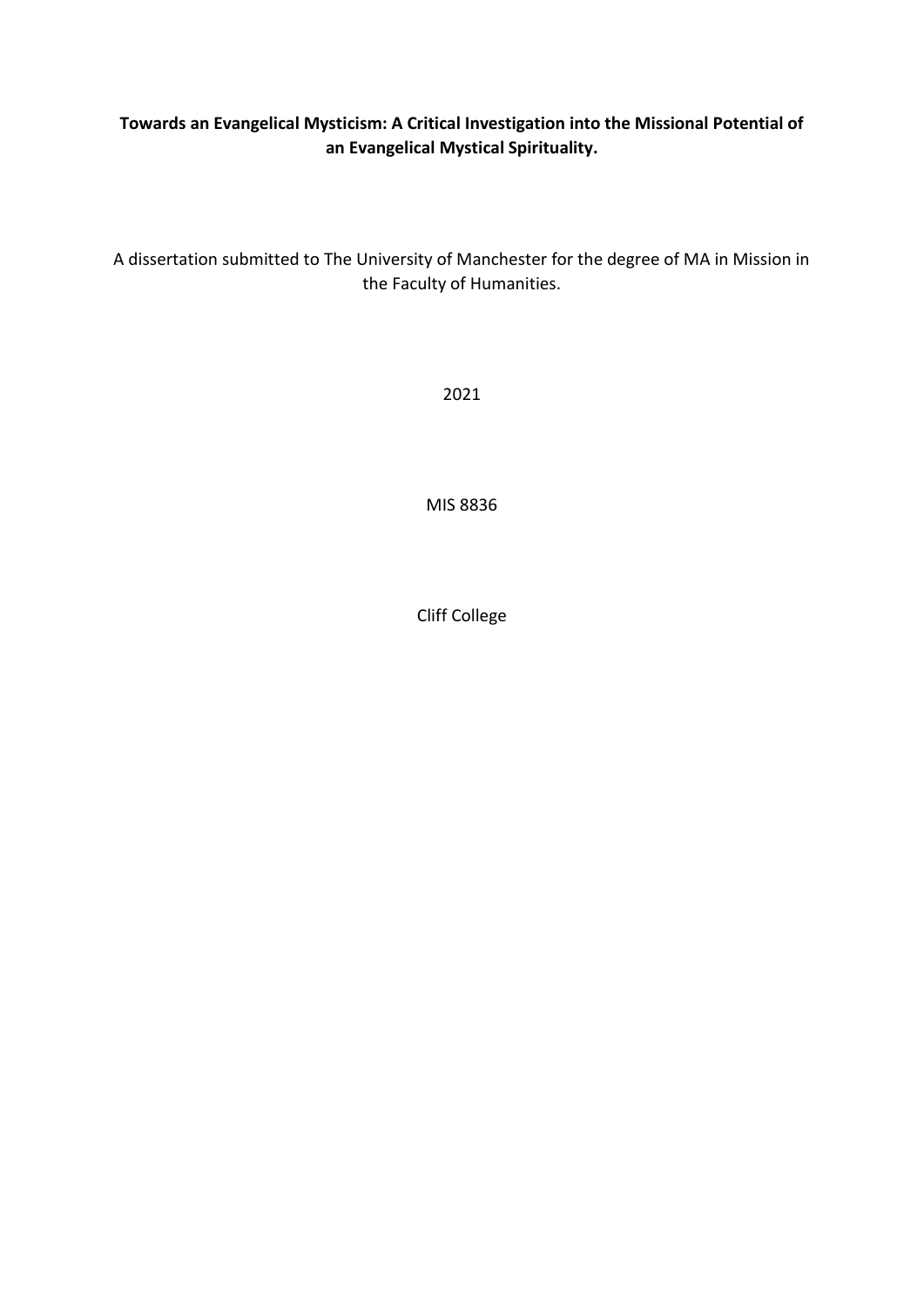# **Contents**

| Abstract                                                                 | 4  |
|--------------------------------------------------------------------------|----|
| Declaration                                                              | 5  |
| <b>Intellectual Property Statement</b>                                   | 6  |
| Acknowledgements                                                         | 7  |
|                                                                          |    |
| Introduction                                                             | 8  |
|                                                                          |    |
| <b>Approaches to Mission</b>                                             | 11 |
| The Established Church                                                   | 11 |
| The Emerging Church                                                      | 13 |
| A system of what cannot be systematised                                  | 18 |
|                                                                          |    |
| An overview of Mysticism and its compatibility with Evangelical Theology | 19 |
| Transcendent                                                             | 20 |
| Personal                                                                 | 25 |
| Dynamic                                                                  | 28 |
| Mysticism and Evangelicalism $-$ a realistic possibility                 | 30 |
|                                                                          |    |
| An Evangelical Mysticism as a Missional Spirituality                     | 32 |
| Henri Nouwen                                                             | 33 |
| Dietrich Bonhoeffer                                                      | 33 |
| Dallas Willard                                                           | 34 |
| With-God life                                                            | 35 |
| A Spirituality of Surrender                                              | 39 |
| <b>Ecclesial Unity</b>                                                   | 42 |
| Jesus at the centre                                                      | 46 |
|                                                                          |    |
| Conclusion                                                               | 50 |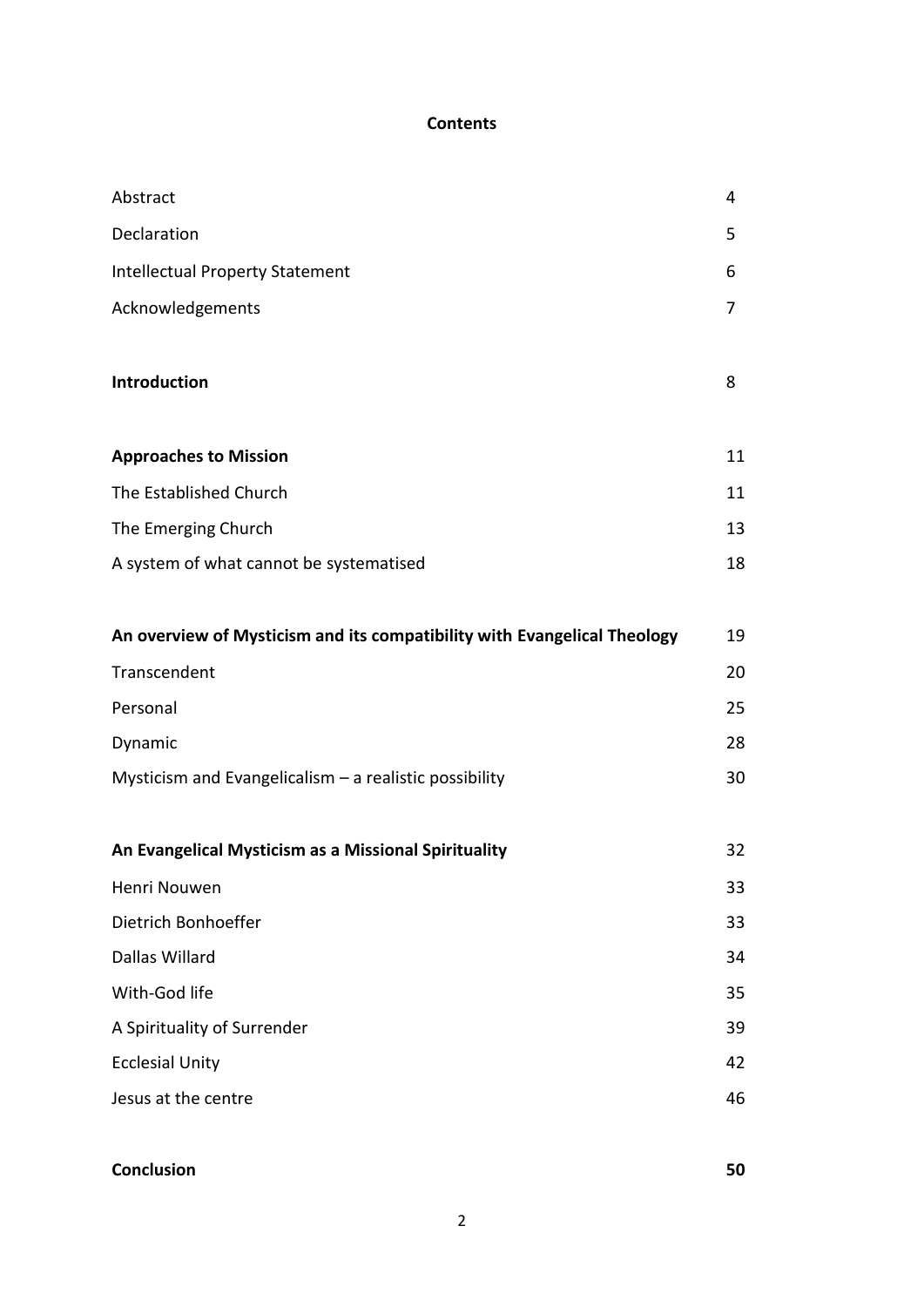**Word Count: 14,998**

3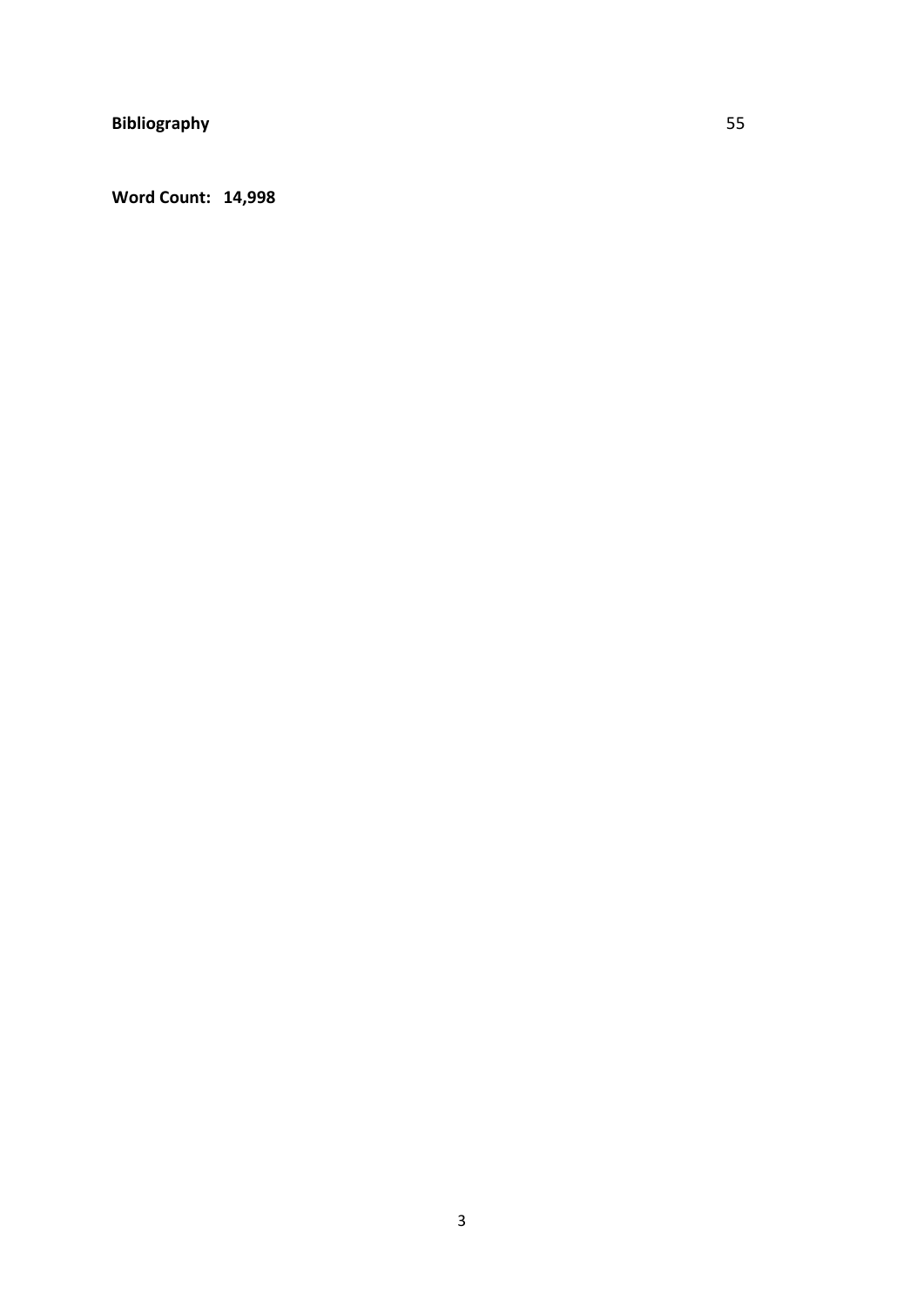#### **Abstract**

The western church is experiencing a transition towards post-Christendom, requiring established and emerging models of church to engage in missiological, ecclesial and theological reflection regarding their presence, form, and witness in a changing culture. Rather than developing new strategies and techniques, what is needed is a missional spirituality to enliven current practices and inform new ones. Mysticism offers such a spirituality, one which is expressed through transcendent, personal, and dynamic aspects of life, and is both profoundly contemplative *and* actively engaged in mission and service. However, some within the Evangelical church regard mysticism with suspicion and uncertainty regarding its evangelically theological fidelity. This paper seeks to show the compatibility of mysticism with evangelical theology, regarding mystic spirituality as a necessary and beneficial dimension of evangelical faith and practice. If practiced within the bounds of evangelical theology, mysticism fosters a with-God life, a surrendered spirituality, ecclesial unity, and maintains Jesus at the centre of Christian life, faith, and witness. These components are crucial for effective mission in the post-Christendom western context, and as such, an evangelical mysticism fosters a spirituality necessary for sustaining and informing mission. Furthermore, an evangelical mysticism clarifies ecclesial identity and ontology, enhancing the unity of all expressions of Church and prioritising faithfulness to Jesus over quantifiable missional success. If the shift to post-Christendom and the apparent signs of decline in the Church could be seen through a mystic lens as a collective dark night, there may be gifts and opportunities for this season of mission, but an evangelical mysticism is necessary to discover and engage with them.

4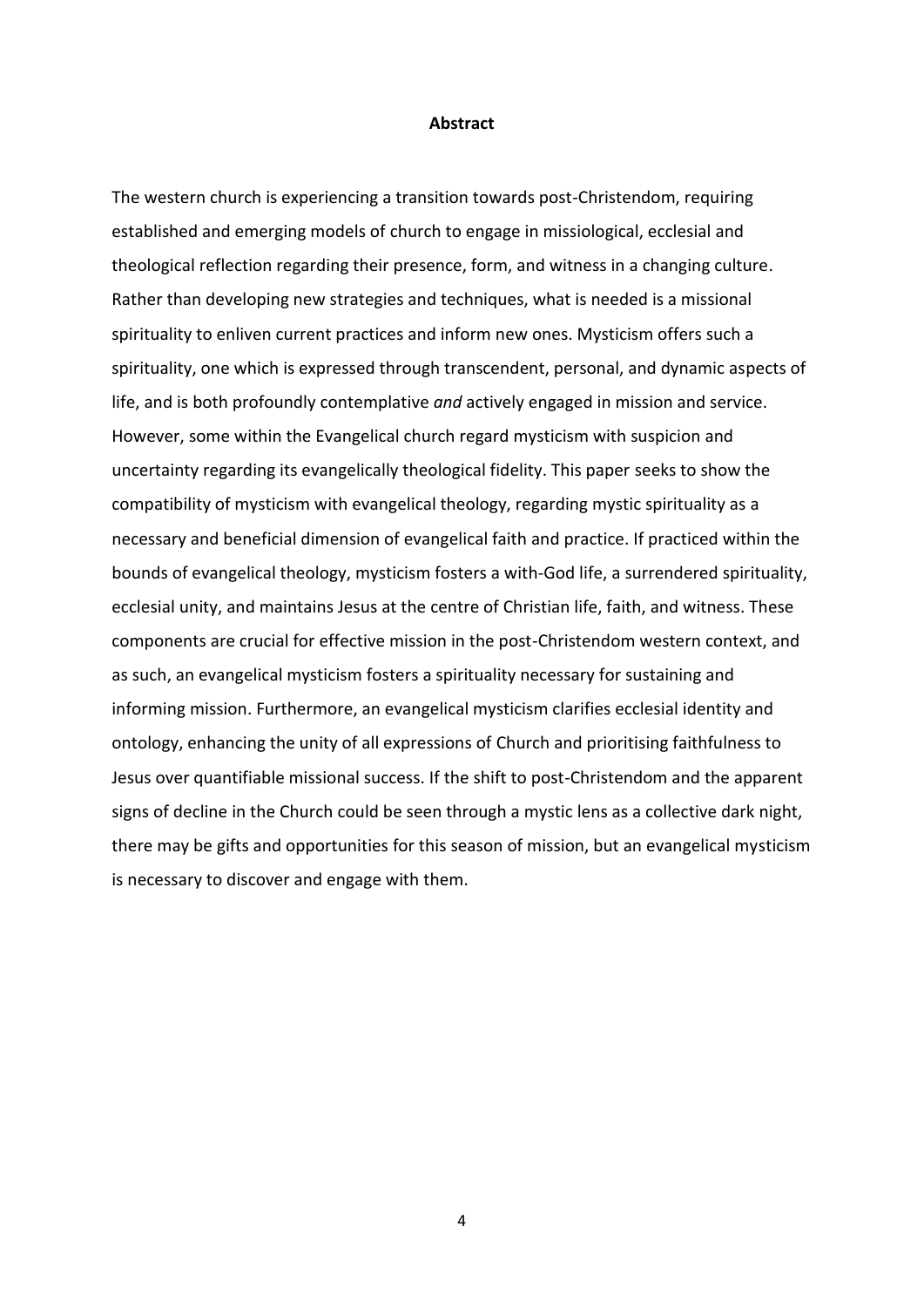# **Declaration**

I declare that this is my original work unless referenced clearly to the contrary. No portion of the work referred to in the dissertation has been submitted in support of an application for another degree or qualification of this or any other university or other institute of learning.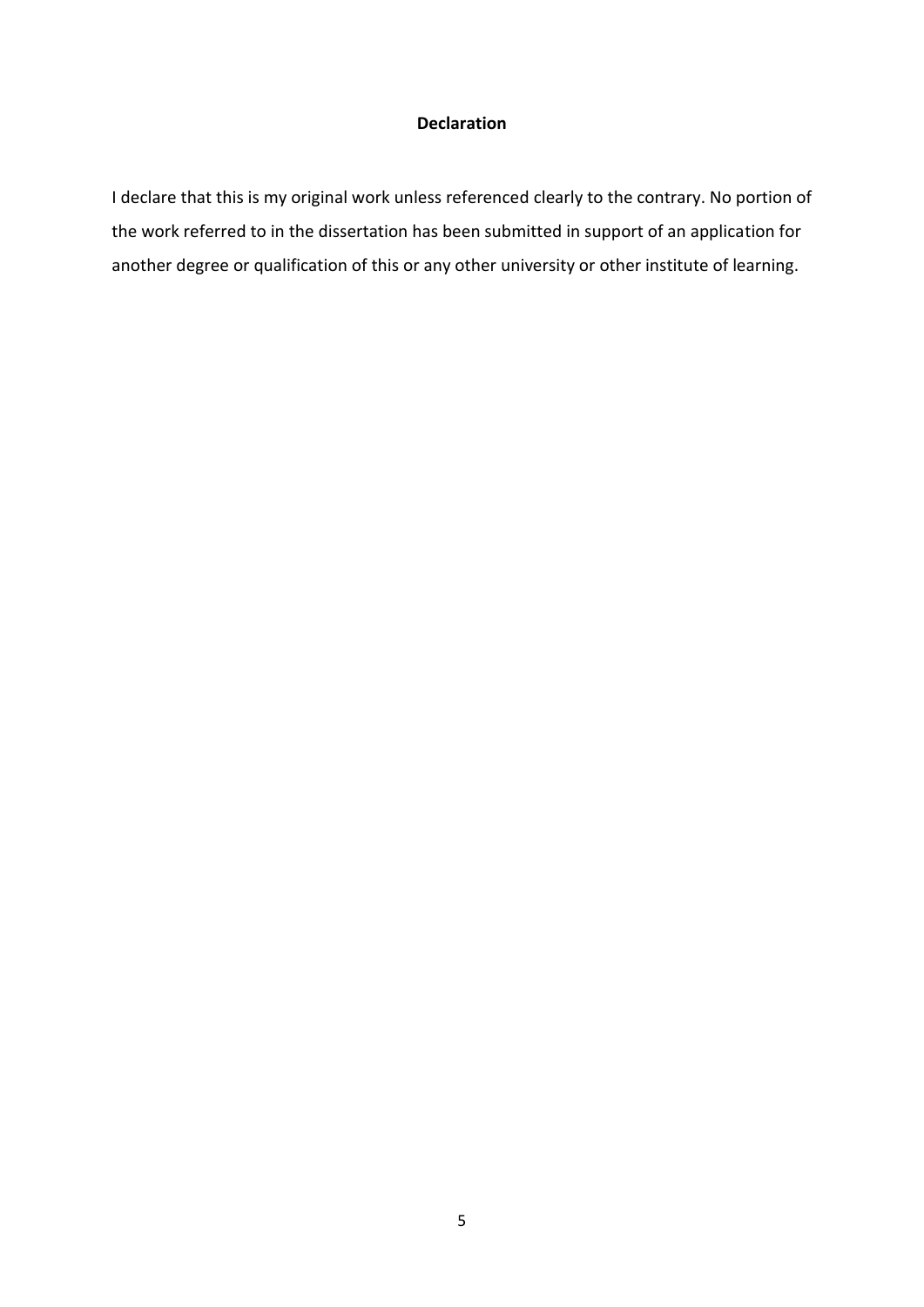# **Intellectual Property Statement**

- i. The author of this dissertation (including any appendices and/or schedules to this dissertation) owns certain copyright or related rights in it (the "Copyright") and she has given The University of Manchester certain rights to use such Copyright, including for administrative purposes.
- ii. Copies of this dissertation, either in full or in extracts and whether in hard or electronic copy, may be made only in accordance with the Copyright, Designs and Patent Act 1988 (as amended) and regulations issued under it or, where appropriate, in accordance with licensing agreements which the University has entered into. This page must form part of any such copies made.
- iii. The ownership of certain Copyright, patents, designs, trademarks and other intellectual property (the "Intellectual Property") and any reproductions of copyright works in the dissertation, for example graphs and tables ("Reproductions"), which may be described in this dissertation, may not be owned by the author and may be owned by third parties. Such Intellectual Property and Reproductions cannot and must not be made available for use without the prior written permission of the owner(s) of the relevant Intellectual Property and/or Reproductions.
- iv. Further information on the conditions under which disclosure, publication and commercialisation of this dissertation, the Copyright and any Intellectual Property and/or Reproductions described in it may take place is available in the University IP Policy, in any relevant Dissertation restriction declarations deposited in the University Library, and The University Library's regulations.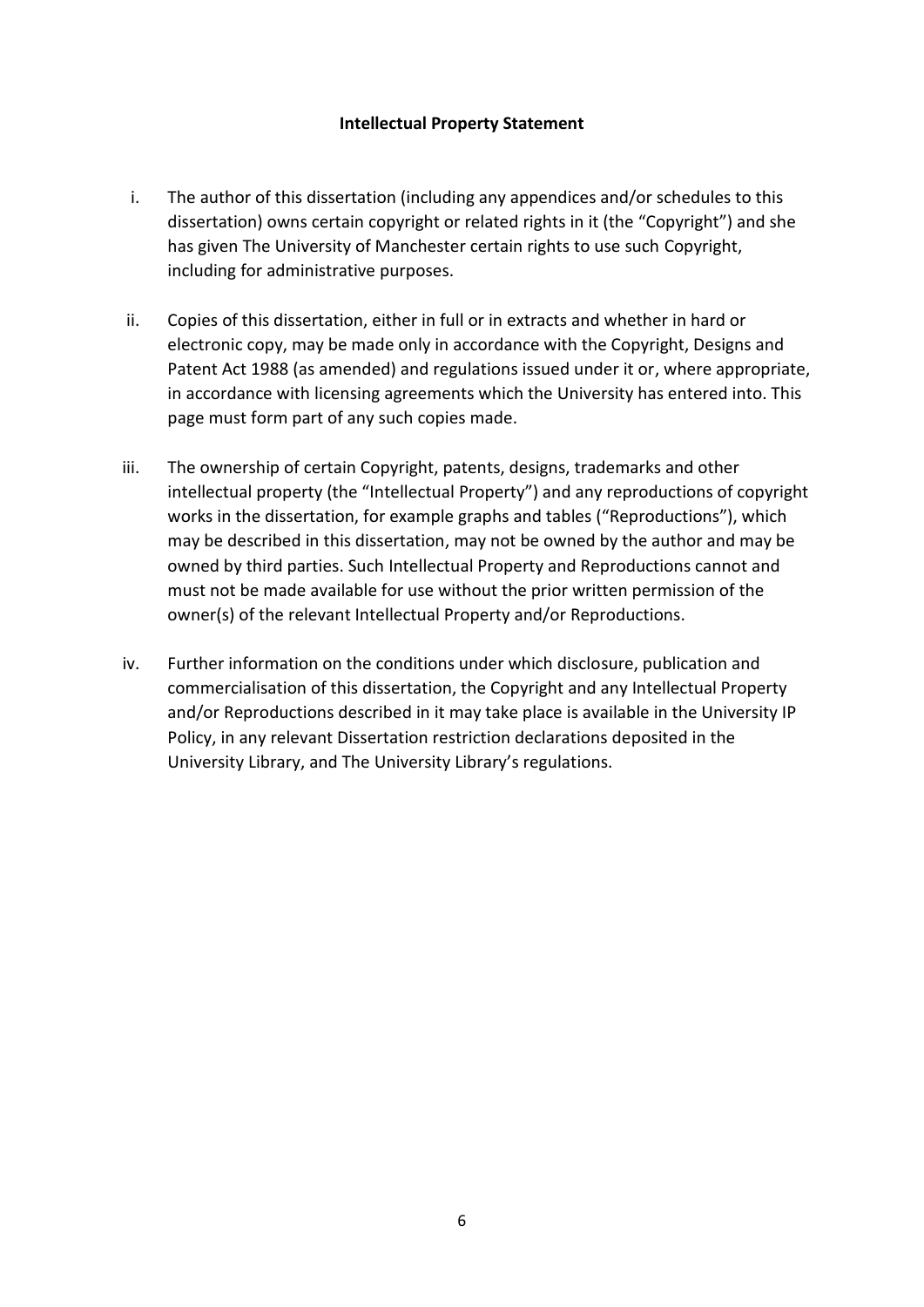# **Acknowledgements**

This work is dedicated in love to the Mystery who keeps on revealing Himself to me.

With grateful thanks to Charlie, Sol and Eli, who allowed me the time and space for study.

And thankful appreciation to the staff at Cliff College, especially Dr Aaron Edwards, for encouraging and supporting me throughout the course.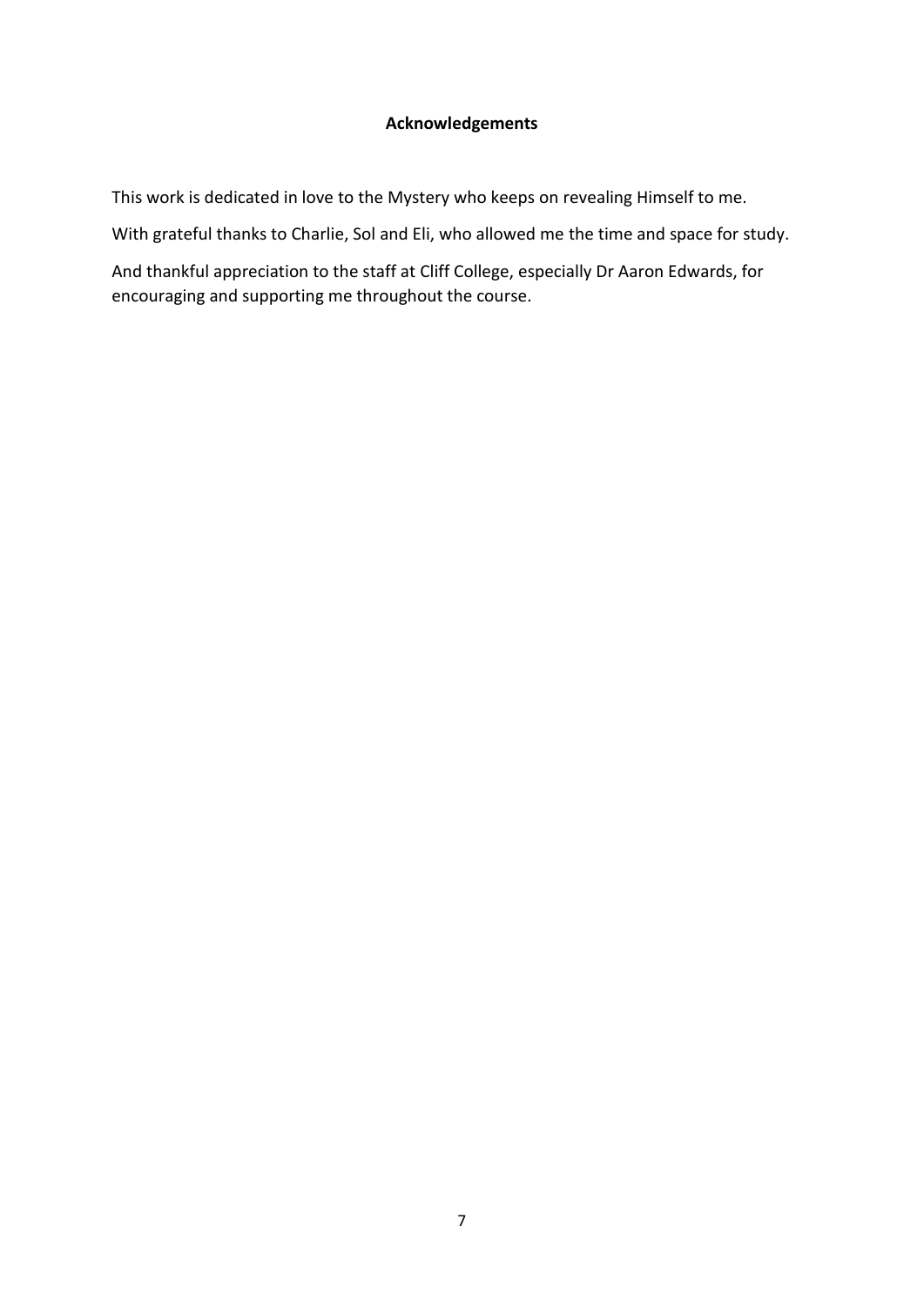#### **Introduction**

Rahner said that 'the Christian of the future will be a mystic or he will not exist at all;<sup>1</sup> Evelyn Underhill similarly has proposed mystics as the pioneers of spirituality.<sup>2</sup> Mysticism, far from being introspective, points to the importance of the interactive experience with God as a means of personal transformation, social action, and vitality to sustain and inform mission. Roxburgh suggests that 'we cannot ask the questions of what God is up to in our neighbourhood and communities when we think we already know,<sup>13</sup> implying that effective pioneering mission must be willing to abandon prior conceptions of what might be effective and learn to linger in the unknown in the pursuit of the knowledge of God and his kingdom. As such, mysticism demands a proactive relating to God, a surrendered spirituality, and a relinquishment of control and power for the sake of being empowered and filled by God. This dissertation seeks to show that a mystic spirituality, practised within the bounds of orthodox evangelical theology, will contribute towards revitalising the Church for devotion, transformation, and mission.

The western church is transitioning into post-Christendom, adopting a marginal position, and engaging a changing context requiring missiological reflection. The inherited, established model and recent, emerging models, must be critically examined for their evangelical fidelity alongside their missional effectiveness. Until recently, many churches have relied on methodological, systematic approaches to mission but in recent years there have been explorations into new ways. Yet these shifts and pioneering ventures have often come at the expense of a congruent understanding of ecclesial identity and unity. Pioneering models have provided bold, creative approaches, yet have at times struggled to retain their evangelical roots and are in danger of becoming syncretistic, generating suspicion from the wider body. Furthermore, these new models can fall into similar technique-driven ways of functioning (albeit often more consumer-friendly), but without the evangelical content that the established church retains, producing creative and engaging, but often theologically thin, models of church and mission. The new models have

<sup>1</sup> Rahner, K. *Concern for the Church* (New York: Crossroad, 1981), 149

<sup>2</sup> Underhill, E. *Mysticism: A study in the nature and development of man's spiritual consciousness* (Abingdon: Routledge, 2018), 4-5

<sup>3</sup> Roxburgh, A. *Missional* (Grand Rapids: Baker Books, 2011), 127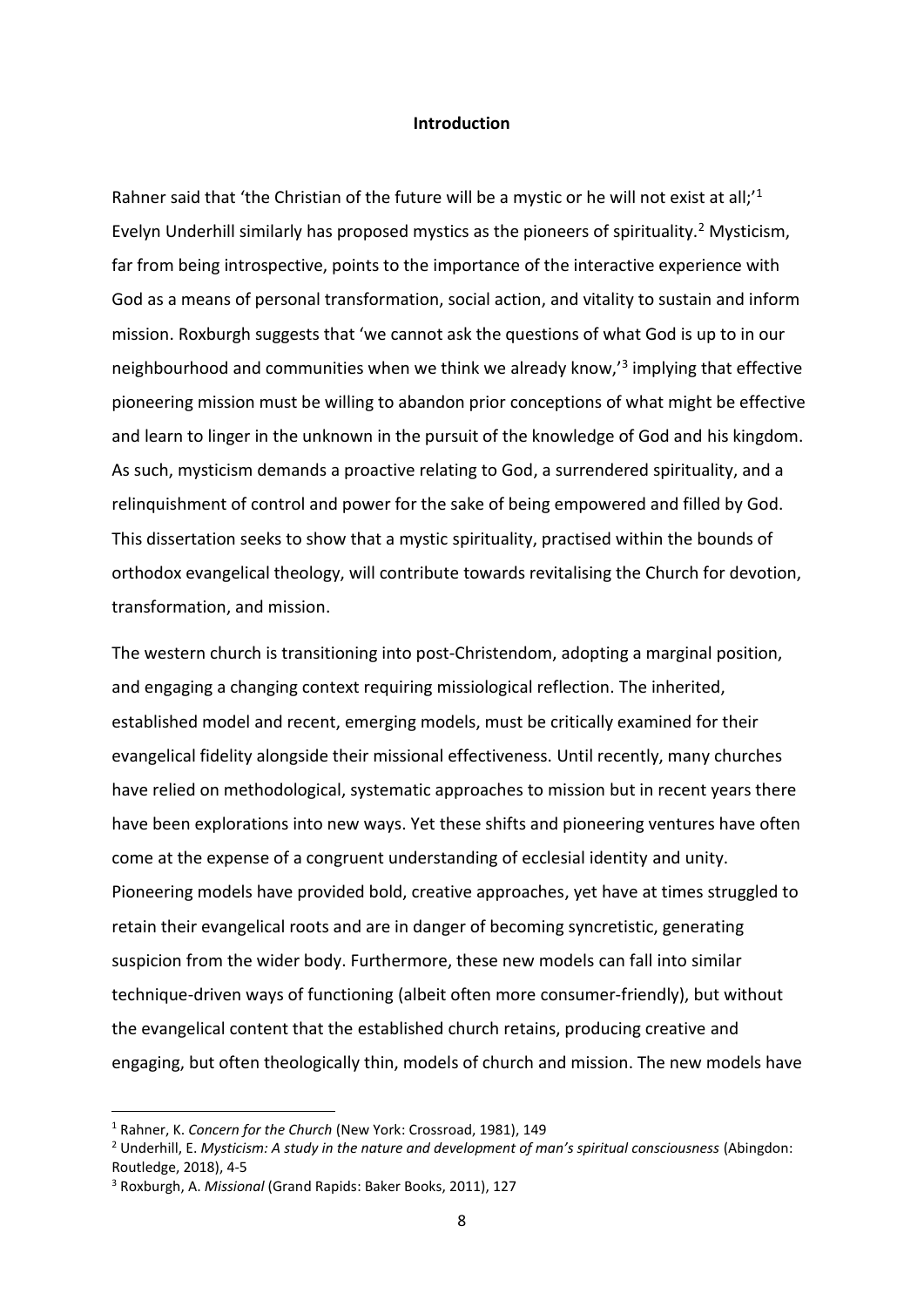not evidenced reliable missional success, and the inherited, methodological approach is no longer appropriate for the post-Christendom context. As such, a new approach is necessary for mission in the years to come.

The decline of church-going in the post-Christendom west has been met with alarm by many Christians; however, it is in this marginal place, and through a time of change and metaphorical darkness, that new opportunities to mature spiritually and witness effectively may emerge. But an adequate spirituality to inform such a movement is necessary, and mysticism has much to offer here. However, mysticism is hard to define, broad in scope and in danger of incorporating beliefs and approaches to spirituality that stray from evangelical theology. What is necessary, then, is to construct an evangelical mystical spirituality that embraces the contributions of mysticism within the rigorous framework of orthodox evangelical theology, contributing towards an experiential approach to the God and faith that such doctrines uphold.

This dissertation proposes an evangelical mysticism as a necessary and beneficial spirituality to inform ecclesiology and missiology in this changing context. Three writers who have explored an evangelical mysticism as described above, even if not in such terms, are Dallas Willard, Henri Nouwen, and Dietrich Bonhoeffer. Whilst different in tradition, context, and emphasis, each seeks to express something of the centrality of the experience and responsiveness to God in the life and witness of believers. Willard, who aimed to 'make eternal living concrete,'<sup>4</sup> emphasised spiritual formation, largely through spiritual disciplines; Nouwen appealed for the contemplative life and a spirituality of surrender; and Bonhoeffer highlighted a concrete obedience based on responsiveness to a personal call, and a life lived through the mediation of Jesus Christ. Synthesising these themes, this dissertation seeks to show how an evangelical mystical spirituality can enable believers to experience a with-God life, a spirituality of surrender, ecclesial unity, and to place Jesus at the centre. Each dimension will be shown as evangelically sound, intrinsically mystical, and necessary for informing and vitalising Christian life and witness, fuelling mission in a western post-Christendom context, and enabling the Church to live more faithfully to Christ.

<sup>&</sup>lt;sup>4</sup> Willard, D. Available at:<https://dwillard.org/> (accessed 2 July 2021)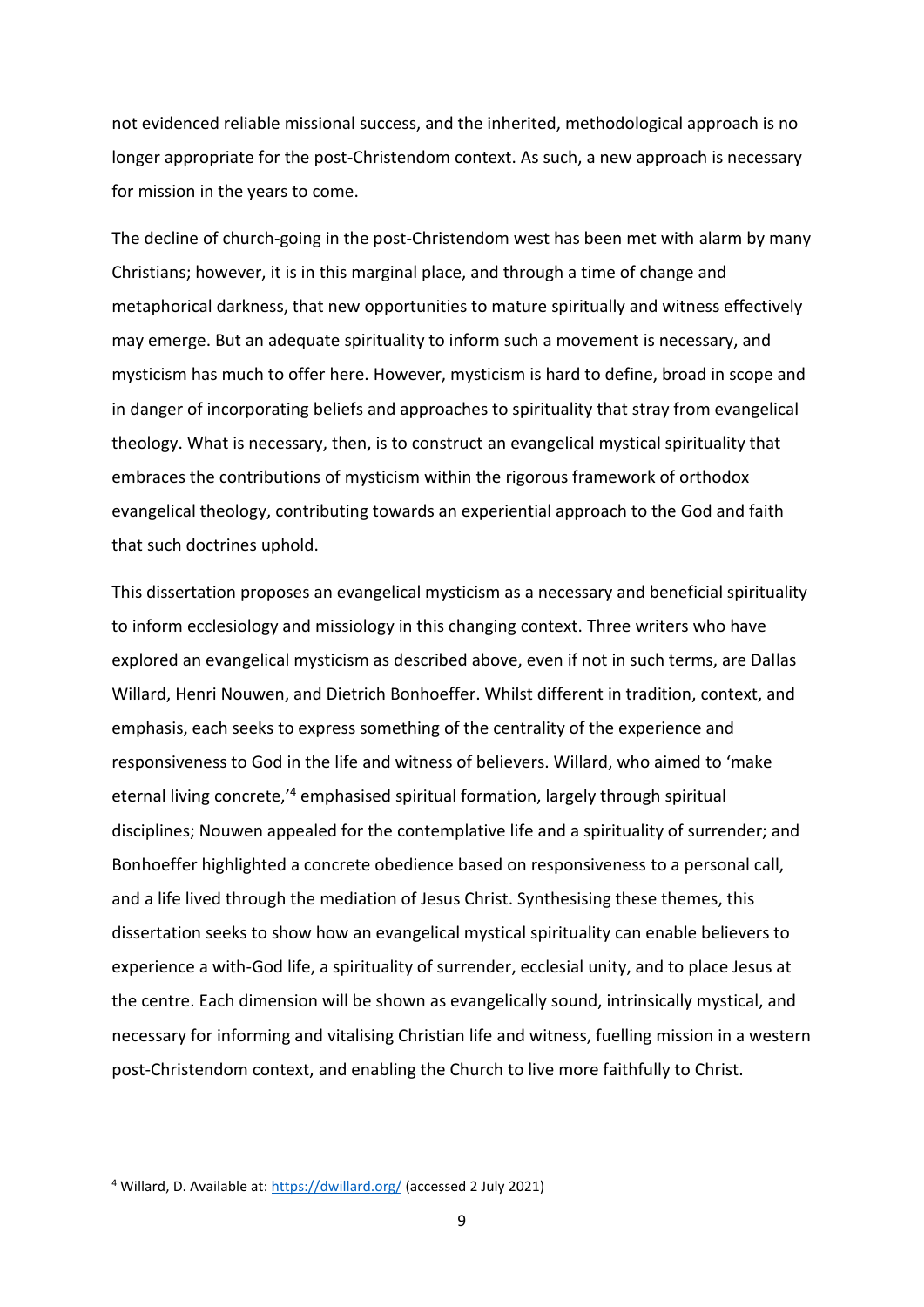The contribution of this work lies in the proposition that mysticism is a spirituality that is available to all Christian believers, and rather than weakening their theological certainty, seeks to endorse it, enabling a more comprehensive, experiential approach to faith. Furthermore, the implications of mystical spirituality underline the necessity of ecclesial unity, modelling a liminal posture which embraces both the established and pioneering forms of church and mission, offering a spirituality that upholds ecclesial unity alongside missional effectiveness, a necessary corrective in missional endeavours in the post-Christendom west today.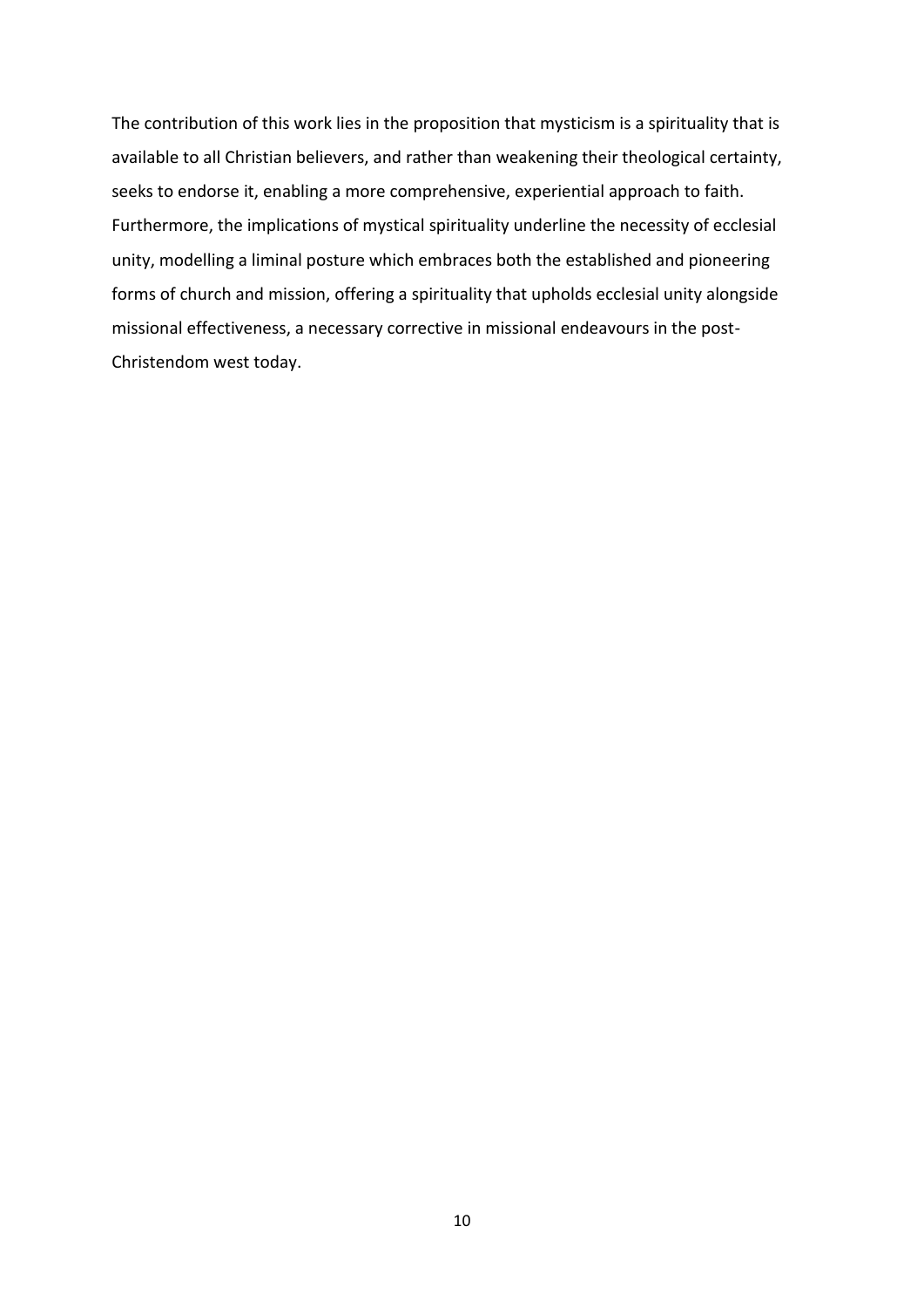# **Approaches to Mission**

# **The Established Church**

Despite denominational differences in referring to the institutional, or established church, there are some commonalities which demarcate a typical approach to mission. The established church retains much of its Christendom heritage and effects and can be understood in relation to its 'buildings, programming, creeds, rituals, denominational templates and formulas, symbols, clergy and religious professionals.'<sup>5</sup> As such, the emphasis lies on the formal structures and traditions, continuing to express methods and mindsets that were formed in Christendom.

The established church has incorporated mission into its programmes but often the concern is maintenance over mission and, where mission happens, it is often through 'top-down methods,<sup>'6</sup> relying on 'come' rather than 'go' initiatives.<sup>7</sup> The Church Growth Movement (CGM) and the Alpha course are two such examples of such missional approaches. Murray states that 'the Christendom mindset is the "default" position,' <sup>8</sup> which must be challenged as the Church engages with a post-Christendom world and embraces a marginal posture. Relinquishing the vestiges of power and control that enabled the cultural imposition of the Christendom church on the culture will allow the Church today to witness more effectively.

#### **i. Strengths**

Moynagh suggests that evangelicals adopted a modern approach to mission which 'deemphasised ecclesiology and championed church multiplication as an expression of evangelism.'<sup>9</sup> Change was planned, leadership sought stability and procedures aimed at achieving goals in a predictable and familiar context. Course-based evangelism flourished with the likes of the Alpha course, which imparts a 'Christian identity' through its standardised propagation of Christian beliefs.<sup>10</sup> Mission techniques such as Alpha

<sup>5</sup> Ferguson, D and Hirsch, A. *On the Verge* (Michigan: Zondervan, 2011), 32

<sup>6</sup> Murray, S. *Post-Christendom* (Carlisle: Paternoster Press, 2004), 86

<sup>7</sup> Ibid., 202-3

<sup>8</sup> Ibid., 204

<sup>9</sup> Moynagh, M. *Church in life: innovation, mission and ecclesiology* (London: SCM Press, 2017) 12

<sup>10</sup> Hunt, S. *The Alpha Enterprise: Evangelism in a Post-Christian Era* (London: Routledge, 2019), 251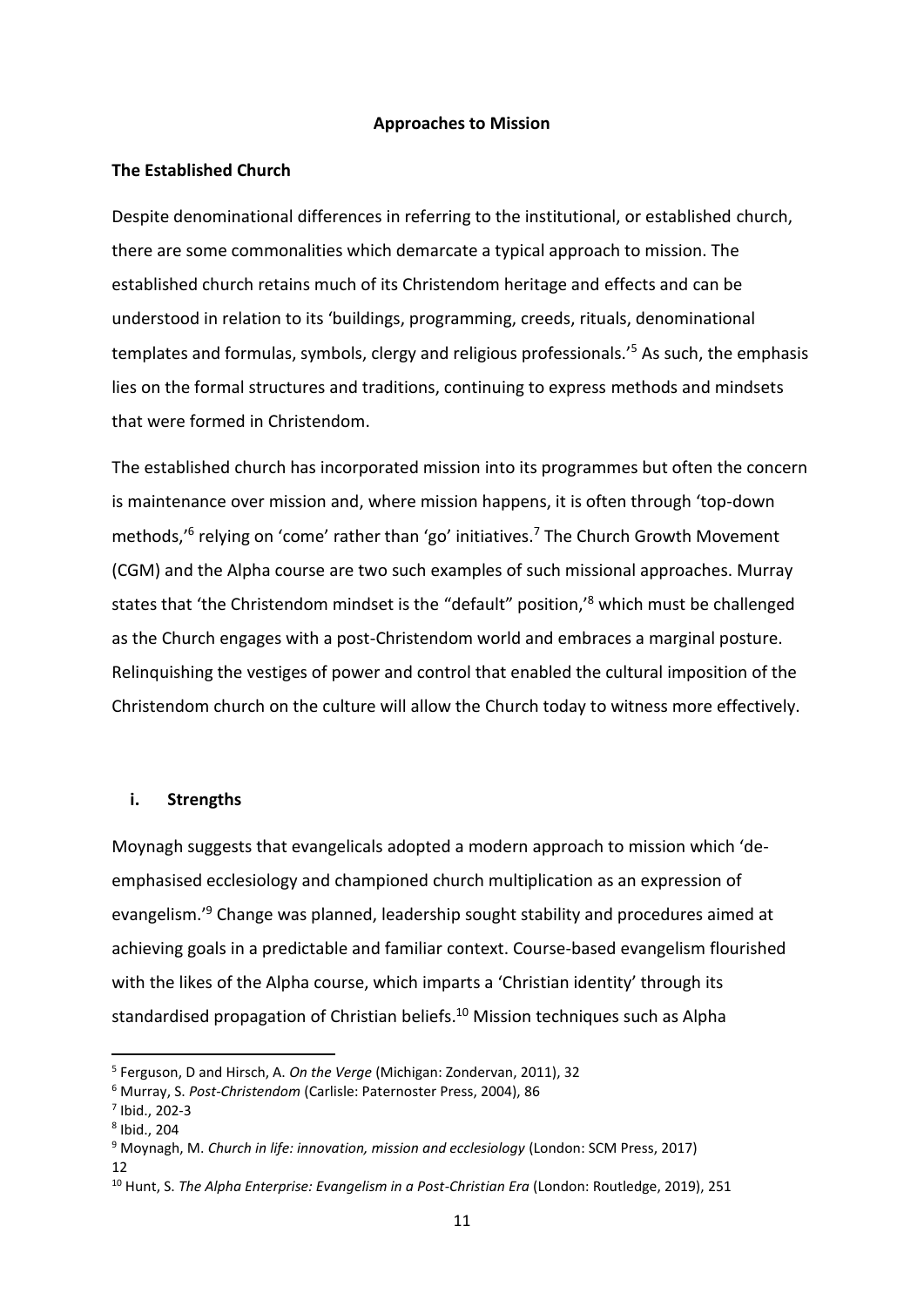incorporated the wisdom of the social sciences and developments in technology, engaging with modernity and demonstrating an adaptability and a willingness to rethink engagement with the culture. As such, the established church showed an openness towards adapting to cultural preferences to enhance the appeal of their evangelistic endeavours.

Emphasising effective evangelism and the importance of the Great Commission, the CGM responded to the reduced priority of evangelism and ineffectiveness of mission societies in the late twentieth century. Hong cites its contributions as being 'the increased concern for evangelism, passion for the growth of the Church, practical development of mission strategies, and the popular dissemination of the concept of church growth.<sup>'11</sup> The movement helpfully relocated the responsibility for mission 'from the "mission field" to the local church<sup>'12</sup> and regarded numerical growth as a primary concern to counteract the waning of evangelism.

# **ii. Weaknesses**

However, Guinness suggests that the success of the CGM was short lived, and unsustainable in subsequent generations.<sup>13</sup> The emphasis on successful methodology created 'a religion that has no need for God,<sup>14</sup> producing 'organizational growth without spiritual reality<sup>15</sup> and removed personal responsibility for believers to engage missionally apart from the programmes imbibed by the Church. Furthermore, programmes such as Alpha answer their own questions rather than those of the seeker. Such a uniform approach is ignorant of the lack of Christian cultural memory for non-believers in post-Christendom, making the presupposed questions assumptive and not necessarily accurate. Whilst many participants testify to experiencing conversion through the course, evidence suggests that 'Alpha appeals mostly to those already within the Church,<sup>16</sup> implying greater success with the de-

<sup>11</sup> Hong, Young-Gi. 'Models of the Church Growth Movement.' *Transformation* 21, no. 2 (April 2004): 101–13, [106]. Available at: https://doi.org[/10.1177/026537880402100204,](https://doi-org.dtl.idm.oclc.org/10.1177/026537880402100204) (accessed 2 April 2021), 103  $12$  Ibid., 102

<sup>&</sup>lt;sup>13</sup> Guinness, O. 'Church Growth – Weaknesses to Watch,' available at:

[https://www.ligonier.org/learn/articles/church-growthweaknesses-to-watch/,](https://www.ligonier.org/learn/articles/church-growthweaknesses-to-watch/) (accessed 9 April 2021)  $14$  Ibid

 $15$  Guinness, O. 'Church Growth – First Things First,' available at:

[https://www.ligonier.org/learn/articles/church-growthfirst-things-first/,](https://www.ligonier.org/learn/articles/church-growthfirst-things-first/) (accessed 9 April 2021)

<sup>16</sup> Hunt, *Alpha Enterprise,* 251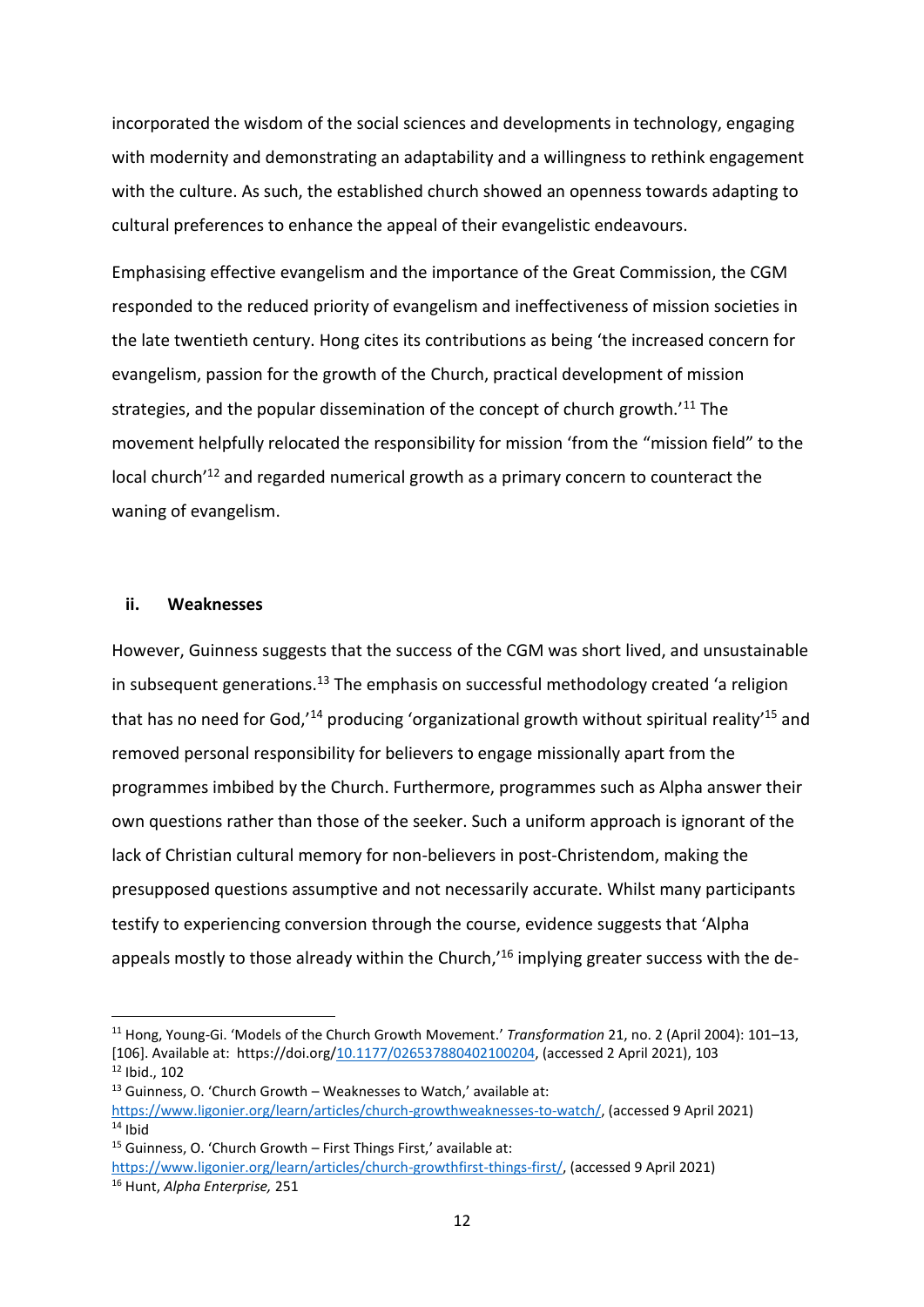churched or fringe believers than with the un-churched. Furthermore, Alpha was mainly effective within middle-class, educated groups,<sup>17</sup> but much less so amongst minority groups, the less educated, and younger generations with little Christian cultural memory. Relying heavily on course-based approaches that suited the middle class effectively disabled the Church from developing missional strategies that suitably engaged other demographics.

## **iii. Is this still an appropriate form of mission?**

Whilst the CGM and course-based evangelism refocused the Church on mission, and made evangelism a higher priority, the unstable future for the established church makes these missional strategies increasingly inappropriate. Younger generations, the unchurched and the de-churched are often suspicious of authority, organised religion, and uniform approaches. Whilst many recognise the need for change in the institutional dimension of evangelicalism, there are other 'counter-trends' such as the growth in cathedral congregations.<sup>18</sup> But in general, the Church must offer more interpersonal, culturally sensitive modes of engagement, renouncing remaining cultural impositions from Christendom, and learning how to introduce faith into a culture unfamiliar with Christian language and worldview. Whilst the heritage and tradition of the established church is to be valued, its missional approaches are largely inappropriate in the post-Christendom western context.

#### **The Emerging Church**

The Emerging Church movement (ECM) began as a response to the arrival of post-Christendom and the decline in church growth, but also as an attempt to challenge the theology and praxis inherited from the established and CGM churches. <sup>19</sup> Whilst the initial focus was on exploring different styles of being church, the implications of postmodern philosophy soon led to the exploration of values and practices that moved theologically away from orthodox evangelicalism due to an apparent welcome of liberalism and

<sup>17</sup> Ibid., 171

<sup>18</sup> Murray, *Post-Christendom, 255*

<sup>19</sup> For a helpful overview see Black, G. *The Theology of Dallas Willard* (Oregon: Pickwick Publications, 2013), 42- 56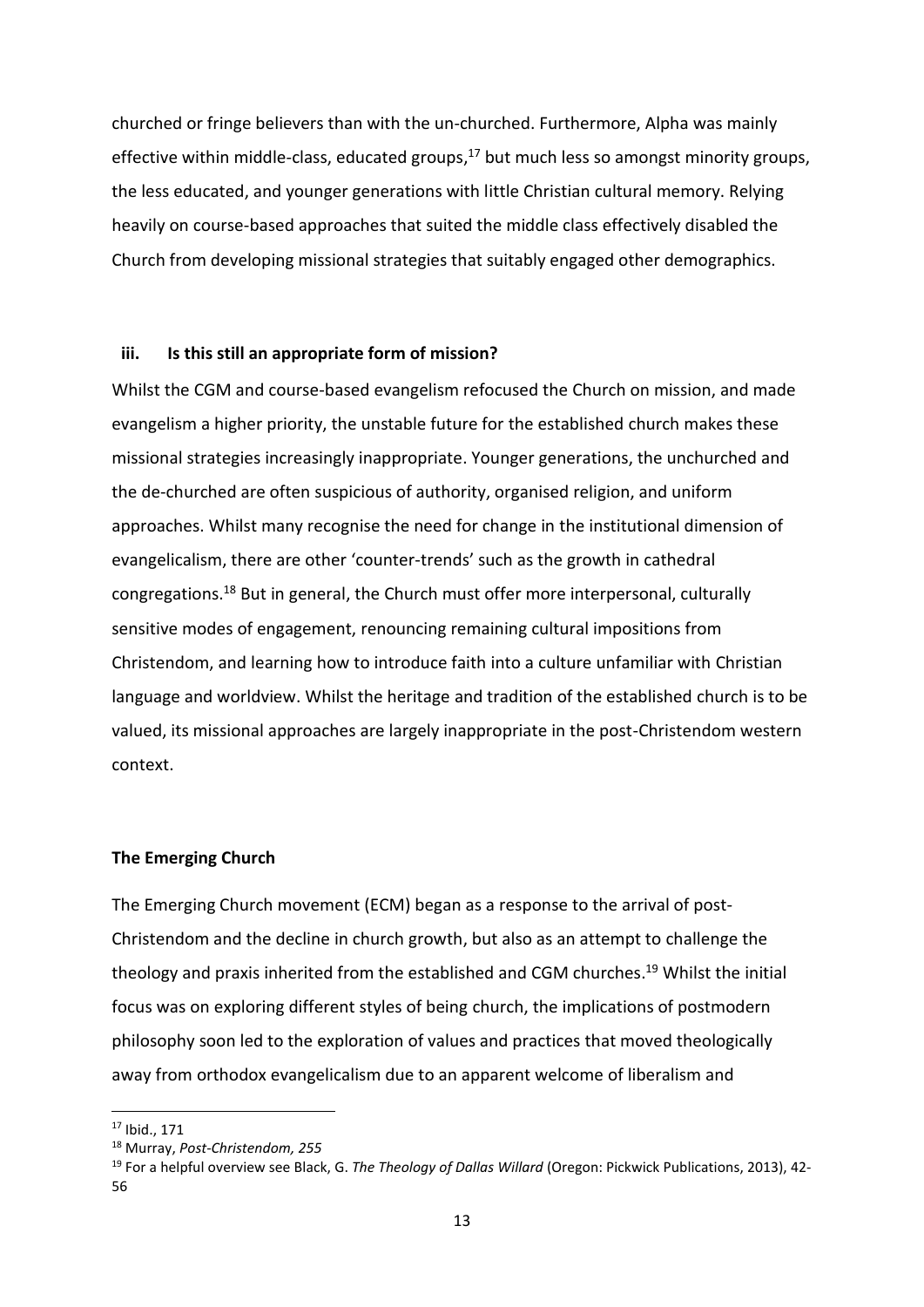syncretism to postmodern ideology.<sup>20</sup> However, as Black notes, there has been a separation between the terms 'emergent' and 'emerging' whereby 'emergent' churches are those who question 'key aspects of modern theology and epistemology' and 'emerging' churches are those questioning praxis. $21$ 

Some authors, such as Driscoll, have distinguished within the ECM the categories *relevants, revisionists,* and *reconstructionists.<sup>22</sup> Relevants* remain firmly grounded in evangelical theology, yet share the seeker-sensitive, consumer-driven values of the established church. *Revisionists* critique the institution but risk assimilating with postmodern cultural values, generating mistrust from the established church and within the ECM itself. *Reconstructionists* tend to remain theologically evangelical and are critical of former church models, seeking to engage with the culture but not to assimilate, and leaning towards monastic, informal models of church. This essay focusses on the *Reconstructionist* approach in the 'emerging' church movement, referring herein to this category simply as emerging church.

Emerging church tends to include 'a minimalist and decentralized organizational structure, a willingness to experiment, and a tendency to prefer networks over traditional hierarchies and relationships over programs.<sup>'23</sup> Yet this definition notes primarily the features of its emergence rather than a clarification of the ontology of Church, the lack of which is problematic for the emerging missional expressions due to its vague and subjective handling. It is exactly here that an evangelical mystic spirituality can contribute to building a robust ecclesiology, remaining faithful to inherited tradition and pioneering ventures simultaneously, and encouraging a unitive posture towards the Church.

<sup>23</sup> Prebble, Edward. "Missional Church: More a Theological (Re)Discovery, Less a Strategy for Parish Development." *Colloquium* 46, no. 2 (November 2014): 224–41, [234]. Available: [https://search.ebscohost.com/login.aspx?direct=true&db=rfh&AN=ATLAn3807804&site=ehost-live,](https://search.ebscohost.com/login.aspx?direct=true&db=rfh&AN=ATLAn3807804&site=ehost-live) (accessed

9 June 2021)

<sup>20</sup> Black, *Theology,* 47

 $21$  Ibid., 53

<sup>22</sup> Driscoll, Mark. 'A Pastoral Perspective on the Emergent Church.' *Criswell Theological Review,* 3/2 (Spring 2006), 87-93, [89-90].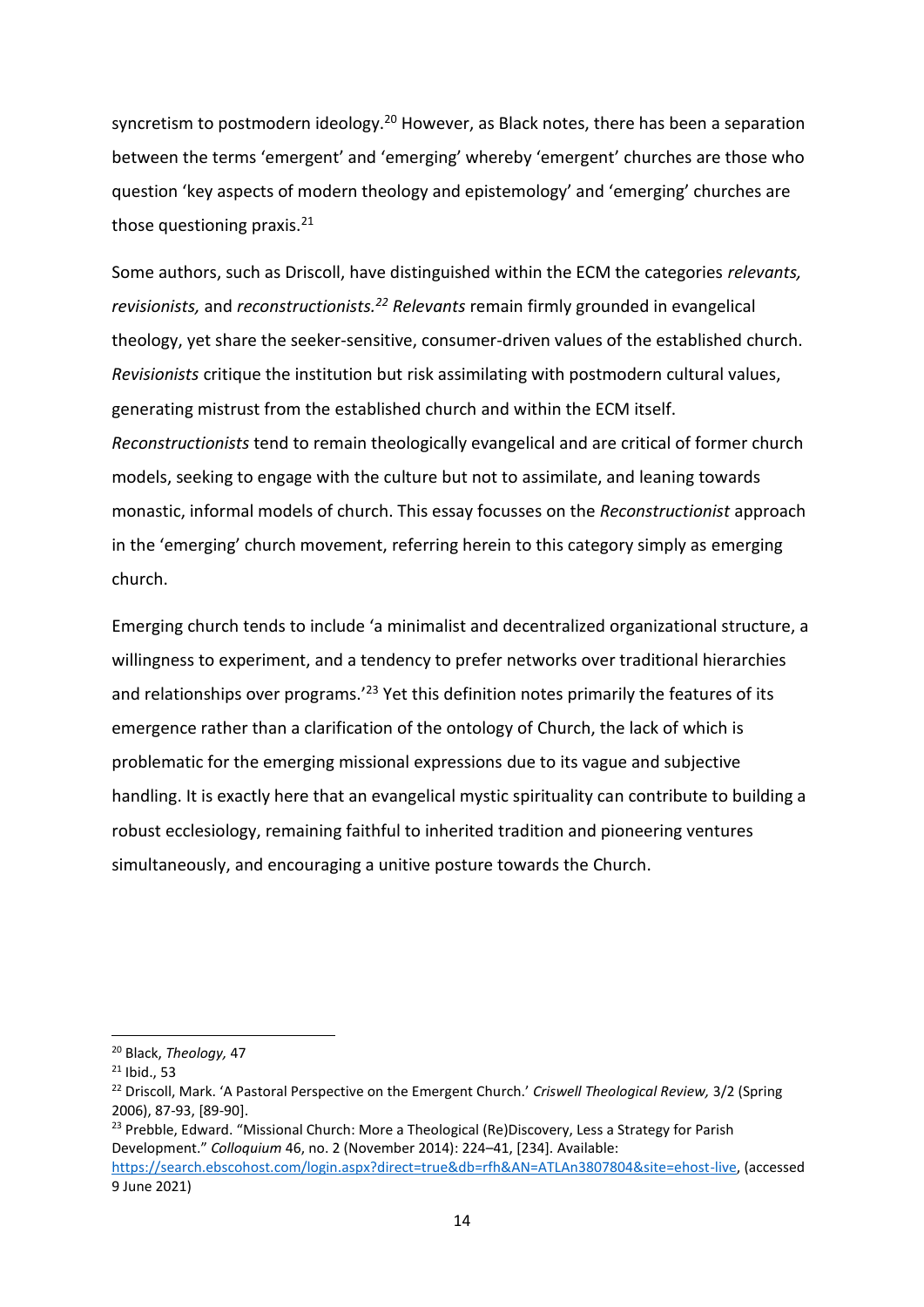#### **i. Strengths**

Emerging churches have criticised the institution for its sheer size, suggesting this is ineffective in generating personal relationships and discipleship.<sup>24</sup> Murray states that emerging churches 'embody the diversity, flexibility and cultural sensitivity post-Christendom churches need,'<sup>25</sup> adapting and contextualising for the sake of mission. These pioneering models have empowered all believers in mission and have engaged with issues such as equality, social justice, and environmentalism, <sup>26</sup> alongside verbal evangelism. Thus, emerging churches have broadened the scope of 'what is functionally meant by church,<sup>'27</sup> and what is meant by evangelism, critiquing the individualisation and consumerism of previous evangelistic strategies. However, it can be questioned whether postmodern values have infiltrated this recontextualization to a degree whereby evangelical fidelity is compromised.<sup>28</sup> Furthermore, the desire for authenticity is problematic in its implication of a 'less authentic' model found in the established church. It would be more helpful to seek a *faithful* recontextualization, which mystic spirituality is able to facilitate and encourage.

Furthermore, the emerging church moves against the 'insider/outsider' culture<sup>29</sup> emphasising the experience of belonging and welcoming those whom the established church may find harder to reach. However, this approach can appear to socialise people into the Church rather than evangelise them into the kingdom. Clarity is needed regarding what seekers are being encouraged to believe and to what they are belonging, requiring a more robust ecclesiology and theology to substantiate their missiology.

#### **ii. Weaknesses**

Emerging churches have been accused of syncretism in 'adapting the Church to such a degree that it is diminished in the process.'<sup>30</sup> McKnight says that 'the emergent

<sup>24</sup> Black, *Theology,* 39

<sup>25</sup> Murray, *Post-Christendom,* 256

<sup>26</sup> Black, *Theology,* 53-4

<sup>27</sup> Roxburgh, *Missional,* 151

<sup>&</sup>lt;sup>28</sup> Williams, D. *Retrieving the Tradition and Renewing Evangelicalism* (Cambridge: Wm. B. Eerdmans Publishing Co, 1999), 213-4

<sup>29</sup> Black, *Theology,* 39

<sup>30</sup> Davison, A and Milbank, A. *For the Parish* (London: SCM Press, 2010), 84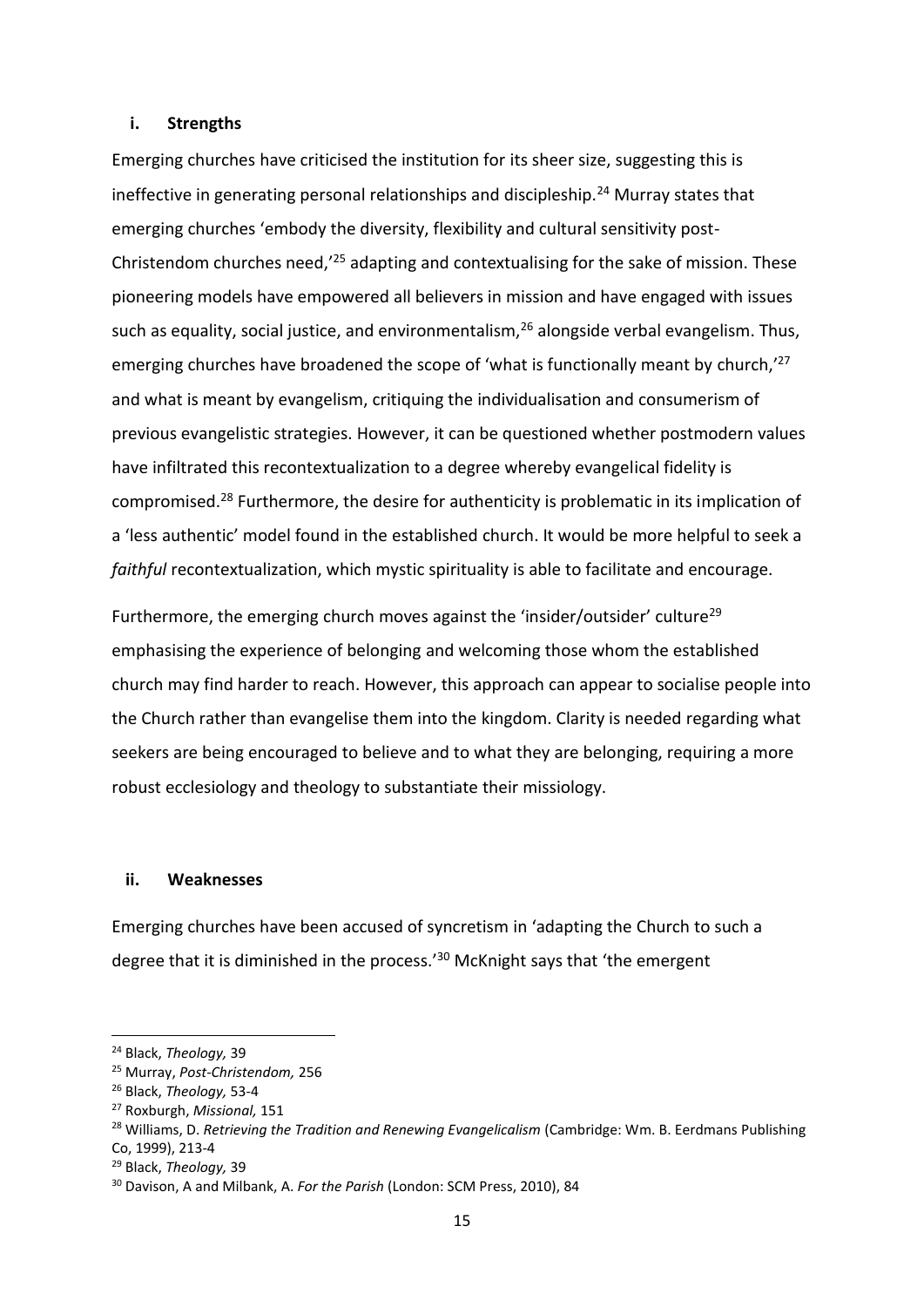conversation is being challenged by traditional Christian groups to articulate its theology,'<sup>31</sup> to avoid the dilution of evangelical commitment and to alleviate the mistrust of the established church. Challenging individualistic approaches, Davison and Milbank suggest that for the Church to be 'salvation-shaped' it must accept that salvation is 'churchshaped, $32$  but it is what constitutes 'church-shaped' that the emerging church is grappling with. In this process, Murray says that without critical thinking regarding the use of 'liturgical resources, forms of spirituality and approaches to mission,'<sup>33</sup> Christendom influences are continued unknowingly, inhibiting sensitive and effective mission. What is needed to avoid a theologically unfaithful, syncretistic, and evangelistically weak expression of Church is not another programme or initiative, but a theologically rooted pioneering spirituality – one which generates risk-taking pioneering whilst remaining anchored to Christian evangelical faith.

Whilst emerging churches have embraced risk-taking, Murray says that 'few are radical enough in their engagement with culture or ecclesiological creativity.<sup>'34</sup> However, where revisionists have engaged in riskier theological thinking, there have been movements away from core evangelical convictions, adopting pluralist approaches to faith that reflect the culture. <sup>35</sup> This questions the feasibility of ecclesiological creativity without a clear evangelically theological framework, which the emerging church has yet to provide. Emerging churches struggle to depart from the forms of institutionalism and the trappings of Christendom without embracing, as Belcher says, 'postmodernism's "constructivist" epistemology.'<sup>36</sup> A thorough understanding of how to retain evangelical fidelity and how to engage missionally must be woven together with a pioneering spirituality that inhabits such a liminal space.

<sup>31</sup> Lawton, K. 'Scot McKnight Extended Interview'. *Religion and Ethics Newsweekly,* (8 July 2005), available at: [https://www.pbs.org/wnet/religionandethics/2005/07/08/july-8-2005-scot-mcknight-extended](https://www.pbs.org/wnet/religionandethics/2005/07/08/july-8-2005-scot-mcknight-extended-interview/11762/)[interview/11762/,](https://www.pbs.org/wnet/religionandethics/2005/07/08/july-8-2005-scot-mcknight-extended-interview/11762/) (accessed 16 April 2021)

<sup>32</sup> Davison and Milbank, *For the Parish,* 49

<sup>33</sup> Murray, *Post-Christendom,* 209-10

<sup>34</sup> Ibid.*,* 280-281

<sup>35</sup> Black, *Theology,* 47

<sup>36</sup> Belcher, J. *Deep Church: A Third Way Beyond Emerging and Traditional* (Illinois: IVP Books, 2009), 82-3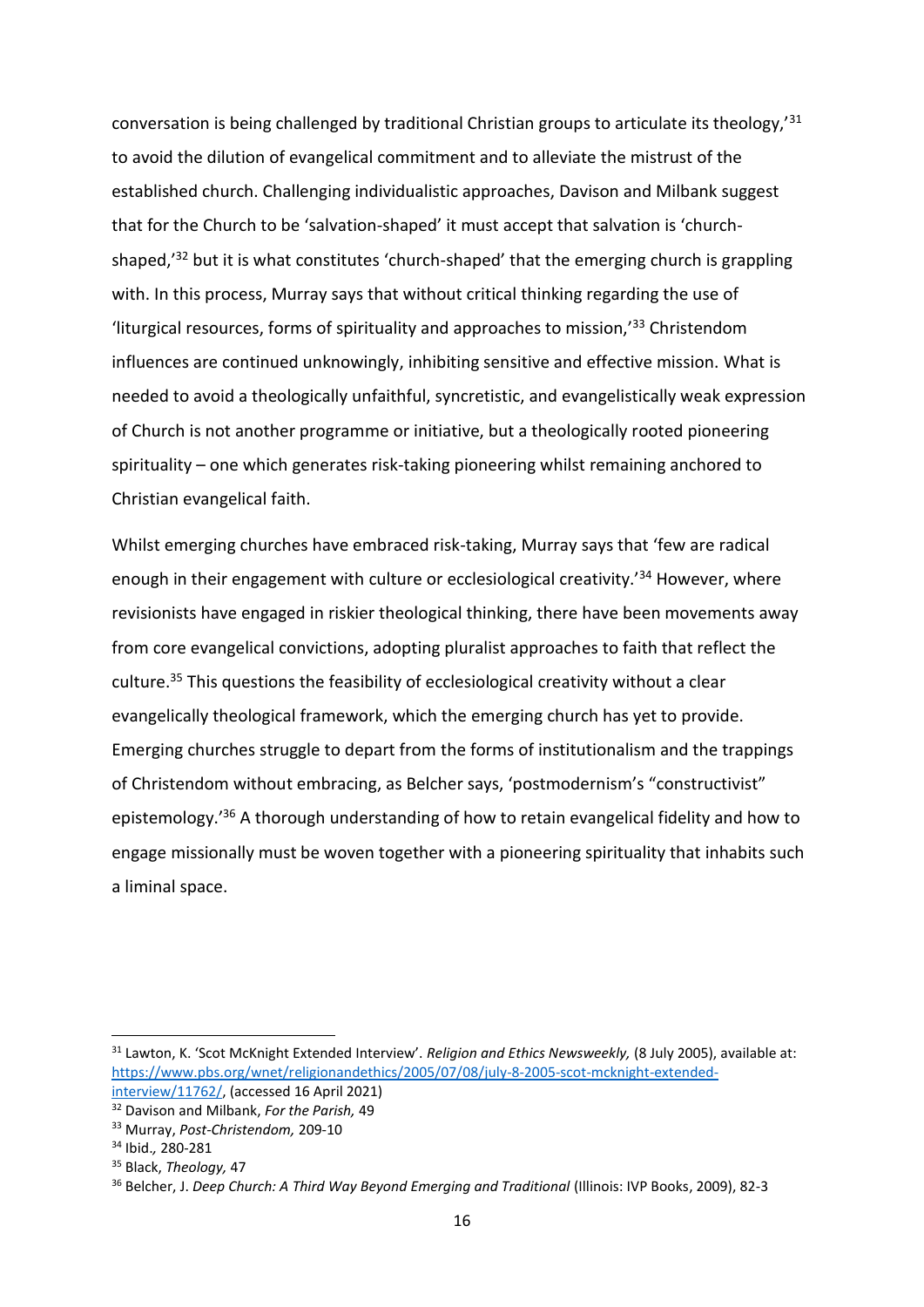## **iii. Is this still an appropriate form of mission?**

There is ambiguity over whether emerging churches are missionally effective. Research into Fresh Expressions of Church (fxCs), for example, suggests that over half of fxCs plateau within a few years, fluctuate, or subsequently shrink.<sup>37</sup> Missional communities have found it difficult to multiply themselves, $38$  and McKnight questions whether emerging churches are genuinely evangelistic or rather a place of 'disaffected evangelicals getting together to be disaffected.'<sup>39</sup> In desiring to be relevant and engaging, there has been little simultaneous theological anchoring. Interestingly, over three quarters of the fxCs remain within the parish that started them and as such 'are an extension of its mission and life, not a radical departure from it.'<sup>40</sup> Furthermore even for those who have distanced geographically and functionally from the established church, Christendom thinking persists unwittingly amongst pioneers.<sup>41</sup> Thus unsurprisingly, many missionaries are unable to creatively pioneer forms of church which substantially differ from their predecessors.

Finally, emerging churches lack effective methods of discipleship due to their emphasis on being intentionally unstructured, and Breen forecasts their failure for this reason.<sup>42</sup> Community and mission must reflect a spirituality of the *essentia Dei,<sup>43</sup>* a with-God life, to draw down the elements of community and mission in the life of faith. Thus, emerging churches are still appropriate as a form of pioneering and exploration but require a robust spirituality and ecclesiology to sustain and mature their growth.

<sup>38</sup> Moritz, L. "The Nature and Effectiveness of Missional Communities in the Pacific Northwest," (2016). Available at[: https://thedtl.on.worldcat.org/v2/oclc/966292325,](https://thedtl.on.worldcat.org/v2/oclc/966292325) (accessed 16 April 2021), 141-2 <sup>39</sup> Lawton,' Scot McKnight,' [https://www.pbs.org/wnet/religionandethics/2005/07/08/july-8-2005-scot-](https://www.pbs.org/wnet/religionandethics/2005/07/08/july-8-2005-scot-mcknight-extended-interview/11762/)

<sup>&</sup>lt;sup>37</sup> Lings, G. 'Encountering the Day of Small Things,' (Sheffield: Church Army, 2017), available at: [https://churcharmy.org/our-work/research/publications/,](https://churcharmy.org/our-work/research/publications/) (accessed 23 April 2021), 8

[mcknight-extended-interview/11762/](https://www.pbs.org/wnet/religionandethics/2005/07/08/july-8-2005-scot-mcknight-extended-interview/11762/)

<sup>40</sup> Lings, 'Encountering,' 9 <sup>41</sup> Murray, *Post-Christendom,* 200

<sup>42</sup> Breen, M. 'Why The Missional Movement Will Fail,' available at:

[https://www.vergenetwork.org/2011/09/14/mike-breen-why-the-missional-movement-will-fail/,](https://www.vergenetwork.org/2011/09/14/mike-breen-why-the-missional-movement-will-fail/) (accessed 23 April 2021)

<sup>43</sup> Black, *Theology,* 87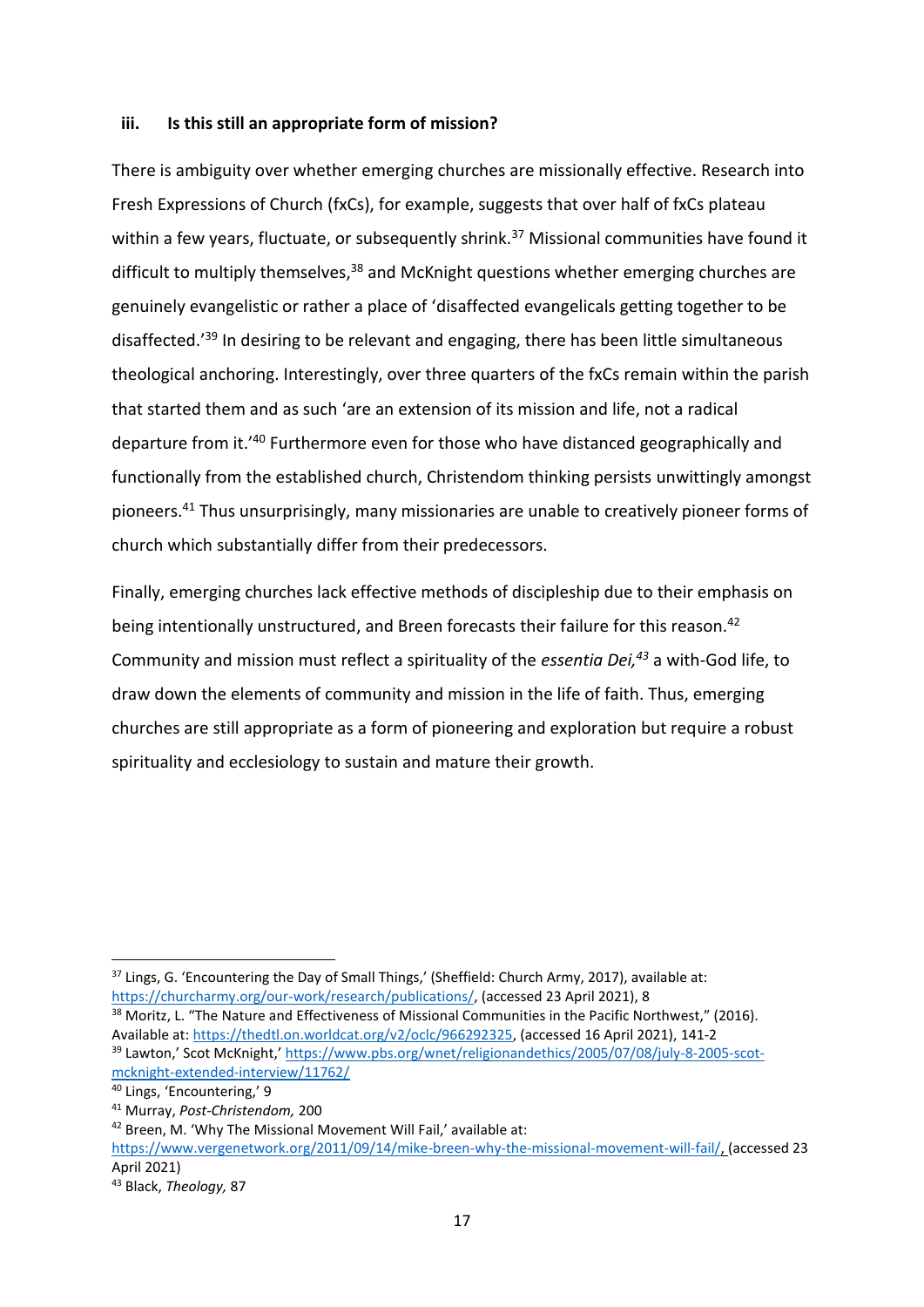# **'A system of what cannot be systematised."<sup>44</sup>**

Rahner implies that in terms of theology, ecclesiology, and missiology, what requires systemisation cannot be systematised. How then does mission retain faithfulness to evangelical theology *and* the ability to pioneer in effective ways in a post-Christendom context? The pioneering of the emerging church has made promising starts, but those in the institution tend to view anything without a clear plan for discipleship as unsustainable. Despite both approaches holding to evangelical theology, the variants in emphasis have produced wildly different results, creating a confusing and divisive environment for pioneers to work in. Belcher cites Greer's suggestion of a system that 'divides the essentials of orthodoxy from the particularities of differing traditions within the boundaries of orthodoxy.'<sup>45</sup> This dissertation suggests that an evangelical mysticism facilitates such a movement away from unwanted tradition within the boundaries of orthodoxy, providing a missionally effective system of that which cannot be systematised by way of faithful discipleship and union with God for the sake of the world.

<sup>44</sup> Rahner, cited in Noia, J, 'Karl Rahner,' in Ford (ed). *The Modern Theologians* (Oxford: Blackwell Publishers, 1997), 132

<sup>45</sup> Belcher, *Deep Church,* 60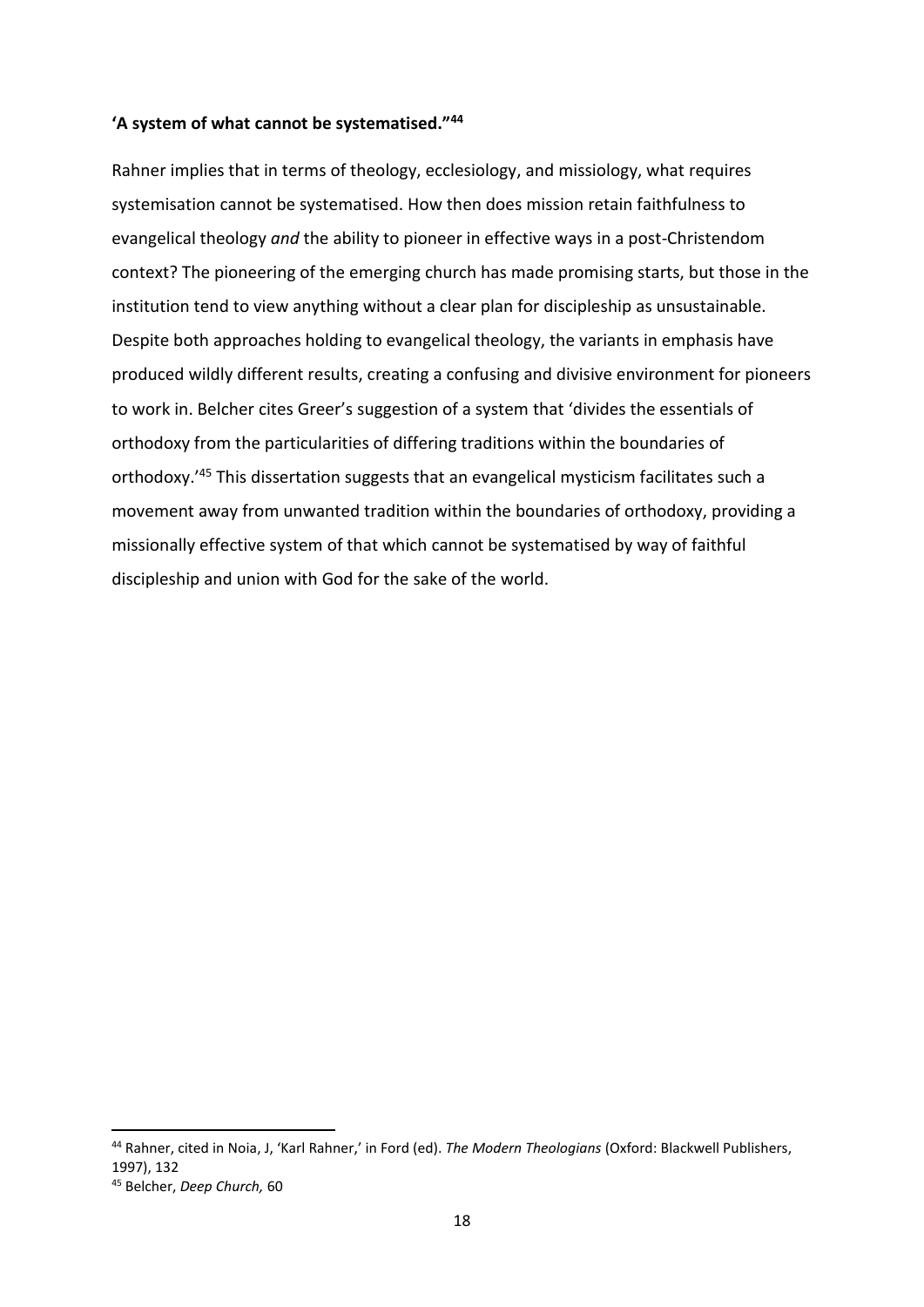# **An overview of Mysticism and its compatibility with Evangelical Theology.**

Egan describes mystics as 'pioneers of a transformed and fully authentic humanity,'<sup>46</sup> and Hugel agrees that 'the mystical element of religion is necessary for the Christian religion to remain truly Christian.<sup>147</sup> Mysticism draws the believer into union with God as a lived reality which embraces mystery and leads to transformation, concretely expressed through loving action in the world. However, the term 'mysticism' within evangelical circles can generate suspicion and avoidance amongst many devout Christians. In part, this is due to the emphasis on knowledge and rationality in modern evangelical theology. Also, the popularity of eastern mysticism and New Age religions, whose mysticism embraces pantheism and monism, contributes to the legitimate fear of syncretism and the infiltration of heretical beliefs and practices. This chapter seeks to show how mysticism is compatible with and complementary to orthodox evangelical theology.

Corduan states that 'The significance of mysticism's ontology lies in its commitment to something absolute,'<sup>48</sup> and whilst there are claims for shared experiences with an 'absolute' across all forms of mysticism, this work is only interested in specifically Christian mysticism, and the definition is narrowed within the confines of Christian evangelical theology. Christian mystical experience is a response to transcendent revelation through the mediation of Jesus and can be interpreted in accordance with its congruency with orthodox Christian theology.

Underhill denotes three dimensions to 'the full character of spiritual life'<sup>49</sup> as 1. transcendent, 2. personal, and 3. dynamic, all of which must be present for complete spiritual 'perfection.'<sup>50</sup> This chapter will use these three dimensions to provide a helpful framework for exploring and analysing key themes of Christian mysticism across the three main dimensions of life - relating to God, ourselves, and to others. Furthermore, this framework seeks to amend imbalances attributed to mysticism as being overly transcendent or disconnected from action. As such, mysticism will be discussed regarding its compatibility

<sup>46</sup> Egan, H. *Soundings in the Christian Mystical Tradition* (Minnesota: Liturgical Press, 2010), xii

<sup>47</sup> Hugel, cited in Heath, E. *The Mystic Way of Evangelism* (Grand Rapids: Baker Academic, 2017), 5

<sup>48</sup> Corduan, W. *Mysticism: An Evangelical Option?* (Michigan: Zondervan, 1991), 26

<sup>49</sup> Underhill, E. *Life of the Spirit and the Life of To-Day* (London: Methuen, 1923)*,* 13

 $50$  Ibid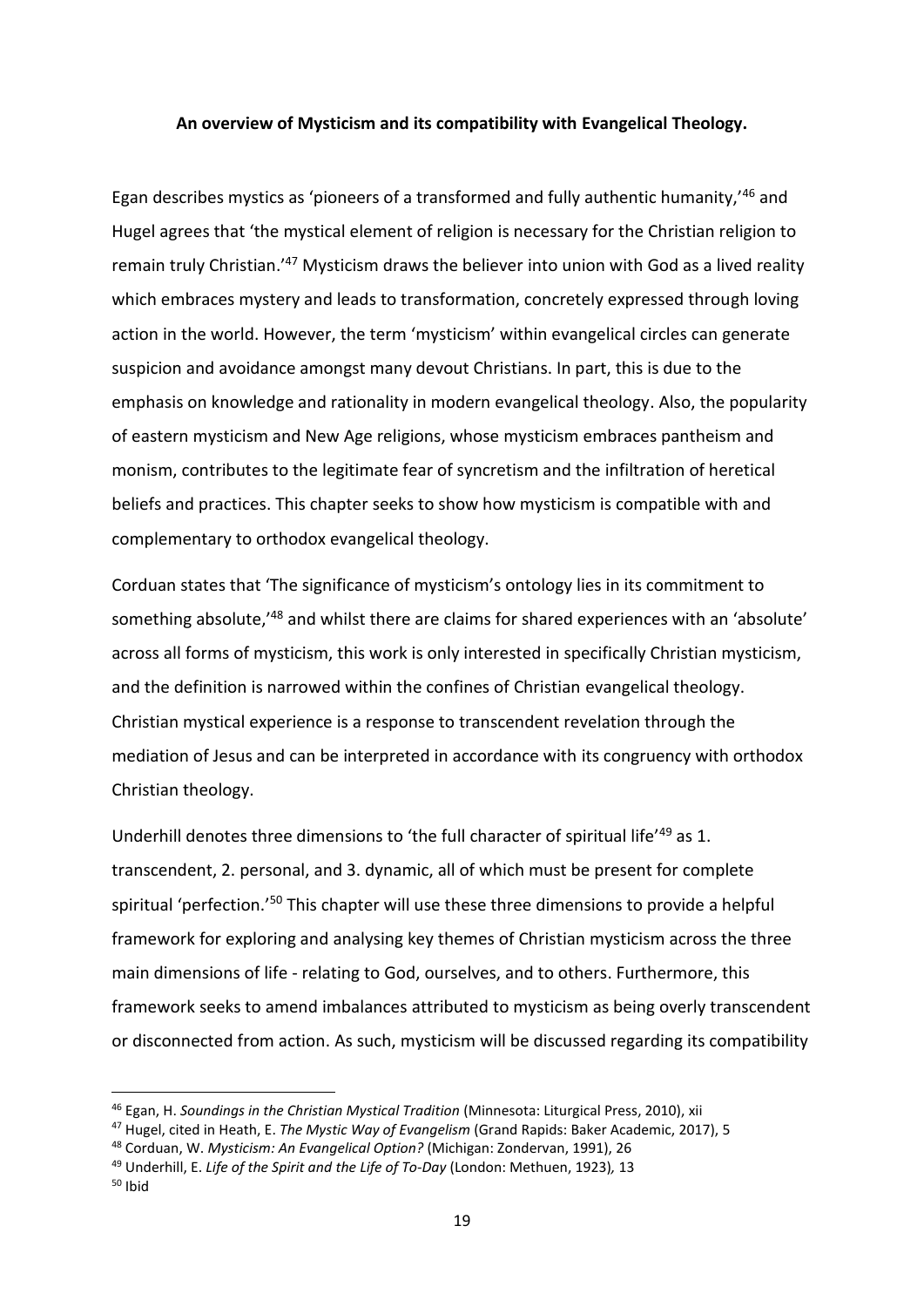with evangelical theology, showing the necessity of an evangelical mystic spirituality in church life and mission, especially in the post-Christendom context.

#### **1. Transcendent**

An evangelical mystic approach to spirituality is profoundly transcendent, emphasising mystery, an experiential approach to God and the posture of surrender.

# *a) The necessity of mystery in spirituality*

McColman says that mysticism 'represents an element of Christianity that transcends human logic or reason,'<sup>51</sup> allowing us a greater experience of God. Davison and Milbank further suggest a need for more apophaticism in Christian thought,<sup>52</sup> asserting that 'we *can*  speak truly of God...but that we cannot *comprehend* him with our speech nor enclose him with our minds.<sup>'53</sup> This approach does not disregard the value of theological certainty, but welcomes a 'mythos'<sup>54</sup> which broadens religious knowledge, providing a means of making faith believable, as opposed to the fundamentalist denial of all mystery which Davison and Milbank see as the alienating product of an intellectualist approach to religion.<sup>55</sup> However, Christian mysticism does not prize mystery for its own sake, emphasising Christ as the mystery revealed (for example, Colossians 1:26), as opposed to the pagan concept of mystery perpetuated. Rather than denying the necessity of theological certainty, mysticism demands that religion be a 'practical discipline,'<sup>56</sup> recognising the limitations in our capacity to know God, and welcoming the 'abiding and eternal incomprehensibility of God'<sup>57</sup> into the Christian experience.

<sup>51</sup> McColman, C. *The Big Book of Christian Mysticism* (Charlottesville: Hampton Roads Publishing Company, 2010), 8

<sup>52</sup> Davison and Milbank, *For the Parish,* 24

 $53$  Ibid

<sup>54</sup> Ibid., 26

<sup>55</sup> Ibid., 25. An alternative option is the doctrine of analogy (Davison and Milbank, *For the Parish,* 26) <sup>56</sup> Ibid.*,* 26

<sup>57</sup> Craigo-Snell, S. *Silence, Love & Death: Saying Yes to God in the Theology of Karl Rahner* (Wisconsin: Marquette University Press, 2008), 204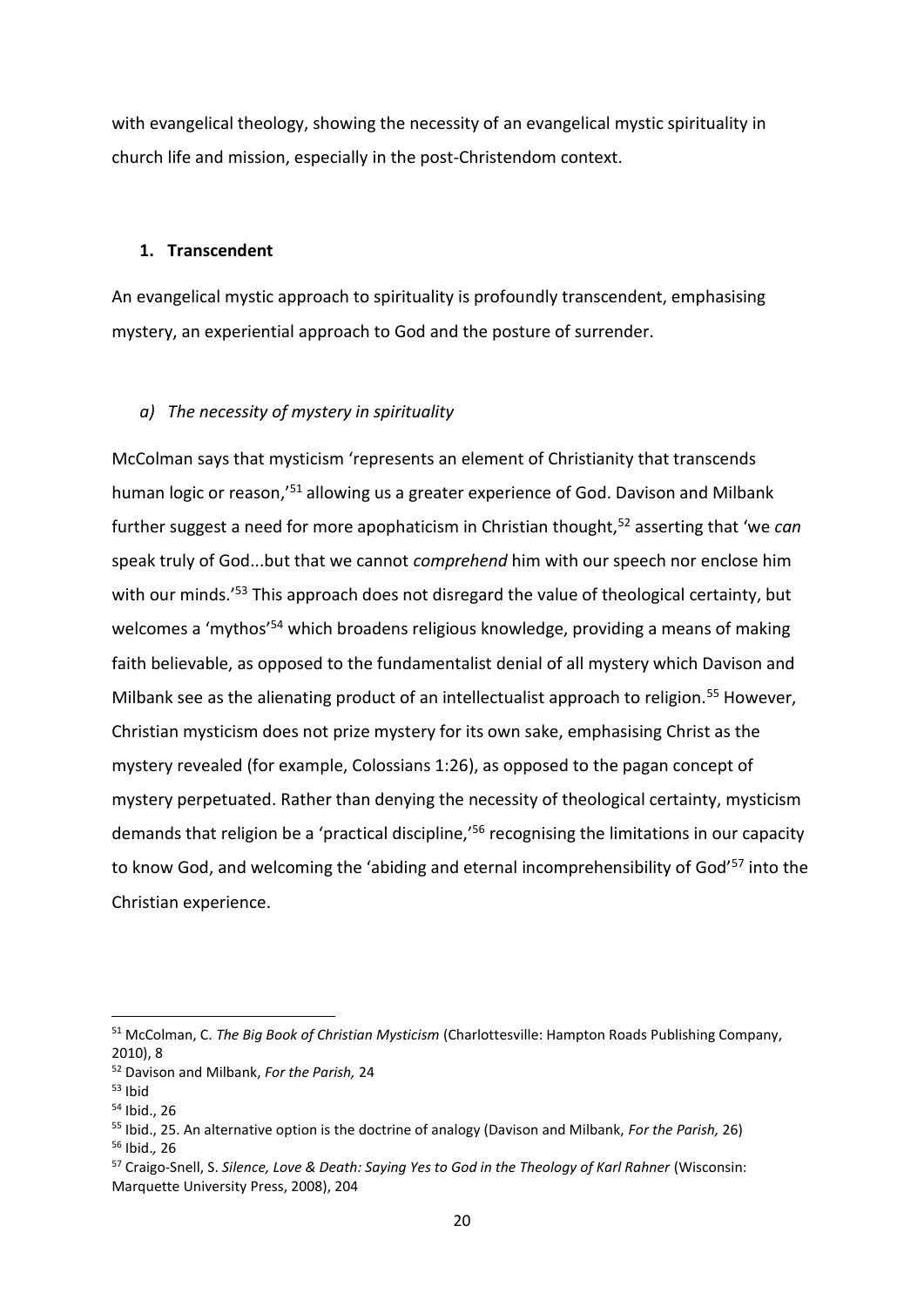Much missiological thinking has addressed ecclesiological reconfiguration and cultural analysis; mysticism demands a vitality of faith as the start point. Mysticism positions pioneers to welcome the unknown and wait there for an experience of God, sustaining the creativity and tenacity involved in exploring unknown forms of mission – a vital need in the 'reimagining' of mission and church in post-Christendom. McColman suggests that mystics commonly express their faith in liminal spaces, 'usually between the established church and the society in which it is embedded,<sup>'58</sup> insisting on both the preservation and the renewal of the tradition, enabling themselves to benefit from the wealth of the established church, and discover new ways of discipleship and mission. McColman notes that this posture tends not to cultivate individualistic attitudes to Christianity, but rather one of respect towards the wisdom of the Church,<sup>59</sup> a much-needed relational amendment between pioneers and the established models. As such, embracing mystery may enliven the spiritual practices of the institution and inform the pioneering of the emerging church.

## *b) An experiential knowledge of God*

There are legitimate concerns regarding the misguided 'contemporary quest for "transcendence without dogma,"' and an 'unchurched mysticism.' <sup>60</sup> Owen cautions that mystical prayer can lose its 'orientation to the centrality of Christ's mediation between us and the Father,<sup>'61</sup> and as such become a psychological experience rather than an encounter with God. Yungen further argues that practical mystics 'do not have to proselytize people to a dogma, only a practice,<sup>'62</sup> implying that mystic spirituality 'transcends context.'<sup>63</sup> But as Corduan points out, no mystical experience takes place outside of its particular context.<sup>64</sup> As such, Christian mysticism can remain theologically faithful when mystical experience is subject to scriptural and ecclesial authority. Of greatest importance here is the mediating role of Jesus in the life of believers and their experience of God. Recognisably many

<sup>58</sup> McColman, *Big Book,* 151-2

 $59$  Ibid

<sup>60</sup> Egan, Soundings, xviii-xix

<sup>61</sup> Owen, cited in Keller, T. *Prayer: Experiencing Awe and Intimacy with God* (New York: Penguin Books, 2016), 181-2

<sup>62</sup> Yungen, R. *A Time of Departing* (Oregon: Lighthouse Trails Publishing, 2006), 18

 $63$  Ibid., 100

<sup>64</sup> Corduan, *Mysticism,* 39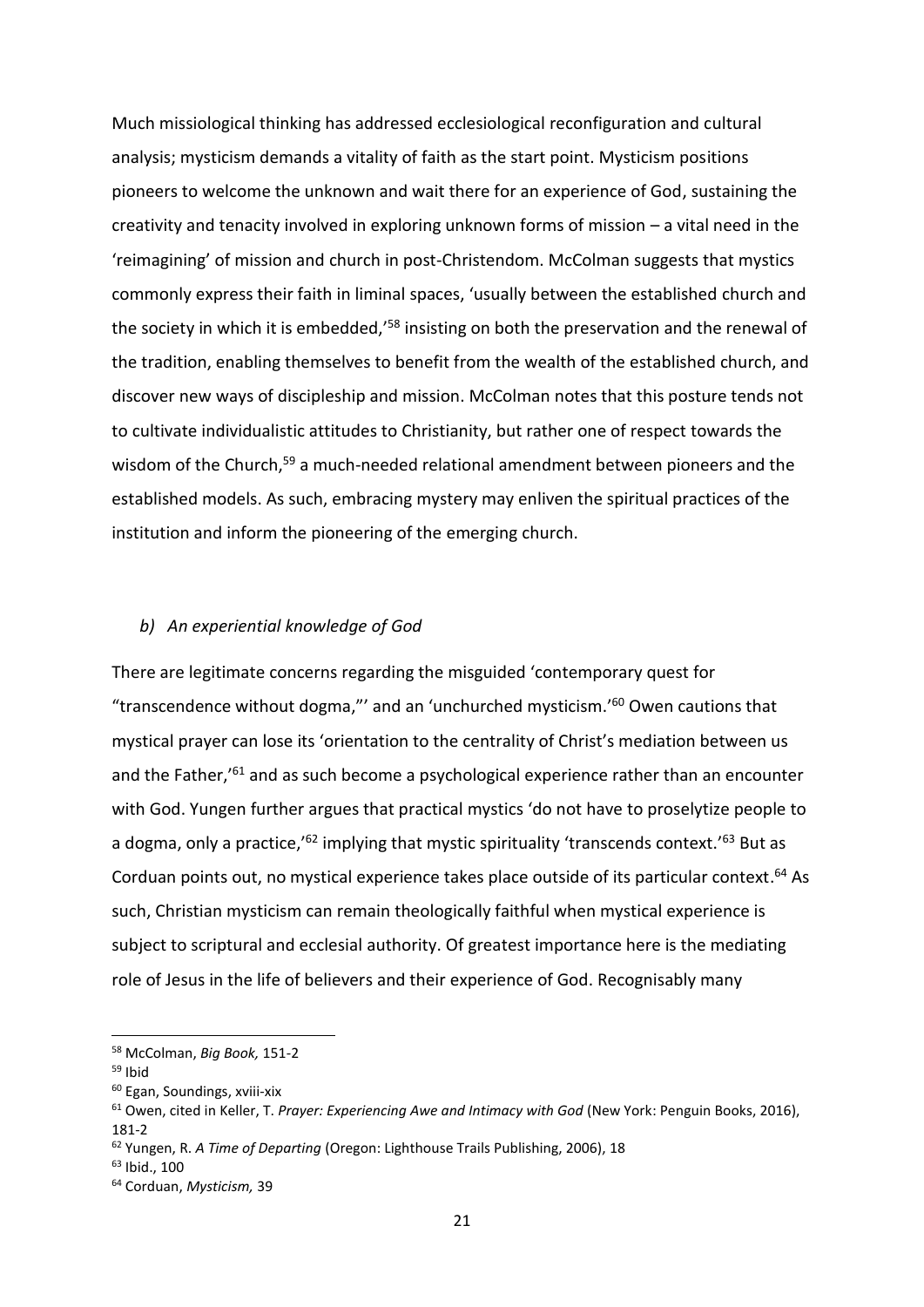Christian mystics have diminished or lost sight of this foundational truth,<sup>65</sup> for example in eastern Orthodox mysticism where sin is seen as a 'deficiency that is then overcome in the process of becoming like God<sup>'66</sup> as opposed to the sinner being forgiven through Christ's redemptive work on the cross. Jesus' mediating redemptive work is the distinguishing feature of Christian mysticism and a mysticism which is not established on this foundation cannot be incorporated into Christian spirituality and practice.

However, mysticism is still often avoided by evangelicals whom Coe suggests hold a problematically 'word-centered' approach, $67$  for fear of replacing the authority of scripture with a heightened view of experience. This is a fair concern, given the tendency of some mystics to elevate experience above Scripture, or interpret Scripture through the lens of their experience.<sup>68</sup> Corduan clarifies that the problem is not the experience, or the truth it may reveal, but whether both truth and experience are subordinate to Scripture.<sup>69</sup> If this is so, mystical experience can positively give 'subjective confirmation of biblical truth.'<sup>70</sup> As such, mysticism does not diminish the value of propositional knowledge, but challenges its emphasis, encouraging an increasingly experiential form of knowing God. Contemplation, the means of experiencing God in mystic spirituality, transforms the knowing of God from being propositional to that of acquaintance, $71$  facilitating an encounter with God that is 'suprareasonable but not infrareasonable.'<sup>72</sup> Moving beyond purely propositional knowledge, mysticism seeks the person and presence of God himself.<sup>73</sup> As opposed to emptying the mind, reflecting a Zen approach, Christian mysticism seeks to experience God in a way that 'transcends the cognitive capacities.'<sup>74</sup> Furthermore, Christian mysticism moves the seeker towards God, and is an active response to the gracious self-revelation of God, whereas Zen reflects a passive approach of emptying which echoes the quietist stream dismissed in evangelical circles when not coherently integrated in spiritual theology.<sup>75</sup> The

<sup>65</sup> Corduan, *Mysticism,* 18

<sup>66</sup> Ibid., 102

<sup>&</sup>lt;sup>67</sup> Chan, S, 'Contemplative Prayer in the Evangelical and Pentecostal Traditions: A Comparative Study,' in Coe, J and Stroebel, K (eds). *Embracing Contemplation* (Illinois: Intervarsity Press, 2019), 245

<sup>68</sup> Corduan, *Mysticism,* 111-112 <sup>69</sup> Ibid.*,* 121

 $70$  Ibid

<sup>71</sup> Brandt, R. 'Gospel-Centered Contemplation? A Proposal,' in Coe and Strobel, *Embracing Contemplation,* 189 <sup>72</sup> Ibid.*,* 190

<sup>73</sup> Ibid.*,* 191

<sup>74</sup> Ibid., 190-1

<sup>75</sup> Chan, 'Contemplative Prayer,' 244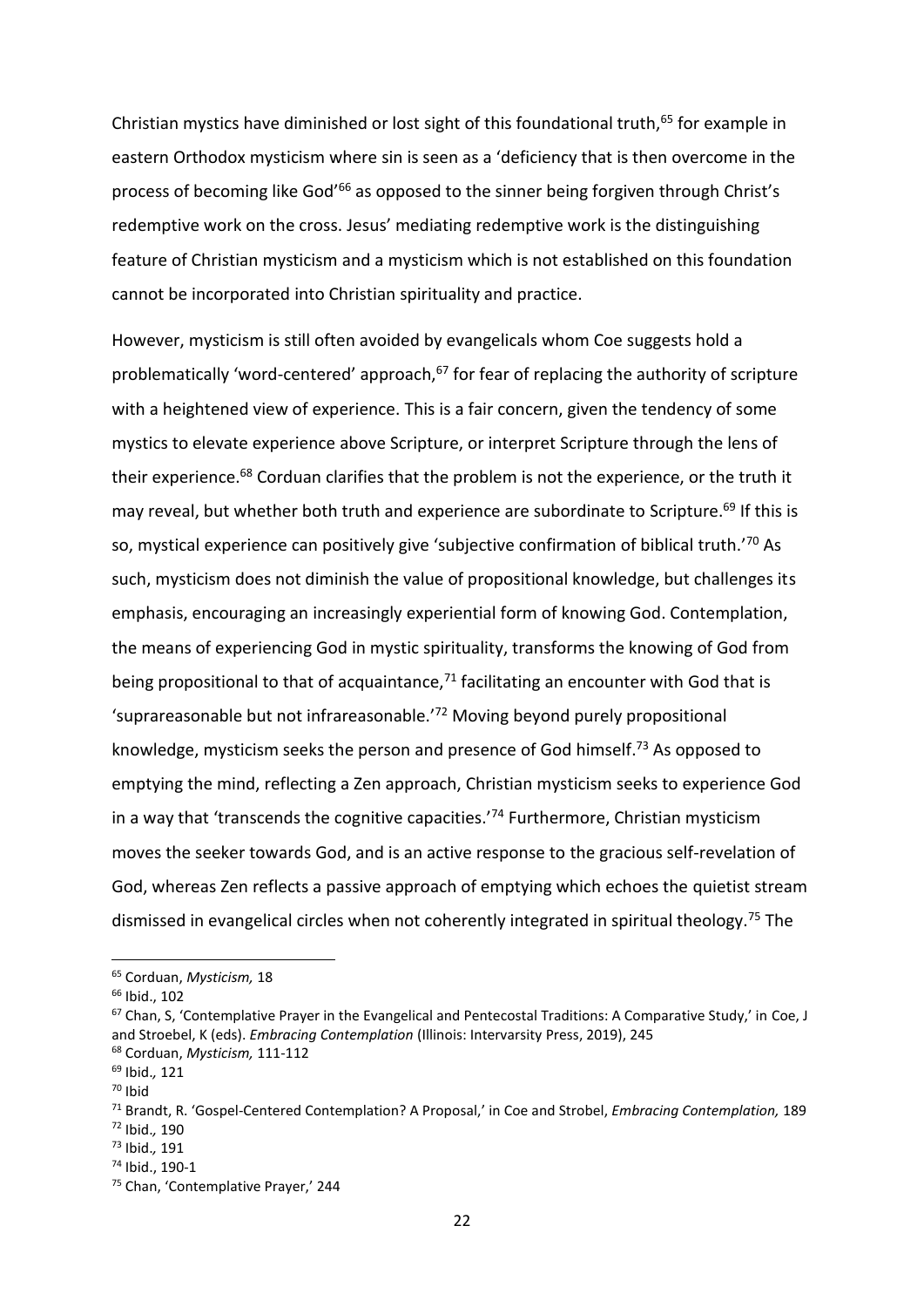use of silent meditation in Christian contemplation, for example, does not promote selfemptying or 'therapeutic euphoria'<sup>76</sup> but positions the believer in openness to an experience with God on God's terms.<sup>77</sup>

# *c) Surrender to God*

Knowing God through experience is the outcome of much mystic spirituality; however, Rahner suggests a paradox in that the goal of Christianity is not knowing God beyond further knowing, but rather to attain a posture of openness 'that steps beyond what the self can grasp or control.'<sup>78</sup> Brandt agrees that 'we have a deeper knowledge of God when we recognise that our capacities cannot fully know him.'<sup>79</sup> Surrender, a letting go of control, and a movement towards 'downward mobility'<sup>80</sup> reflect the mystic movement towards genuine conversion, allowing God's love to replace the need to dominate.<sup>81</sup> Dionysius the Areopagite said that attainment of a unitive experience of God comes only through the 'sincere, spontaneous, and entire surrender of yourself and all things.'<sup>82</sup> This is no passive approach, but an 'interactive'<sup>83</sup> posture, as Willard says, participating with the Holy Spirit in allowing ourselves to be filled by God. Contrasting with philosophical wisdom, 84 cruciform wisdom is concerned with the conformation of the person to Jesus, encouraging 'initially resistant human will to welcome God and God's sacrificial will.<sup>'85</sup> This is achieved mainly using spiritual disciplines which, rather than being a source of self-construction, enable a dependence on and conformity to the power of God. As such, being 'in Christ' involves an 'utter self-abandonment to the God revealed in Jesus Christ,'<sup>86</sup> and, for the mystic, surrender to God is the fundamental approach to transformation and sanctification.

<sup>76</sup> Coe, J. 'The Controversy Over Contemplation and Contemplative Prayer: A Historical, Theological, and Biblical Resolution,' in Coe and Stroebel, *Embracing Contemplation,* 35

<sup>77</sup> In a similar way, Christian meditation aims to achieve a deeper knowledge of God's through Scripture (see Psalm 119:97) as opposed to alternative meditation practices which encourage the emptying of the mind. <sup>78</sup> Craigo-Snell, *Silence,* 207

<sup>79</sup> Brandt, 'Gospel-Centered,' 192

<sup>80</sup> Nouwen, H. *The Selfless Way of Christ* (New York: Orbis Books, 2007), 29

<sup>81</sup> Rohr, R. *Everything Belongs: The Gift of Contemplative Prayer (*New York: Crossroad Pub, 2003*),* 63

<sup>82</sup> Cited in Underhill, *Mysticism,* 110

<sup>83</sup> Coe, 'Controversy,' 31

<sup>84</sup> Buschart, D and Eilers, K. *Theology as Retrieval* (Illinois: Intervarsity Press, 2015), 168

 $85$  Ibid

<sup>86</sup> Corduan, *Mysticism,* 129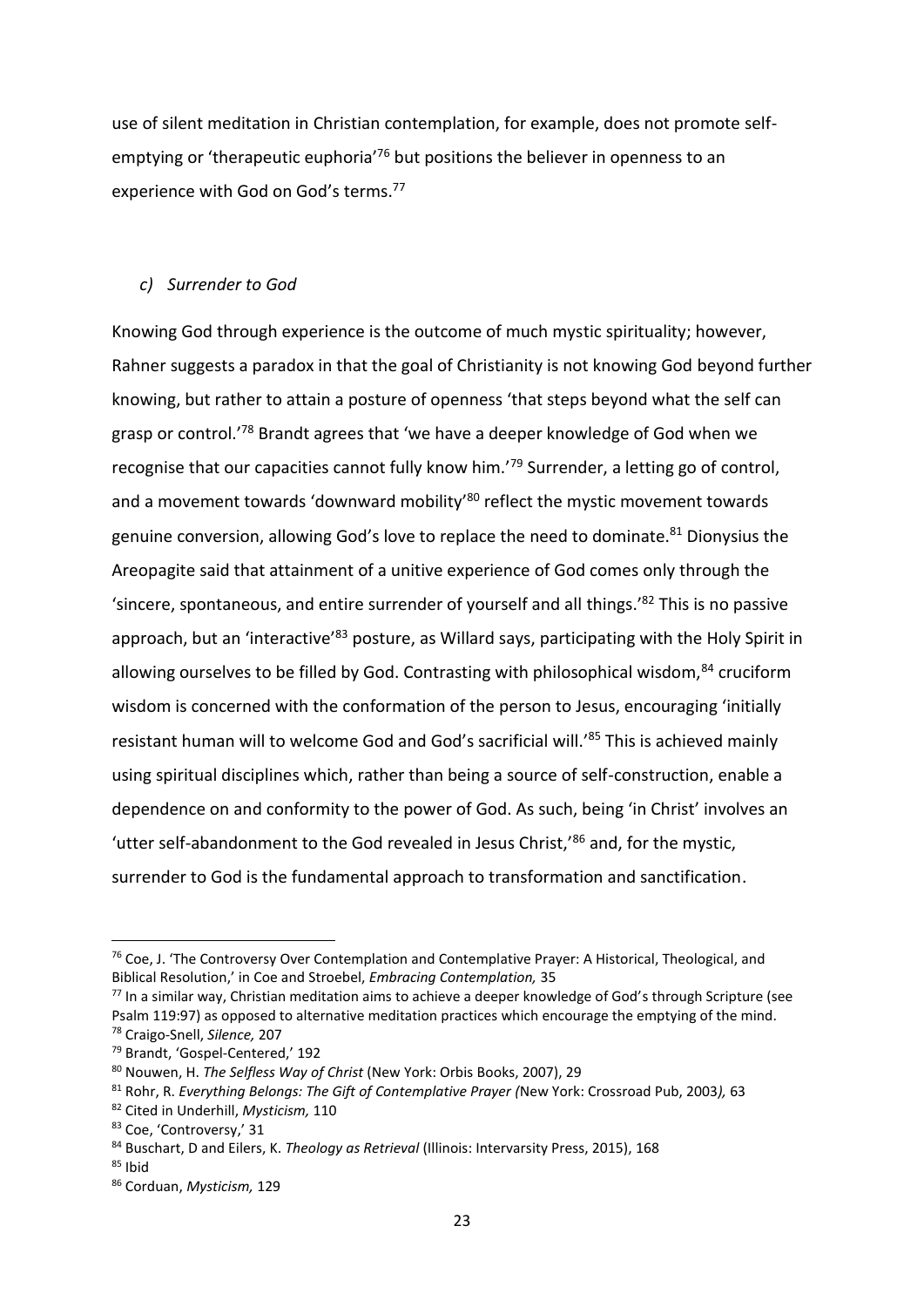There can be an arrogance in the individualism that rejects ecclesial authority and welcomes a 'subjective spiritualism and ahistoricism,<sup>187</sup> weakening the identity and ecclesial ontology in much evangelical mission today. Instead, the traditions of the Church must be enabled to articulate and strengthen the life of faith with an appropriate authority, subordinate to the priority of Scripture. Scriptural authority thus brings into order the other aspects of church life, including mission, evangelism, and personal vocation, and surrender in Christian mysticism thus extends to the authority of Scripture, alongside the person of Christ. Consumer-driven and seeker-sensitive approaches in the use of business-type models for growth have relegated the fundamental call of faithfulness as secondary, diluting evangelical theology.<sup>88</sup> It is here that a spirituality of surrender to God might retrieve the centrality of faithfulness as the Church's mandate, whilst simultaneously correcting the drive for evangelism at the expense of church unity. Surrender enables a humility between differing factions of the Evangelical church, prioritising unity and fidelity to the gospel, whatever that means in terms of apparent missional achievement. As such, a move towards a truly catholic<sup>89</sup> understanding of the Church is necessary to guard against individualism and heresy, and mysticism's movement away from ego-driven living will contribute to this end.

Such surrender enables a 'deep solidarity'<sup>90</sup> with the powerless in society, departing from the Christendom assumptions of retaining cultural privilege. Such surrender does not produce sterility or guarantee productivity, but instead cultivates a 'fecundity,'<sup>91</sup> a life of fruitfulness whereby the outcomes are not in our control. This chimes with the need in post-Christendom to relinquish the delusion that the Church can control the outcomes of mission, <sup>92</sup> fostering spiritual fecundity that is inherently active and engaged in faithful living, whilst trusting outcomes and productivity to God.

<sup>87</sup> Williams, *Retrieving the Tradition,* 202

<sup>88</sup> Black, *Theology,* 35-36

<sup>89</sup> Heretofore, 'catholic church' denotes the ecumenical church body, as opposed to the Roman Catholic church.

<sup>90</sup> Nouwen, H. *In the Name of Jesus* (London: Darton, Longman and Todd Ltd, 1989), 22

<sup>91</sup> Nouwen, H. *Lifesigns* (New York: Doubleday and Co, Inc, 1966), 57

<sup>92</sup> See Murray, *Post-Christendom,* 242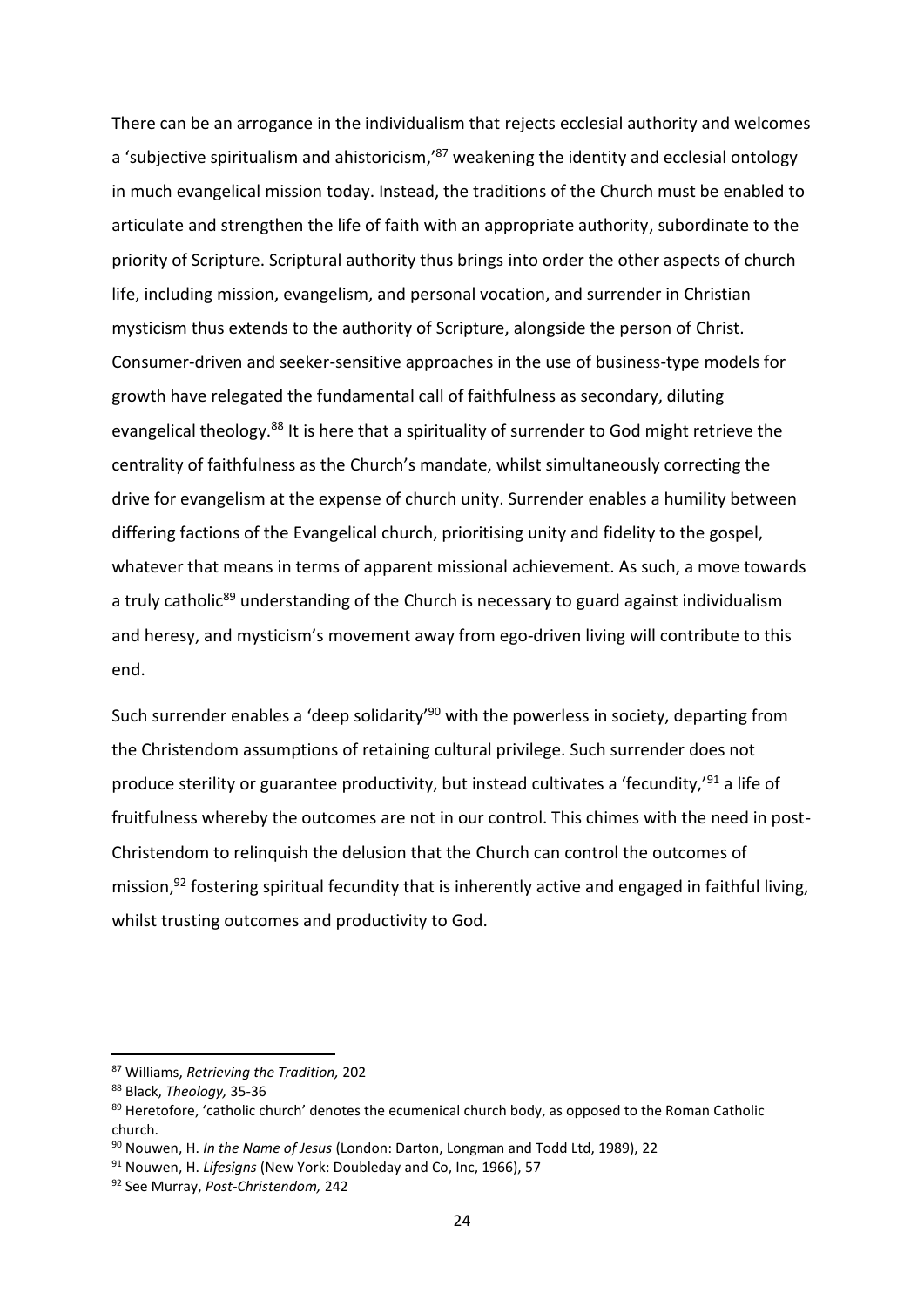#### **2. Personal**

Whilst an evangelical mysticism embraces transcendence, it also insists on an intrinsically personal approach to spirituality.

#### *a) Union with God*

McColman says that 'mysticism is the art of union with God…the experiential core of spirituality, $193$  as opposed to the derivations from spirituality which constitute much organised religion. Union with God means participating 'here and now in that real and eternal life<sup>'94</sup> and the Christian mystic seeks, not an 'experience of ultimacy,<sup>'95</sup> but an experience of God. The danger of pantheism alienates some Christians from this notion of union with God, and legitimately so, given its implication in some Christian mystic writings and its centrality in eastern mysticism. Furthermore, the danger of panentheism is also of note. Merton, for example, suggests that 'separate identities disappear in the All Who is God,'<sup>96</sup> a reflection of the Platonist notion of the soul becoming divinised in union with God<sup>97</sup> which the Patristic Fathers rejected. Whilst God sustains all things, he is not the substance of all things,<sup>98</sup> and Christian mysticism retains the doctrine of *creatio ex nihilo,*  whereby the ontological difference between the soul and God provides the 'dominant theological corrective to Origenic spirituality.<sup>199</sup> Thus union with God welcomes the mystic into deeper intimacy with God without in any way *becoming* God. This also negates the idea of a Christ-consciousness where all have divinity, which would make Christ's atoning sacrifice and the need of salvation through grace alone, meaningless. Egan asserts that the union Jesus spoke of was in terms of '"abiding" ... not in the language of fusing with or dissolving in God.<sup>'100</sup> Mystics have claimed a 'fusion of the Beloved and the lover,<sup>'101</sup> which maintains the problem for evangelical theology, but Pauline language is clarifying in

<sup>93</sup> McColman, *Big Book,* 26

<sup>94</sup> Underhill, *Mysticism,* 534

<sup>95</sup> Louth, A. *The Origins of the Christian Mystical Tradition* (Oxford: Oxford University Press, 2007), 190

<sup>96</sup> Merton, cited in Yungen, *Departing,* 89

<sup>97</sup> Louth, *Origins,* 192

<sup>98</sup> Yungen, *Departing,* 30

<sup>99</sup> Coe, 'Controversy,' 27

<sup>100</sup> Egan, *Soundings*, 6

 $101$  Ibid., xx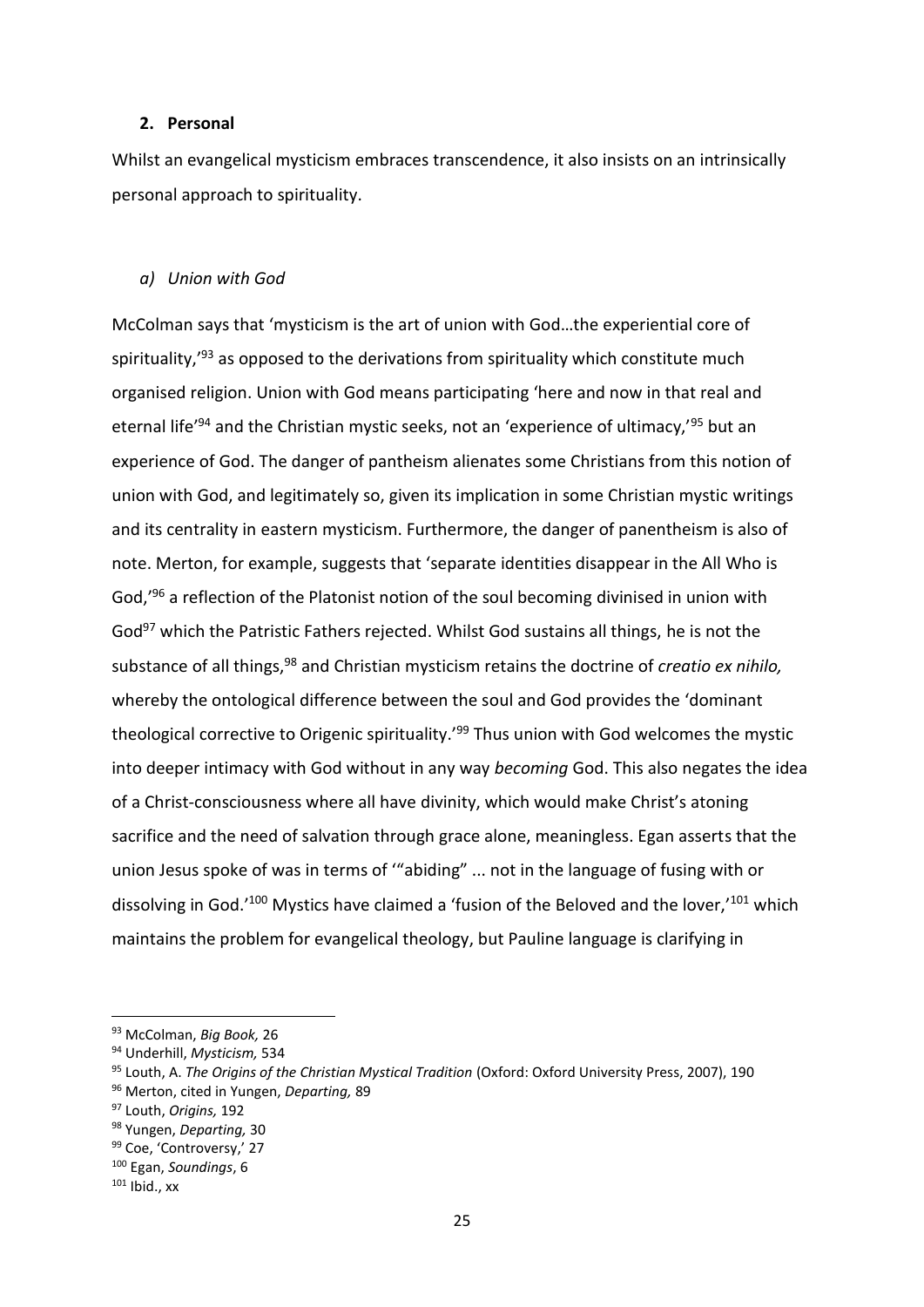referring to the notion of 'Christ in me' and 'I in Christ,'<sup>102</sup> pointing to an intimate union with God through Christ. The evangelical distinction to make here is that Paul is a 'reactive mystic,<sup>'103</sup> whose union is a response to God's initiative and prevenient grace, as opposed to being the result of purgative works or an achievement of human power. Might it be possible to retain ontological difference whilst accepting that the experience of contemplation produces something of oneness?

One way of making sense of the mystics' experience of union despite ontological difference is through the neurotheological idea of a 'soteriology of attachment,'<sup>104</sup> promoted by Willard and developed by Wilder. Wilder suggests that a mutual-mind state, a verifiable experience between human brains, can be extended to the relationship with God. Thinking *with* God rather than just about him, produces an attachment to God that is profoundly transformative,<sup>105</sup> verified and interpreted by concurrently thinking *about* God to clarify and discern how God is allowing himself to be experienced. In a mutual mind state, 'we cannot consciously be sure which are our thoughts and feelings and which come from the beloved other.'<sup>106</sup> Both participants retain their distinct identity, but the experience of loving attachment to God and thinking *with* God may produce the experience of union that the mystics often attest to. Wilder upholds the importance of thinking about God as a start point for attachment to God but insists that Christian life is expressed and grows through loving attachment to God.<sup>107</sup> Such a suggestion maintains ontological clarity and theological orthodoxy, whilst making sense of the mystical experience of union, moving towards a Christianity that is more 'relational in orientation.'<sup>108</sup> Furthermore, this emphasis on attachment is compatible with a theology of divine attachment, acknowledging God's selfrevelation to us on our level whilst maintaining a transcendent otherness, rather than our manipulating of God into our sphere and sharing an equality of role in the encounter. Union

<sup>102</sup> Corduan, *Mysticism,* 127

<sup>103</sup> Deissmann, cited in Corduan, *Mysticism,* 127

<sup>104</sup> Wilder, J, and Willard, D. *Renovated: God, Dallas Willard, and the Church That Transforms* (Colorado Springs: NavPress, 2020), 68

<sup>105</sup> Ibid., 38

 $106$  Ibid

<sup>107</sup> Ibid., 48-49

<sup>108</sup> Coe, 'Controversy,' 34-35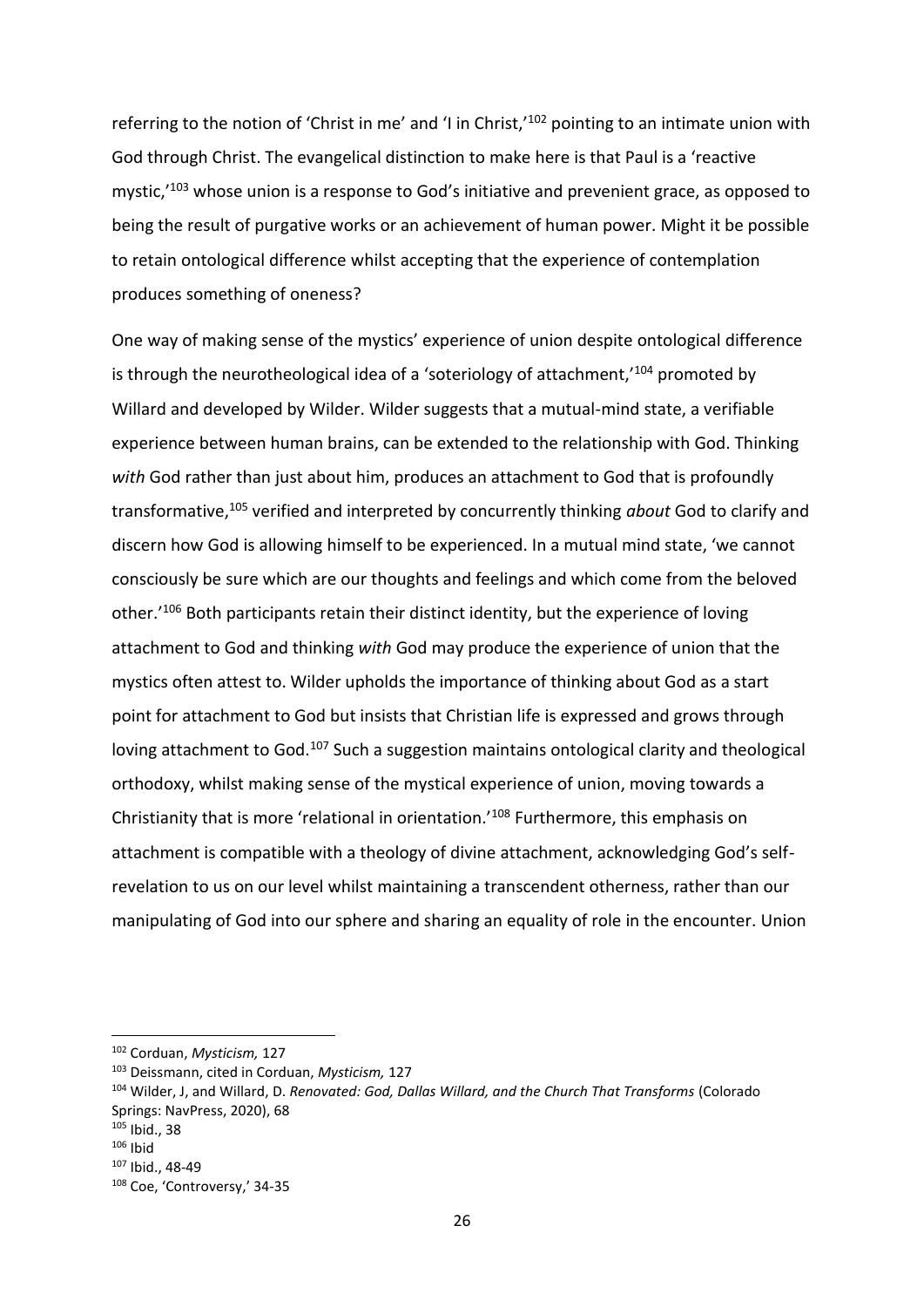with God thus enables evangelical beliefs to be habitually experienced, producing deep spiritual transformation through the presence of attachment love with God.

# *b) Personal transformation*

This notion of union, or a 'with-God life,'<sup>109</sup> leads to profound character change. An attachment to God through contemplative practices enables believers to live and think *with*  God, developing Christ-like character to the degree of spontaneous love for enemies,<sup>110</sup> which is a profoundly missional posture for an increasingly marginalised Church. Rather than disciplines being a methodology for self-improvement, they position the soul to surrender to God's power, 'allowing oneself to be influenced by the Holy Spirit,'<sup>111</sup> and receptively participate in transformative work. While transformation can be demarcated in stages of progression, Nouwen cautions against this in a society which is achievement-driven.<sup>112</sup> Instead, movement towards holiness and love through participation with the Holy Spirit, enabled by spiritual disciplines, is a more helpful approach.

Whilst much transformation focuses on the will (which has limited power and is slow to be transformed<sup>113</sup>), mysticism suggests that transformation is consequential of the believer forming a loving attachment, or union, with God. Scripture never portrays mystical experience as the goal of Christian living, despite the emphasis on a unitive experience in the writings of many Christian mystics and, as Egan notes, 'love – not mysticism – is the essence of Christian perfection.<sup>'114</sup> Heath agrees saying, 'the greatest "proof" of mysticism is its fruit: love of God *and neighbour.*'<sup>115</sup> As such, mysticism has apostolic purpose,<sup>116</sup> and Underhill similarly suggests that mystics illuminate paths to freedom, reality, and peace in God,<sup>117</sup> expressed in concrete, finite reality. Reflecting themes of surrender, mysticism produces a transformed life that is engaged sacrificially in the world, a 'Eucharistic life'<sup>118</sup>

<sup>109</sup> Wilder, *Renovated,* 34

 $110$  Ibid., 43

<sup>111</sup> Coe, 'Controversy,' 31

<sup>112</sup> Nouwen, H. *Reaching Out* (London: Fount Paperbacks, 1980), xviii

<sup>113</sup> Wilder, *Renovated,* 71

<sup>114</sup> Egan, Soundings, xxi

<sup>115</sup> Heath, *Mystic Way,* 9

<sup>116</sup> Louth, *Origins,* 196

<sup>117</sup> Underhill, *Mysticism,* 536

 $118$  Ibid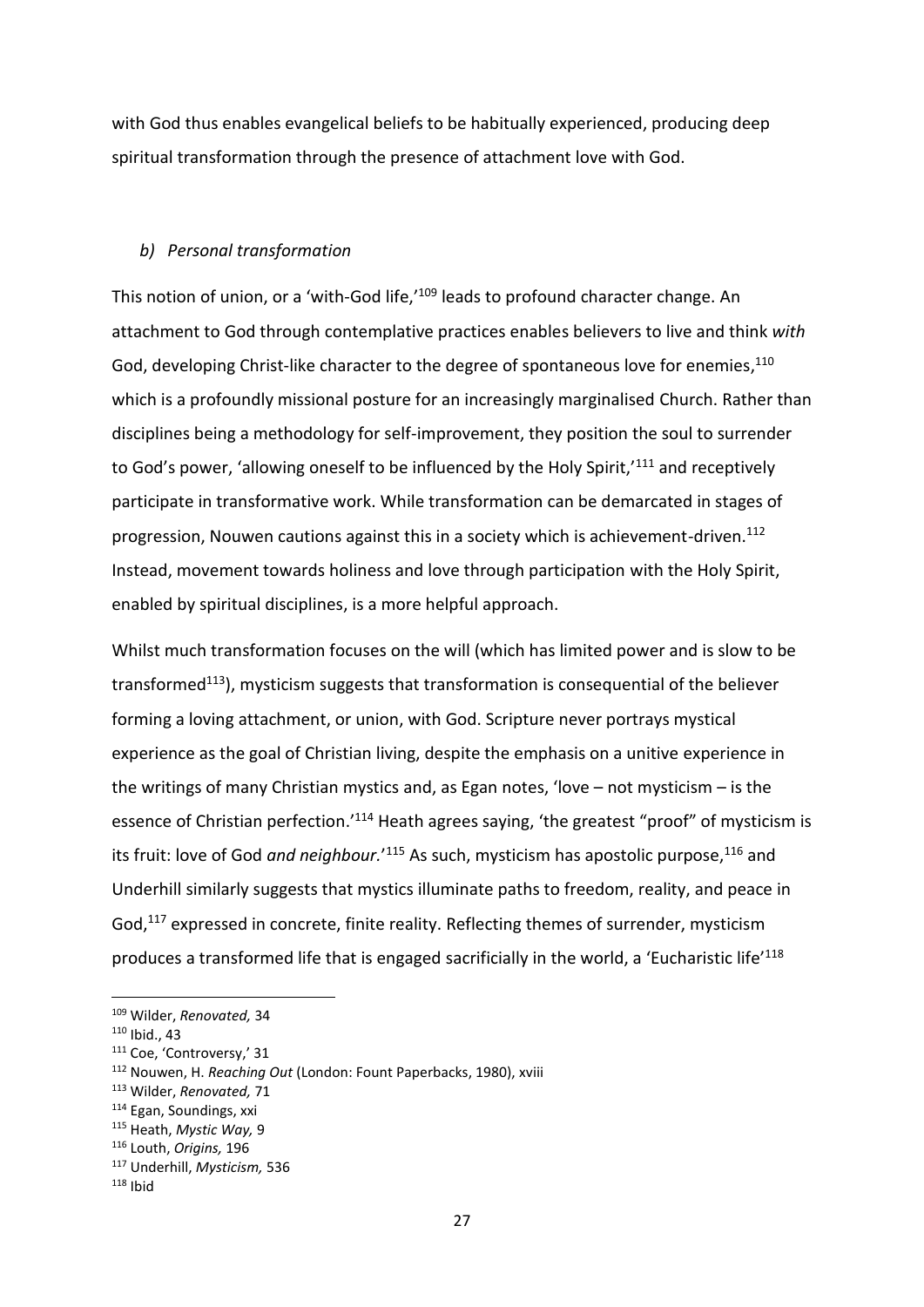that is implicitly evangelistic. Beyond pioneering techniques or activist work, mysticism requires action to be rooted in contemplation, placing emphasis on personal transformation in a way that saves contemplation from introspection, and action from becoming shallow and spiritually anaemic. Underhill notes that spirit-led mission will require a participation in difficult environments with inevitable pain; $119$  authentic union with God not only equips missionaries but is the key to sustaining them.

#### **3. Dynamic**

Evangelical mystic spirituality is not only transcendent and personal, but must be dynamic, engaging concretely in communal life and the needs of the world.

#### *a) Action grounded in contemplation*

Mystic spirituality, far from being introspective and self-serving, is the necessary means of inserting 'eternal values into the time-world'<sup>120</sup> and Underhill says that 'it is only out of the heart of his own experience that man really helps his neighbour.' <sup>121</sup> Nouwen agrees, suggesting that contemplation is an essential task of leaders today<sup>122</sup> and that honest exposure of a leader's own contemplative journey, and an ability to make sense of inner spiritual issues, will be necessary in reaching a culture which is both obsessed with and confused by the inner life.<sup>123</sup> Given the cultural appetite for personal therapy, there is a need for spiritual guides who can engage the hunger for spirituality and personal growth and connect this to Christian faith. As such, evangelical mystics are equipped with a spirituality suitable for such a task.

Underhill notes that believers are summoned to live out kingdom values, but this is dependent on those very values being known first-hand, <sup>124</sup> warning of spiritual

<sup>119</sup> Underhill, *Life of the Spirit,* 284-5

<sup>120</sup> Ibid., 289

<sup>121</sup> Ibid., 269

<sup>122</sup> Nouwen, H. *The Wounded Healer* (London: Darton, Longman and Todd Ltd, 2014), 41

 $123$  Ibid., 43

<sup>124</sup> Underhill, *Life of the Spirit,* 268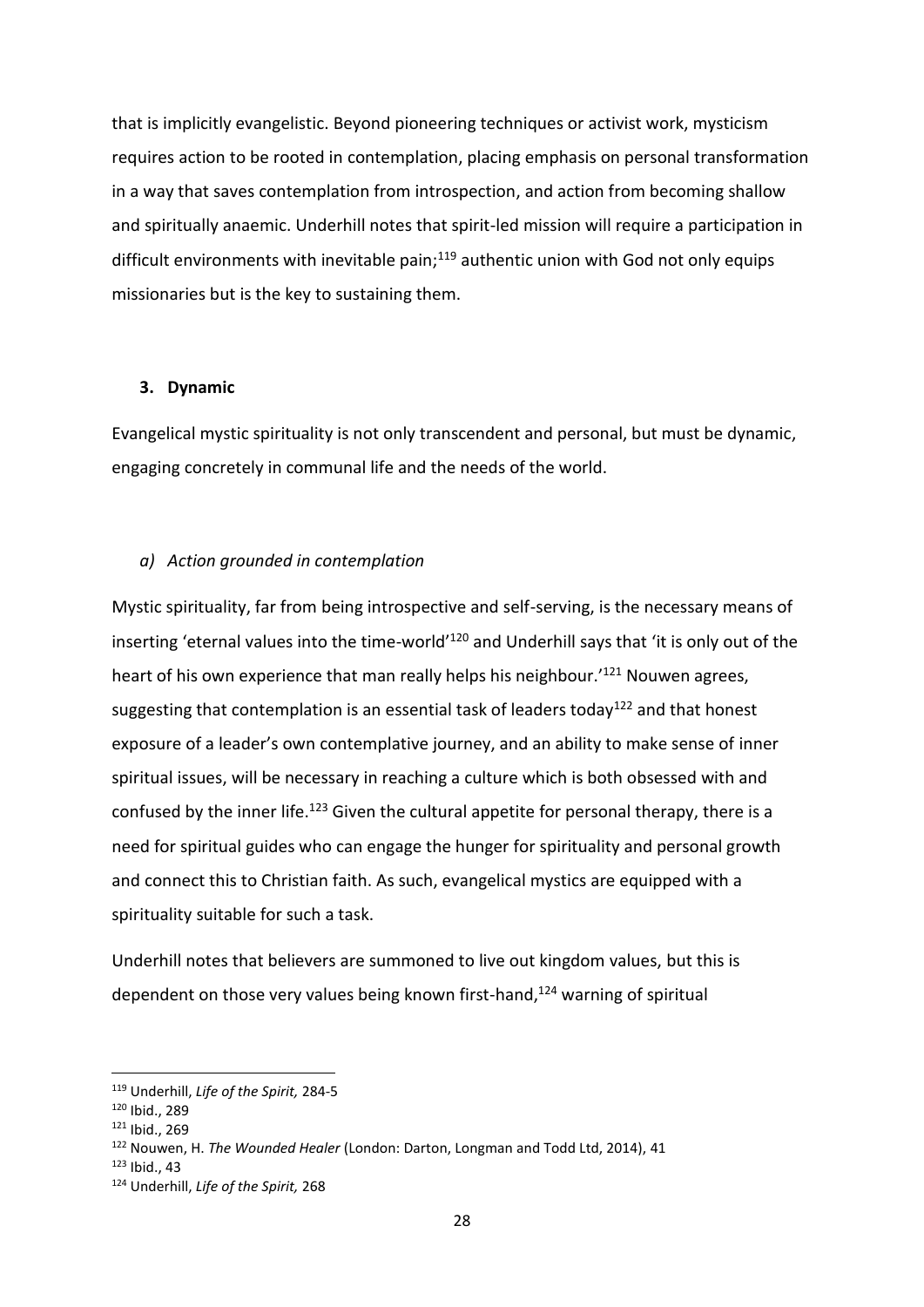impoverishment if the Christian life becomes 'a purely social interpretation of religion.' 125 This can be seen in some contemporary approaches to mission which have sought to remedy issues of social injustice and be a 'chaplain to the state'<sup>126</sup> at the expense of evangelical freedom and faithfulness to the Church's missional priority. Measurements of success must not be based on the acceptance of Christian activities by the state or society, but the degree to which the Church is faithful to orthodox theological values, whether that produces numerical growth or not. Underhill agrees, saying that the mystic way will make 'perpetual demands on our loyalty, trust, and self-sacrifice, $127$  requiring that the reception and donation of 'Reality' must be held in balance to avoid 'impotence and unreality.'<sup>128</sup> Thus Christian mysticism does not reduce activism but grounds it in contemplation. Conversely, Christian mysticism also refuses an Augustinian mysticism which is simultaneously Godaffirming and world-denying;<sup>129</sup> Christian mystics are engaged in the world around them without succumbing to the expectations they are met with. Thus, contemplation is necessary in enabling believers to engage with society and offer acts of service whilst remaining rooted in Christian faith.

# b) *A change of worldview*

Mystic spirituality forms a way of engaging with the world beyond a technique or strategy. In contemplation, God's 'view of things becomes more important to you, than your own,<sup>130</sup> reflecting the reality of God and his transforming presence in daily life. McColman suggests a dynamism to mysticism, $131$  denoting a spirituality that Louth says is concerned with participation. <sup>132</sup> Consequently, missional leadership must not aim to instil intellectual solutions or new ideas into others, but must return to the 'centre,' aiming to 'evoke from

 $125$  Ibid

<sup>126</sup> Stone, B. *Evangelism after Christendom: the theology and practice of Christian witness* (Grand Rapids: Brazos Press, 2007), 48

<sup>127</sup> Underhill, E. *Practical Mysticism* (New York: Dutton, 1943), 69

<sup>128</sup> Underhill, E, and Kepler, T. *The Evelyn Underhill Reader* (New York: Abingdon Press, 1962), 69

<sup>129</sup> Corduan, *Mysticism,* 104

<sup>130</sup> Keating cited in Wilhoit, J. 'Contemplative and Centering Prayer,' in Coe and Strobel, *Embracing Contemplation,*' 236

<sup>131</sup> McColman, *Big Book,* 39

<sup>132</sup> Louth, *Origins,* 193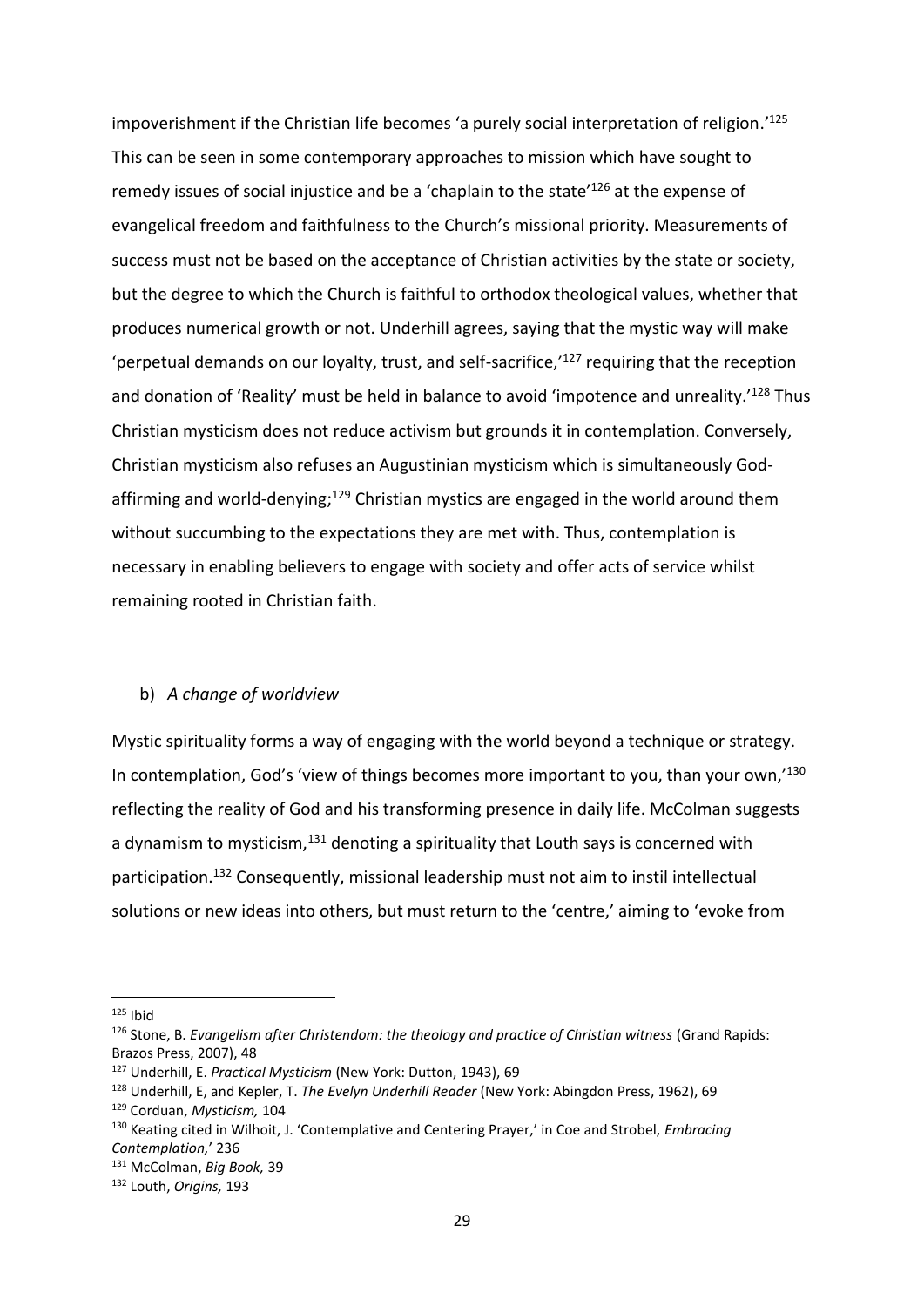them the profound human impulse to imitation.<sup>'133</sup> Where Underhill appeals, not for the 'dissemination of suitable doctrines, but to the living burning influence of an ardent soul,'<sup>134</sup> Wilder agrees, suggesting that genuine change requires loving attachment with Jesus *and*  with other believers.<sup>135</sup> This challenges the notion of lone-ranger pioneers who work separately from the wider Church body; mystics must minister from their experience of God, instilling vitality into other Christians as a means of equipping the body, but also cultivating a mutual-minded community who practice radical love collectively.<sup>136</sup> Underhill affirms this, saying that mission and development in the spiritual life 'is most often by way of discipleship and the corporate life, not by the intensive culture of purely solitary effort.<sup>137</sup> Such an ontological requirement removes transactional notions of partnership, including the notion of 'resource churches,' and recognises the fundamental, inherent value of being one spiritual body. Furthermore, Underhill suggests that attending to the 'centre' where the life and love of the Spirit is found enables issues of denomination to be resolved<sup>138</sup> - a much needed corrective for the suspicion and envy between established and emerging expressions of Church. For evangelicals in both expressions, the invitation to the centre means adopting a more 'catholic vision and a more comprehensive theological framework'<sup>139</sup> which incorporates the 'radically biblical mysticism'<sup>140</sup> that Keller appeals for.

#### **Mysticism and Evangelicalism – a realistic possibility.**

Whilst evangelicals may be suspicious of mysticism due to areas of seemingly erroneous or unclear theology, Trueman appeals for an embracing of the 'ambition' of the mystics with 'appropriate theology.'<sup>141</sup> Furthermore, Keller insists that whilst Protestants may be

<sup>133</sup> Underhill, *Life of the Spirit,* 272-3

 $134$  Ibid

<sup>135</sup> Wilder, *Renovated,* 49

 $136$  Missio Alliance, 'David Fitch on Individualism & Mission,' (14 Feb 2014), available at:

[https://www.missioalliance.org/david-fitch-on-individualism-mission/,](https://www.missioalliance.org/david-fitch-on-individualism-mission/) (accessed 28 May 2021) <sup>137</sup> Underhill, *Life of the Spirit,* 284-5

 $138$  Ibid

<sup>139</sup> Chan, 'Contemplative Prayer,' 257-8

<sup>140</sup> Keller, *Prayer,* 179

<sup>&</sup>lt;sup>141</sup> Trueman, C. 'Why Should Thoughtful Evangelicals Read the Medieval Mystics?,' available at: [https://www.thegospelcoalition.org/themelios/article/why-should-thoughtful-evangelicals-read-the-medieval](https://www.thegospelcoalition.org/themelios/article/why-should-thoughtful-evangelicals-read-the-medieval-mystics/)[mystics/,](https://www.thegospelcoalition.org/themelios/article/why-should-thoughtful-evangelicals-read-the-medieval-mystics/) (accessed 27 May 2021)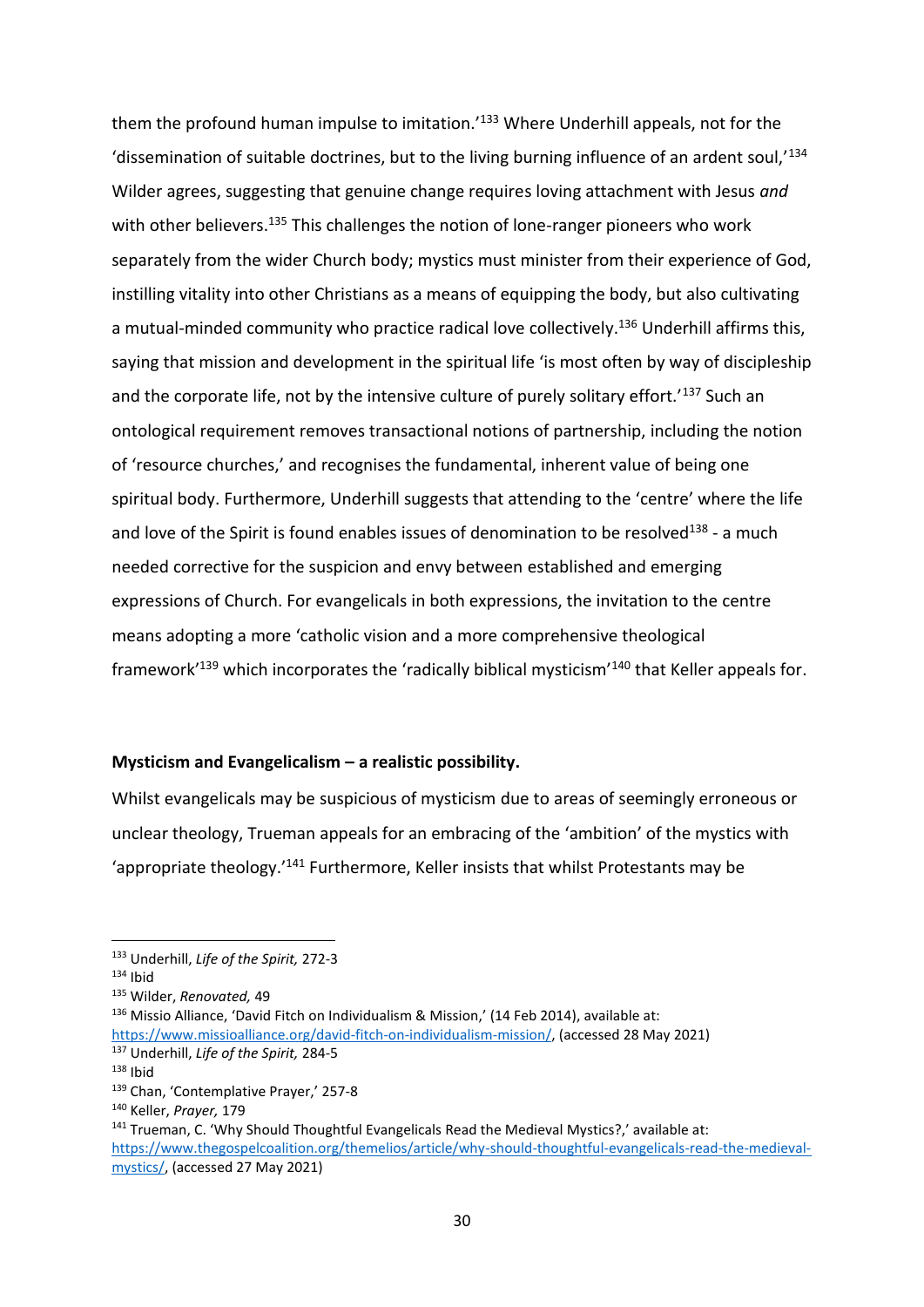'hesitant about spiritual experience, $142$  their theology is robust enough to embrace it, as has been shown in the discussion above. Marrying mysticism with evangelical theology does not dampen the fire of mystic experience but clarifies its evangelical compatibility. Given the contemporary taste for eastern spirituality and 'spiritual consumerism,'<sup>143</sup> such a refining is necessary for evangelicals to embrace mysticism and contemplative practices. Furthermore, the distinctly missional fruit of authentic Christian mysticism is radical love for neighbour and God and so, rather than refraining from action, mysticism demands participative service. 144

Furthermore, the love that unites believers to Christ is ecclesial, and thus mysticism is 'inseparable from the mystery of the church.'<sup>145</sup> Whilst evangelicalism helpfully promotes personal responsibility for discipleship and mission, some evangelicals lack an ontological understanding of the Church, freeing themselves and their churches from the formative aspects of Christian tradition to their detriment. Perhaps an evangelical mysticism that is scriptural, ecclesial, and missional might assist in the pursuit of the Church's collective identity as well as informing and sustaining its missional opportunities, in the post-Christendom western context.

<sup>142</sup> Keller, *Prayer,* 183

<sup>143</sup> Egan, Soundings, xv

<sup>144</sup> See Underhill, *Mysticism,* 210

<sup>145</sup> Louth, *Origins,* 194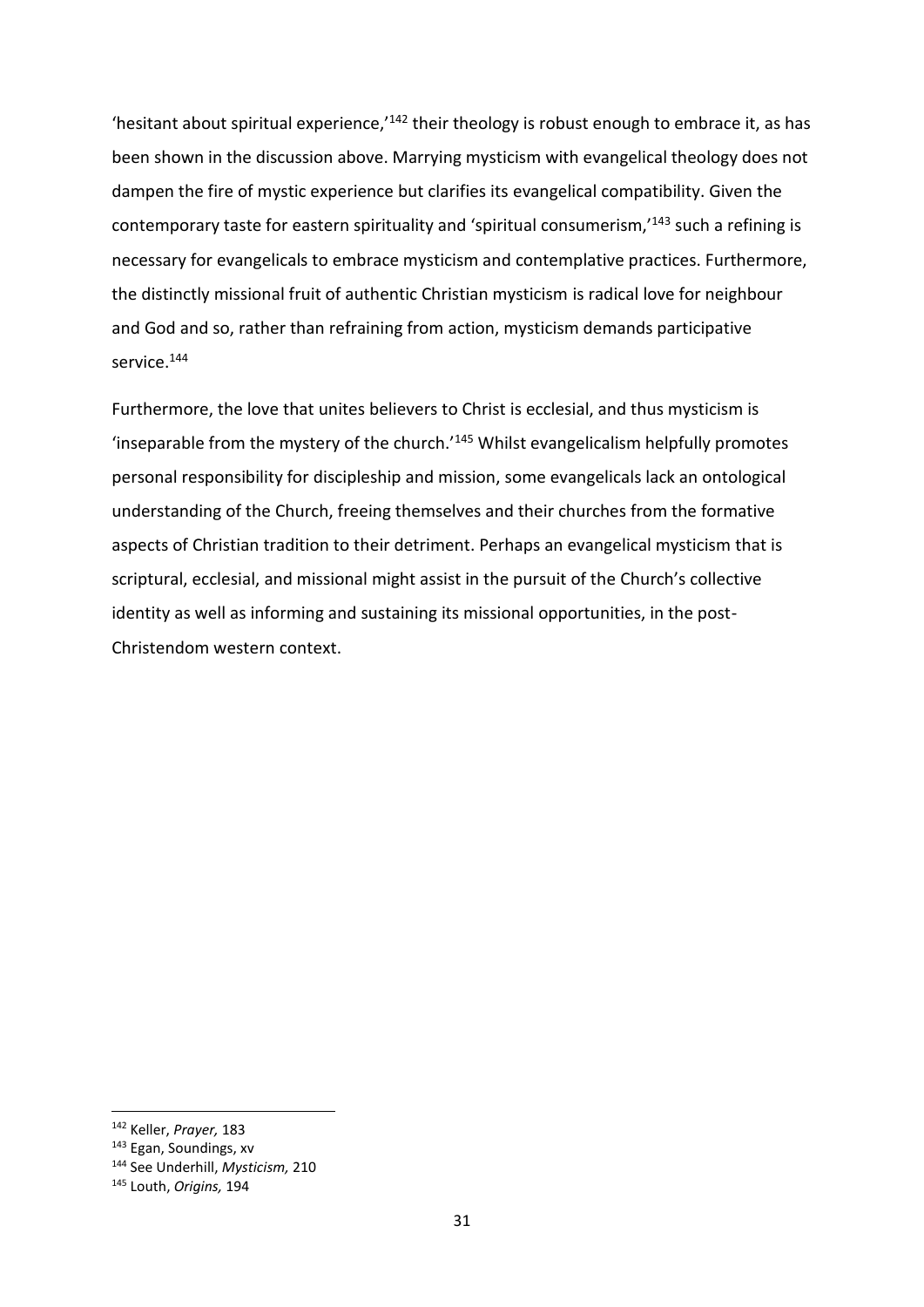#### **An Evangelical Mysticism as a Missional Spirituality**

As a deeply transformative way of life based on an experiential knowledge of God, expressed in transcendent, personal, and dynamic dimensions, mysticism can be incorporated into and complement evangelical theology. Furthermore, mysticism makes spirituality a non-optional component of authentic evangelical faith,<sup>146</sup> binding ecclesiology and spirituality inseparably.<sup>147</sup> This chapter will explore four key contributions of a specifically mystical evangelical spirituality (a with-God life, spirituality of surrender, ecclesial unity, and Jesus at the centre). These contributions do not dictate a system or imperative practice but offer means of revitalising faith and witness in helpful ways for mission in the post-Christendom western context, offering all believers the opportunity to adopt a more mystical spirituality as part of their faith practice.<sup>148</sup> To aid this discussion, three writers, Henri Nouwen, Dallas Willard, and Dietrich Bonhoeffer, who have contributed towards the construction of mystical emphases in evangelical theology, will be used to converse with and develop these four themes.

Willard and Bonhoeffer speak from their Protestant evangelical perspective and although Catholic, Nouwen's teaching is compatible with evangelical theology. Each author combines mysticism and evangelicalism in a way that exemplifies the argument of this essay so far, evidencing the potential of an evangelical mysticism for the good of the Church and in informing mission. Sources for these writers are largely their own works, with contributions from key commentators on their distinct theological contributions. Having introduced each dialogue partner, it will be shown how mystical evangelical theology generates 1. a with-God life, 2. a spirituality of surrender, 3. ecclesial unity, and 4. reinstating Jesus at the centre. The contributions of the three dialogue partners to these themes will be explored, and reflections made regarding how such a spirituality might inform pioneering mission. A summary of each writer will now be given.

<sup>146</sup> Rolheiser, R. *The Holy Longing* (New York: Doubleday, 1999), 35-6

 $147$  See 'Mysticism and Evangelicalism – a realistic possibility,' p30

<sup>148</sup> McColman, *Big Book,* 253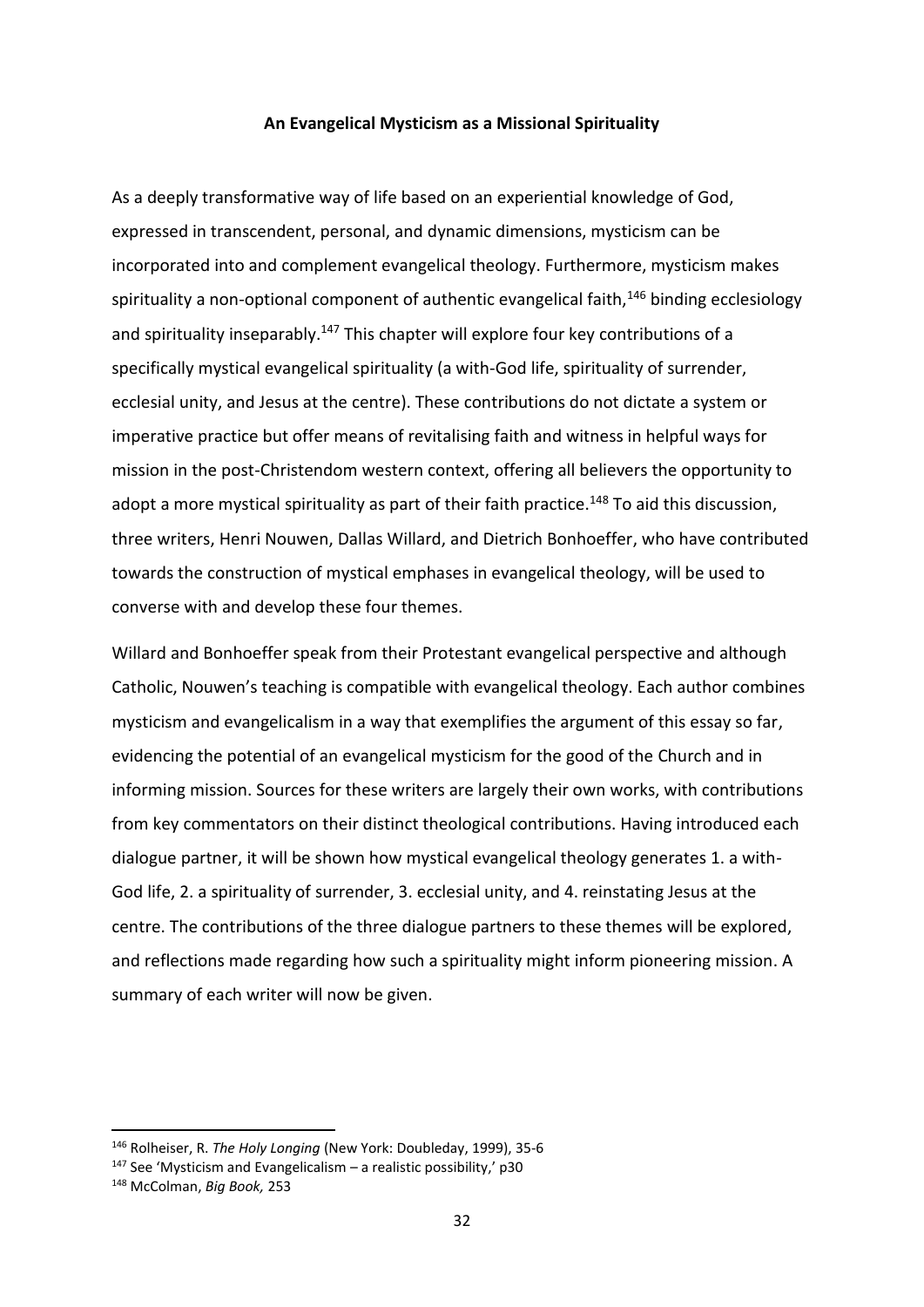#### **Henri Nouwen**

Henri Nouwen (1932-1996) was a Dutch Catholic priest and professor of psychology, spirituality, pastoral care and theology. His writings remained rooted in but also 'transcended the particularities of the Roman Catholic tradition,'<sup>149</sup> communicating a Christocentric, Trinitarian, 'profoundly Christian'<sup>150</sup> spirituality, that appealed to Protestants and fed the hunger for a spirituality beyond the cerebral emphasis in church life. Nouwen appreciated the centrality of Jesus for evangelicals yet noted that they had 'a great need for a mystical dimension to their lives so they could be more free in living and not driven;<sup>151</sup> he recommended the mystic emphasis of communion with Christ as a corrective against the success-driven culture, developed comprehensively in his writings on leadership<sup>152</sup> and downward mobility in the spiritual life.<sup>153</sup> His work has been critiqued for a reliance on 'rhapsodic or rhetorical phrases whose precise meaning is hard to pin down'<sup>154</sup> and for largely omitting a theology of transcendence, emphasising instead 'a deep theology of suffering and God's participation in it with us.<sup>'155</sup> However Nouwen's work aims to generate a transformative experience as opposed to a transfer of information, and the seeming absence of a theology of transcendence reflects his emphasis in addressing the universal yet deeply personal issues of humanity and spirituality. It is precisely because of this that his work has nourished those who seek a more comprehensive spirituality.

# **Dietrich Bonhoeffer**

Dietrich Bonhoeffer (1906-1945) was a German Lutheran pastor and theologian, a key founding member of the Confessing church who resisted the Nazi regime. Bonhoeffer's

<sup>155</sup> Starke, J. 'What I Learned from a Pastor's Letters,' available at:

<sup>149</sup> Ford, M. *Lonely Mystic* (New Jersey: Paulist Press, 2018), 24

<sup>150</sup> Ibid., 23

<sup>151</sup> Boers, Arthur. "What Henri Nouwen Found at Daybreak: Experiments in Spiritual Living in a Secular World." *Christianity Today* 38, no. 11 (October 3, 1994), 28–31, [29]. Available at: [https://search.ebscohost.com/login.aspx?direct=true&db=rfh&AN=ATLA0000884592&site=ehost-live,](https://search.ebscohost.com/login.aspx?direct=true&db=rfh&AN=ATLA0000884592&site=ehost-live)

<sup>(</sup>accessed 4 June 2021)

<sup>152</sup> For example, 'In the Name of Jesus'

<sup>&</sup>lt;sup>153</sup> For example, 'The Selfless Way of Christ'

<sup>154</sup> Mursell, Gordon."Book Review: Henri Nouwen." *Theology* 101 (801), (1998), 233–34, [233]. Available at: [https://doi.org/10.1177/0040571X98101000337,](https://doi.org/10.1177/0040571X98101000337) (accessed 4 June 2021)

[https://www.thegospelcoalition.org/reviews/love-henri/,](https://www.thegospelcoalition.org/reviews/love-henri/) (accessed 4 June 2021)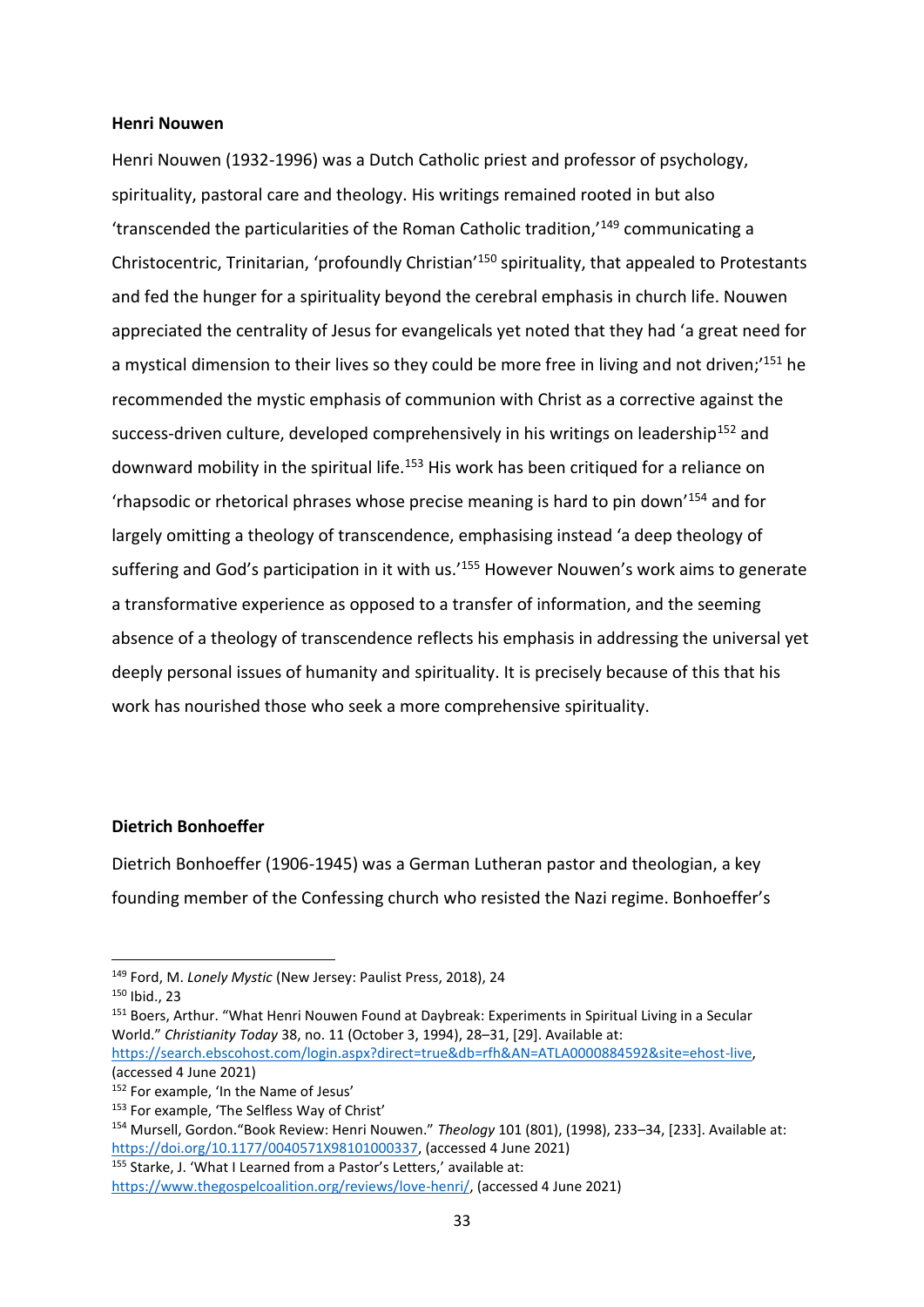work challenged a 'Christ-less Christianity,' emphasising the real, obedient following of Jesus (or a cruciform discipleship) as essential to what it means to be a Christian. His emphasis on Christ as mediator shaped his understanding of mission and community, as did his emphasis on 'practical responsibility not abstract duty'<sup>156</sup> for Christian living. Whilst King says that Bonhoeffer was 'uneasy and suspicious of mysticism,'<sup>157</sup> his work evidences a compatibility with the evangelically sound mysticism we have described thus far (an emphasis on reality, transformation, surrender, and a change of worldview). Indeed, Rohr terms Bonhoeffer a mystic in his recognition of the movement 'beyond the scaffolding of religion to the underlying and deeper Christian experience itself.<sup>'158</sup> In similarity to Willard, Bonhoeffer insisted on uniting justification with sanctification under the banner of discipleship, and as such both present a challenge to evangelical Christianity which has emphasised conversion at the expense of developing a robust and effective engagement with sanctification beyond course-based approaches.

#### **Dallas Willard**

Dallas Willard (1935-2013) was a professor and scholar whose work addressed themes of theology, spirituality, and spiritual formation. He sought to 'make eternal living concrete' emphasising the spiritual disciplines as important ways of cultivating transformed disciples.<sup>159</sup> The schema of the '*essentia Dei'* underpins Willard's work, defined as the prioritized 'consistent pursuit of discovering the nature or essence (*essentia)* of God.'<sup>160</sup> As such, Willard's work reflects many of the themes of mystic spirituality, emphasising a personal encounter with God, personal transformation, and a discipleship which has concrete outcomes in terms of neighbour-love. Willard's work has been critiqued for being overly intellectual, producing spiritual formation patterns that are linear and complex,<sup>161</sup> but his strategy for formation was necessarily complex in challenging the oversimplification

<sup>156</sup> King, P. *Explorers in the Dark Night,* 24-33, available at: [2-2King.pdf \(thomasmertonsociety.org\),](http://www.thomasmertonsociety.org/Journal/02/2-2King.pdf) (accessed 18 June 2021)

<sup>157</sup> Ibid., 26

<sup>158</sup> Rohr, R. 'Religionless Christianity,' (24 May 2015), available at: [https://cac.org/religionless-christianity-](https://cac.org/religionless-christianity-2015-05-24/)[2015-05-24/,](https://cac.org/religionless-christianity-2015-05-24/) (accessed 11 June 2021)

<sup>159</sup> Willard, available at[: https://dwillard.org/](https://dwillard.org/)

<sup>160</sup> Black, *Theology,* 87

<sup>161</sup> Green, C. 'The (Im)possibilities of Willardian Theology: A Review of Gary Black's The Theology of Dallas Willard,' (15 September 2014), available at: [https://theotherjournal.com/2014/09/15/the-impossibilities-of](https://theotherjournal.com/2014/09/15/the-impossibilities-of-willardian-theology-a-review-of-gary-blacks-the-theology-of-dallas-willard/)[willardian-theology-a-review-of-gary-blacks-the-theology-of-dallas-willard/,](https://theotherjournal.com/2014/09/15/the-impossibilities-of-willardian-theology-a-review-of-gary-blacks-the-theology-of-dallas-willard/) (accessed 11 June 2021)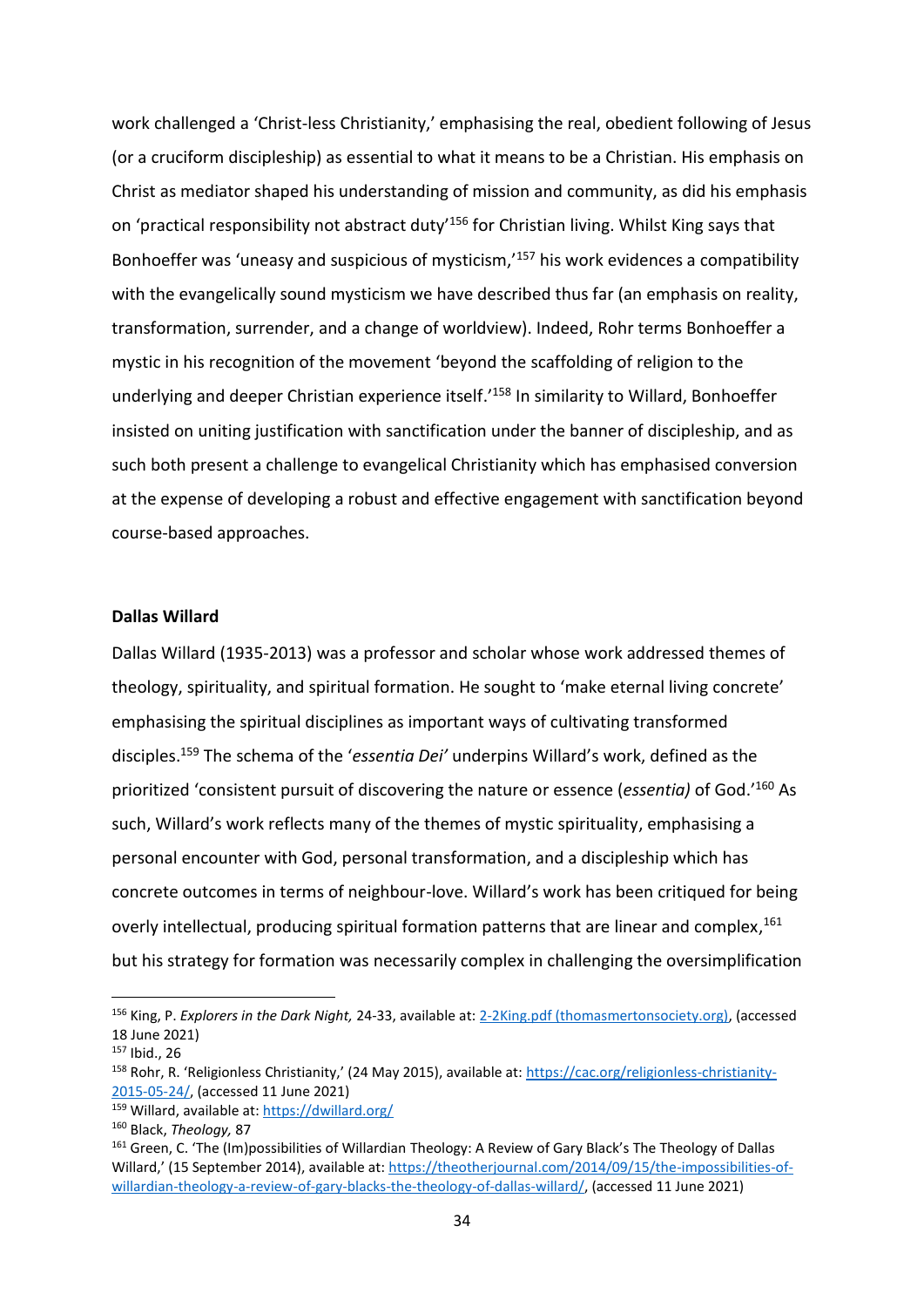and consumerist appetite of the western church. Furthermore, the concept of *essentia Dei* has been critiqued as being insubstantially argued for in subsequent work within the Willard corpus, and whilst Willard may not address this term specifically, its essence clearly threads throughout his writings. In similarity to Nouwen, his work not only aims to inform minds, but to guide and inspire hearts and souls, nurturing a holistic spirituality in a predominantly cerebral Christian context.

#### **a) A with-God life**

A with-God life is one whereby the believer begins eternal life at salvation, not after death.<sup>162</sup> It is a life deeply intertwined with and a part of God's life,<sup>163</sup> whereby knowing God is not primarily cognitive but 'a matter of interactive relationship.'<sup>164</sup> Underhill describes this as 'healing the disharmony between the actual and the real,'<sup>165</sup> and Heath says that 'the immediate presence of God and the drawing of God toward union are lived, fundamental realities.'<sup>166</sup> As such, the with-God life cultivates the lived experience of doctrinal truths about unity with God (for example, John 14: 17, 20), generating a habitual, practical union. The means of developing a with-God life are largely the spiritual disciplines such as silence, solitude, and prayer which, rather than leaning towards self-construction, are ways of experiencing Willard's *essentia Dei.<sup>167</sup>* Reflecting a core tenet of mystic spirituality, the with-God life is one whereby knowing God moves beyond belief to an experiential first-hand knowledge, and thus life is 'based on a conscious communion with God.'<sup>168</sup> Willard suggests that the lack of teaching regarding the available Kingdom of God has led to 'an increasingly inconsequential evangelical church,<sup>169</sup> because 'there is no gospel for human life and Christian discipleship, just one for death and social action.'<sup>170</sup> Emphasising a vision for a with-God life would enable believers to reconnect faith with life, empowering them to follow Jesus and witness effectively with a gospel that informs and vitalises moment-by-

<sup>162</sup> Wilder, *Renovated,* 110

<sup>163</sup> Willard, *Renovated,* 98

 $164$  Ibid

<sup>165</sup> Underhill and Kepler, *Reader*, 40

<sup>166</sup> Heath, *Mystic Way,* 9

<sup>167</sup> Black, *Theology,* 87

<sup>168</sup> Ford, *Lonely Mystic,* xviii

<sup>169</sup> Black, *Theology,* 184

<sup>170</sup> Willard, D. *The Divine Conspiracy* (San Francisco: HarperSanFrancisco, 1998), 58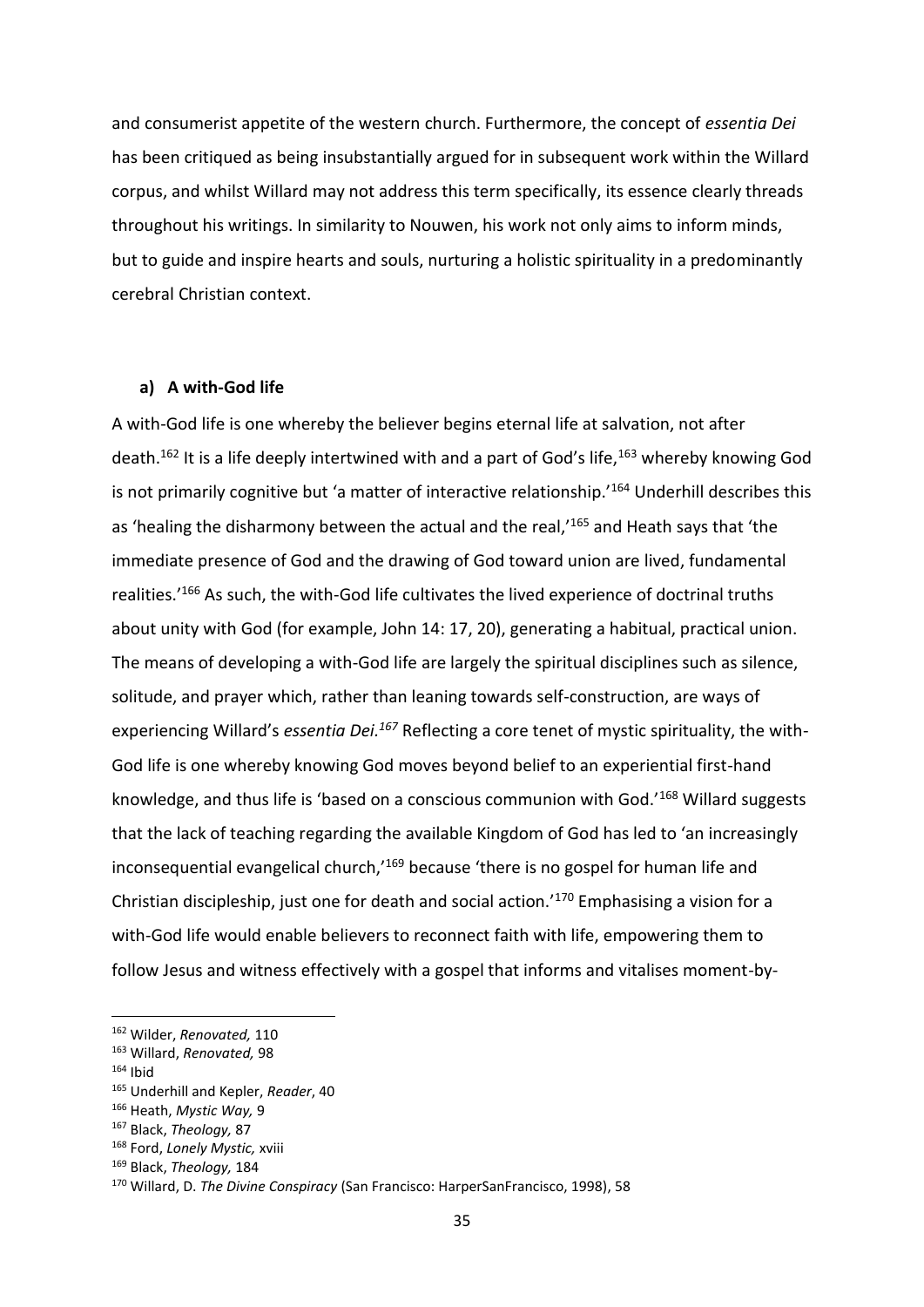moment life with God. This would have a re-centring effect for all expressions of the Evangelical church.<sup>171</sup>

Nouwen also emphasises the with-God life in his writings, saying that 'the future of Christianity in the West depends on our ability to live mystically, that is, in touch with that core reality which is at the center of events,<sup>172</sup> and that without this, Christianity becomes 'something like "behaving decently," a series of rights and wrongs.'<sup>173</sup> Willard agrees, critiquing much evangelicalism for its neglect of spirituality and its collusion with 'modernity's resistance to the metaphysical or the supernatural.'<sup>174</sup> Instead he suggests that 'all theology and ecclesiology…should be acid tested for how it articulates, reveals, and exalts a vision of God's loving character,<sup>175</sup> reflecting the mystic priority of God's love. As opposed to withdrawal, Nouwen claims that life with God leads to creative involvement in the world, dependent not on 'ecstasies and visions' but on the strength derived from union with God.<sup>176</sup> He suggests that life with God in the middle of a broken world creates 'a glimpse of eternity, a glimpse of the true life, $177$  and directly links personal experience with God and Christian witness.<sup>178</sup>

Willard's view of spirituality sees the whole physical world 'inextricably full of or energised by a non-physical, spiritual power;'<sup>179</sup> however, this is not a movement towards a version of pantheism or panentheism,<sup>180</sup> but reflects his understanding of the dually transcendent and personal nature of God's effusing love for his world. At seeming risk to evangelical fidelity, Willard suggests that 'if there is truth outside Christian knowledge, God is the sort of person who would desire one to have it, regardless of the implications that might come about in orthodox Christian faith.<sup>'181</sup> But rather than an openness to alternative means of truth, it is precisely his fidelity to evangelical theology and knowledge of who God is, that allows Willard to engage with other truth claims, modelling a method of pioneering which enables

 $175$  Ibid

<sup>171</sup> Black, *Theology,* 188

<sup>172</sup> Ford, *Lonely Mystic,* xix

 $173$  Ibid

<sup>174</sup> Black, *Theology,* 90

<sup>176</sup> Ford, *Lonely Mystic,* 30

<sup>177</sup> Nouwen, cited in Ford, *Lonely Mystic,* 137

<sup>178</sup> Nouwen, *Selfless Way,* 15

<sup>179</sup> Black, *Theology,* 93

<sup>180</sup> Ibid., 95

<sup>181</sup> Ibid., 97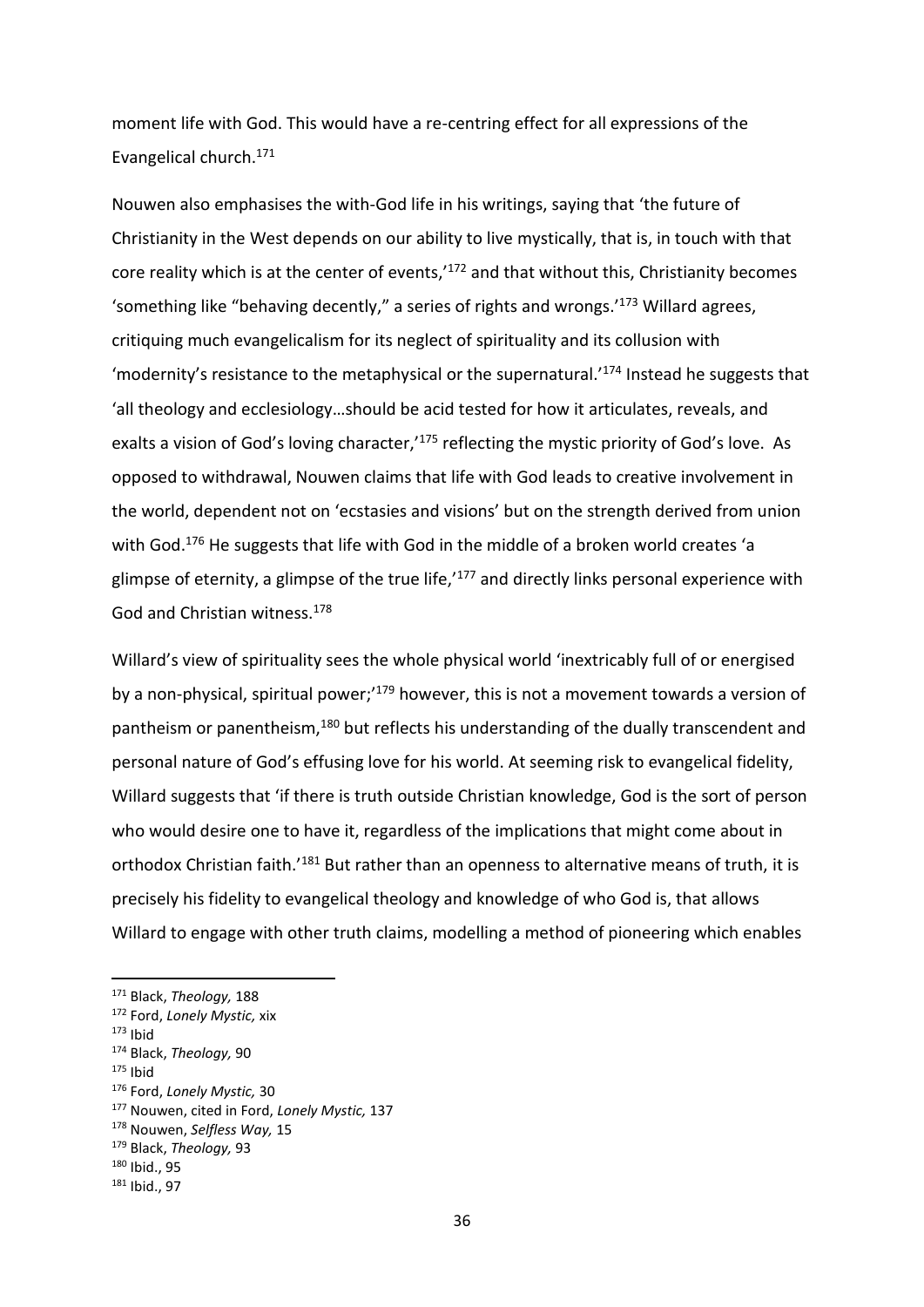genuine engagement with the unfamiliar without losing one's theological footing. As such, Willard welcomes both the pursuit of, and the mystery in, the knowledge of God as necessary aspects of the with-God life, reflecting a mystical evangelical perspective.

Where, traditionally, the sacraments are seen as the place of union with Christ,<sup>182</sup> both Nouwen and Willard stress the importance of the spiritual disciplines to this end. Nouwen says that 'spiritual discipline is about claiming our connected relationship with God and with one another – and living out of it.'<sup>183</sup> He highlights the need for solitude and prayer to lead us 'from false certainties to true uncertainties, from an easy support system to a risky surrender<sup>'184</sup> which is a necessary movement for spiritual maturity and missional pioneering, cultivating an increased dependence on God, a listening posture, and a willingness to let go of control. Willard agrees suggesting that the with-God life requires a 'progressive construction of a Christocentric view of oneself that is both accurate and beneficial,<sup>'185</sup> moving away from the self-worship and sensuality that corrupts ministry and maturity so easily. Nouwen also calls for the discipline of silence as a means of maintaining the focus on God, rather than on our words and effort,<sup>186</sup> welcoming something of mystery alongside what we can articulate about God and the life of faith. This is a challenge to the intellectual emphasis of western faith, one which liberates evangelicals from anxiously mastering the faith, to allowing God to lead. Furthermore, as Nouwen suggests, silence allows us to assess whether the words we use retain anything that can be called 'sacred'<sup>187</sup> – a more pertinent issue than whether non-believers understand the secularisation of our language for the sake of being seeker-friendly.

Such disciplines may not correlate directly with successful projects and measurable outcomes, but Nouwen claims that they are the 'true test of our vocation,'<sup>188</sup> forming in us a humility that enables love without competition. Davison and Milbank agree, saying that 'the messenger becomes the message; we receive the gift of being gifts ourselves.'<sup>189</sup>

<sup>182</sup> Davison and Milbank, *For the Parish,* 31

<sup>183</sup> Ford, *Lonely Mystic,* xix

<sup>184</sup> Nouwen, *Reaching,* 95

<sup>185</sup> Black, *Theology,* 113

<sup>186</sup> Nouwen, H. *The Way of the Heart* (New York: HarperCollins Publishers, 1981), 58

<sup>187</sup> Nouwen, H. *Life of the Beloved* (London: Hodder and Stoughton, 1992), 83

<sup>188</sup> Nouwen, *Selfless Way,* 83

<sup>189</sup> Davison and Milbank, *For the Parish,* 30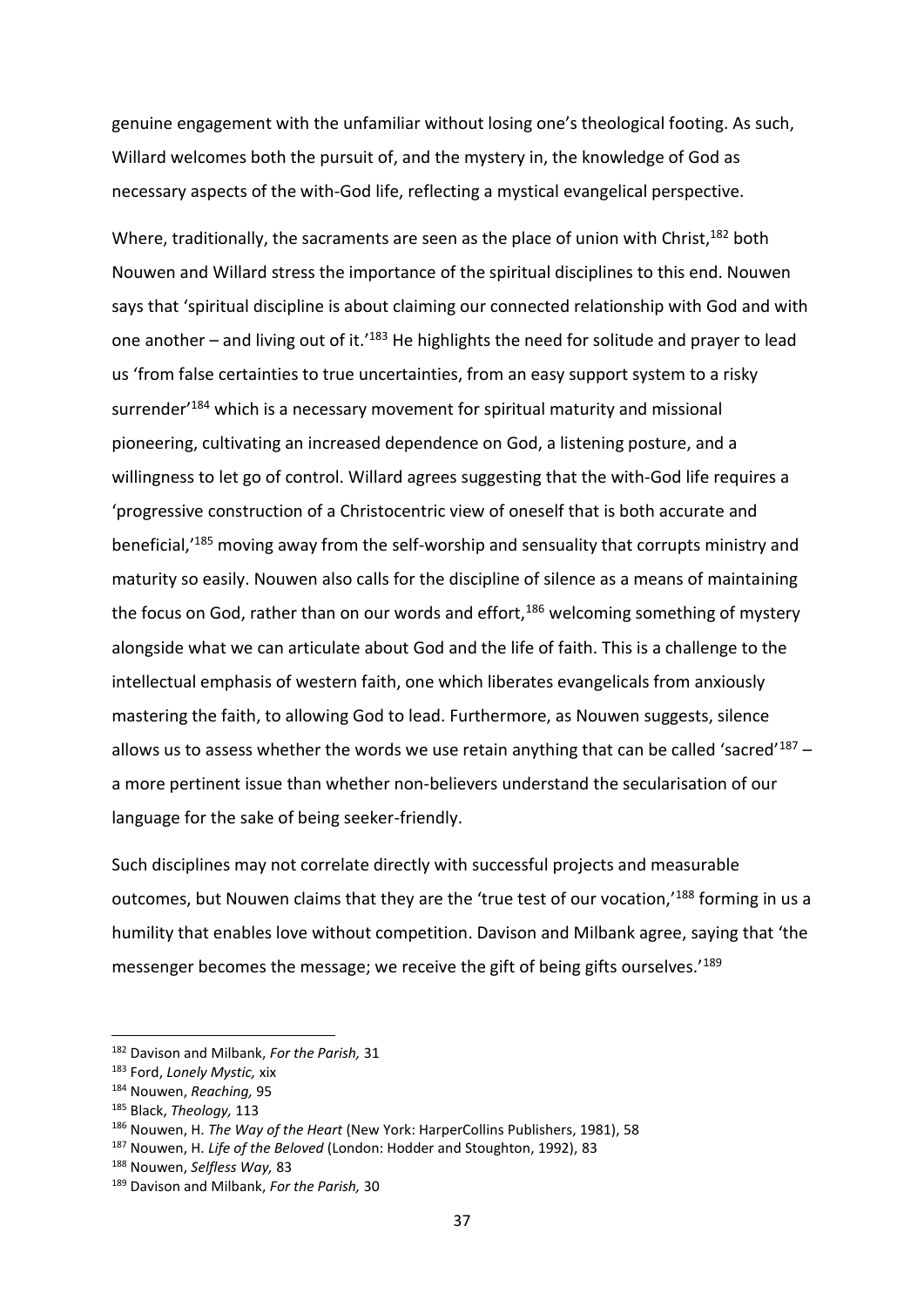Furthermore, the life of prayer and the ability to navigate and articulate the spiritual life, leading people into unfamiliar spiritual spaces,<sup>190</sup> is what Nouwen sees as 'the basis for a spiritual leadership of the future.<sup>'191</sup> Reflecting a distinctly mystic approach, Christian leadership must not simply instigate new ideas and strategies, but must confront seekers with what is real, including the fragile nature of the human and spiritual condition in need of hope and salvation.

#### **Summary**

The with-God life is distinctly evangelical in its emphasis on the personal relationship with God as central to the life of faith. Such a 'habitual union'<sup>192</sup> reflects Jesus' command to 'abide in me' (John 15:4), and it is the fact that this union is with God (as opposed to the universe or an unknown energy) that makes this emphasis evangelically sound. In essence, the with-God life is the lived experience of held beliefs, shifting towards an experiential knowing as opposed to mainly a cerebral one. The with-God life is also distinctly mystical, emphasising a union dependent on a regular, ongoing experience of God's presence amid life. Holding the transcendent and personal aspects of the spiritual life together, such a habitual union encourages the pursuit of the knowledge of God whilst remaining open to the otherness of who He is. The with-God life is essential in maintaining the vitality, nurturing the maturity, and sustaining the ministry of the Christian believer.<sup>193</sup> Finally, the with-God life is the necessary corrective for an evangelicalism which leans heavily towards cerebralism (and activism, as previously discussed);<sup>194</sup> if pioneering mission is going to remain vitalised and rooted in faith, contemplation is the necessary anchoring.

<sup>190</sup> Nouwen, *Wounder Healer,* 45

<sup>191</sup> Ibid., 41

<sup>192</sup> Kieckhefer, R. 'Meister Eckhart's Conception of Union with God,' *The Harvard Theological Review,* Vol. 71, No. 3/4, (1978), 203-255, [203]. Available at: [https://www.jstor.org/stable/1509616,](https://www.jstor.org/stable/1509616) (accessed 25 June 2021) <sup>193</sup> See 'Personal Transformation,' p27

<sup>194</sup> See 'Action Grounded in Contemplation,' p28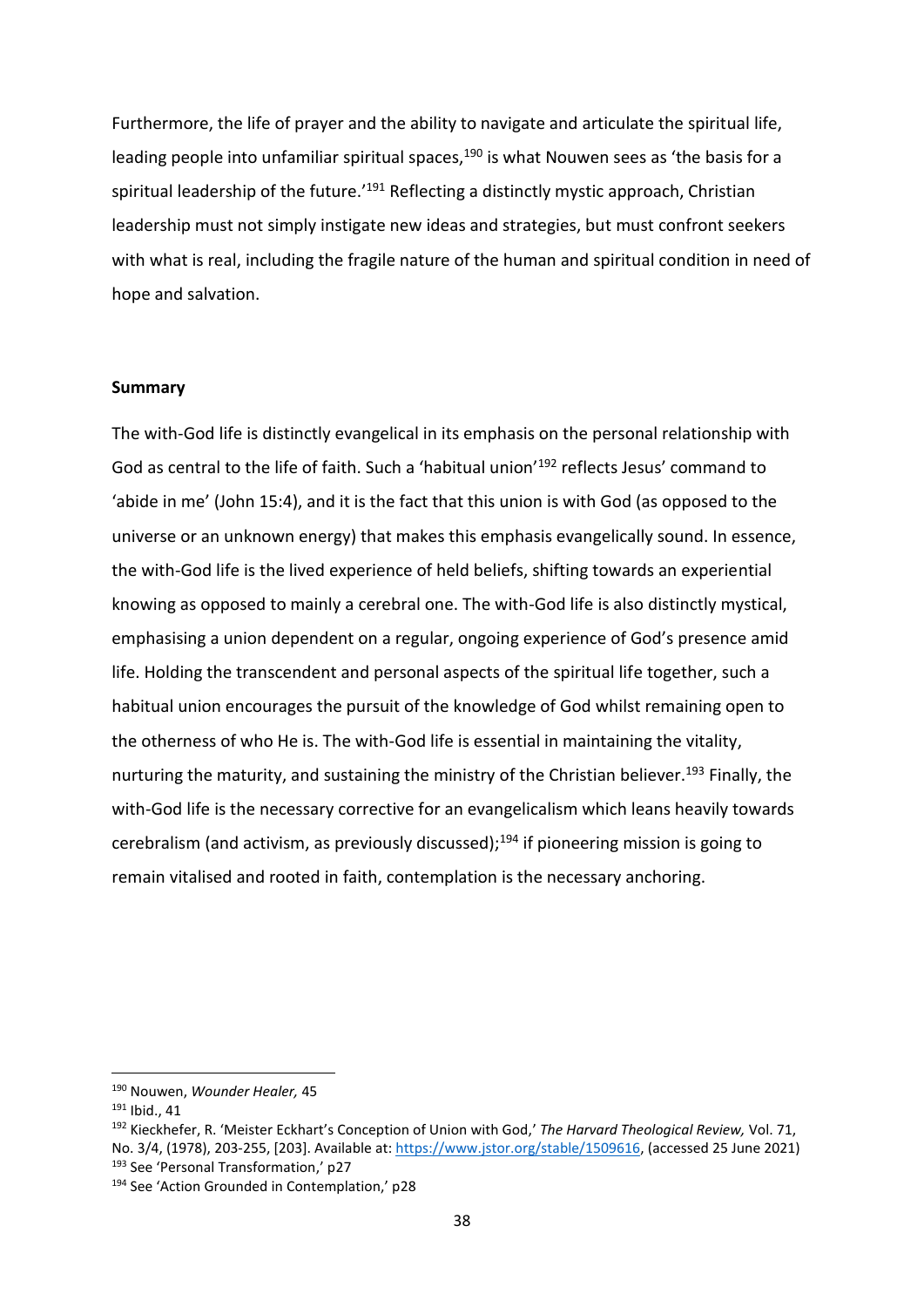#### **b) A Spirituality of Surrender**

Willard suggests that 'total surrender to God enables you to have a different presence in the world, one that is redemptive in far-reaching ways,<sup>195</sup> allowing others to see the with-God life concretely. Surrender can be understood as cruciform wisdom, aiming to 'encourage initially resistant human will to welcome God and God's sacrificial will.<sup>'196</sup> Moser and McFall agree, suggesting that cruciform wisdom aims at transformation 'in relation to divine power, as represented in the death and resurrection of Jesus.<sup>'197</sup> Surrender is not an abstractly spiritual exercise, but is 'intertwined with earthly, physical realities,'<sup>198</sup> and extends to ministry, insisting that it is possible 'if God's rule is acknowledged and trusted, to serve without power.<sup>199</sup> Reflected not only in Jesus' person and ministry, but furthermore in Paul's writings, faith in God effectively means surrender, and as such becoming 'in Christ,' or engaging in the with-God life, means 'letting Christ take over.'<sup>200</sup>

Bonhoeffer understands surrender as 'an essential part of the specifically Christian life.'<sup>201</sup> Surrender demands self-denial and a dying to self, which Bonhoeffer defines as being 'aware only of Christ and no more of self'<sup>202</sup> as opposed to 'isolated acts of mortification or asceticism.<sup>'203</sup> This is a corrective to the ascetism practised in some forms of Christian mysticism which leans towards a works-based means of union with God or embraces a world or body-denying view of spirituality. Bonhoeffer does also look to 'typical bodily discipline and ascetism'<sup>204</sup> but only as a means of cultivating this surrendered life, recognising the meeting place of physicality and spirituality in cruciformity. Willard agrees that spiritual formation is dependent on this 'foundation of death to self and cannot proceed except insofar as that foundation is being firmly laid and sustained,'<sup>205</sup> calling for the practice of spiritual disciplines in the cultivation of surrender. He suggests that surrender is the measurement of emotional and spiritual maturity, $206$  and consequently, as

 $202$  Ibid

<sup>195</sup> Willard, *Renovated,* 133

<sup>196</sup> Buschart and Eilers, *Theology as Retrieval,* 168

<sup>197</sup> Ibid., 170

<sup>198</sup> Ibid., 172

<sup>199</sup> Hauerwas, S. *A Community of Character* (Indiana: University of Notre Dame Press, 2008)*,* 48

<sup>200</sup> Corduan, *Mysticism,* 129

<sup>201</sup> Bonhoeffer, D. translated by Fuller, R. *The Cost of Discipleship* (London: SCM Press, 1959), 43

 $203$  Ibid

<sup>204</sup> Ibid., 116

<sup>205</sup> Black, *Theology,* 112

<sup>206</sup> Willard, *Renovated,* 61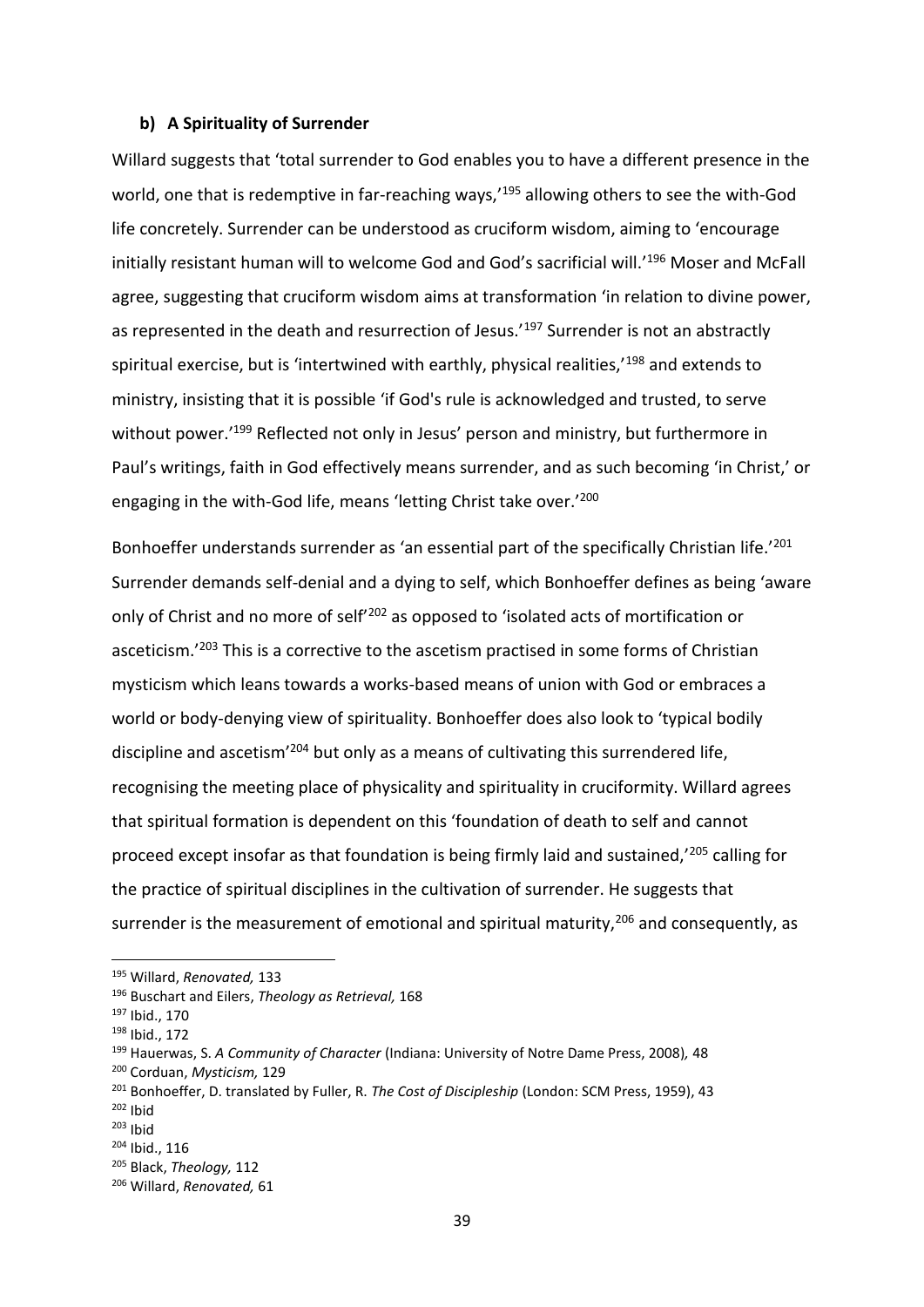Nouwen suggests, offers 'a powerfully countercultural statement,'<sup>207</sup> setting Christian discipleship in stark contrast to 'the values of the Empire.'<sup>208</sup> Surrender as a key tenet of Christian discipleship remains a radically countercultural posture, and an increasingly necessary one in post-Christendom where the Church is moving towards a marginal, minority status with less power than it once had. Furthermore, surrender enables a way of witnessing in a culture that is nervous of abuses of religious power and submission to authorities. Surrender and the embrace of downward mobility redefines discipleship in bold terms, providing a corrective to a watered-down evangelicalism and 'cheap grace,<sup>'209</sup> and reasserting faithfulness to Christ as the mark of success above other measures of growth or quantifiable outcomes.

Surrender is not towards an empty void, to the self, or to an ideology, but to Jesus. $^{210}$ Nouwen describes this as a 'refusal to identify God with any concept, theory, document or event,<sup>'211</sup> which he says safeguards against sectarianism or obsessiveness and maintains genuine openness to God and others. This challenges notions of missional leadership and Christian ministry which contain Christianised efforts to assert power and control, instead cultivating a self-emptying, humble approach. Whilst this approach may not produce measurable outcomes or a growth strategy, it liberates pioneers to refuse identification with anything other than the person of Jesus Christ. Might this produce a more listening, humble, risk-taking approach than one which is enjoined to targets and outcomes?

The movement away from power and control is a major theme in Nouwen's writings, whereby he insists on downward mobility in the spiritual life and resistance to the temptations to be relevant, spectacular, and powerful, $^{212}$  grounded in the account of Jesus' temptations in the desert (Matthew 4:1-11). These three temptations are of absolute relevance for missionaries today, in both established and pioneering models. Without a powerless posture in ministry, Nouwen suggests that manipulation, power games, violence, and destruction in some form, are inevitable results.<sup>213</sup> Calling for spiritual disciplines to

<sup>207</sup> Nouwen, *Selfless Way,* 7

<sup>208</sup> Ibid

<sup>209</sup> Bonhoeffer, *Discipleship,* 3

<sup>210</sup> Nouwen, *Reaching,* 76

 $211$  Ibid

<sup>212</sup> Nouwen, *Selfless Way,* 47-66

<sup>213</sup> Ibid., 64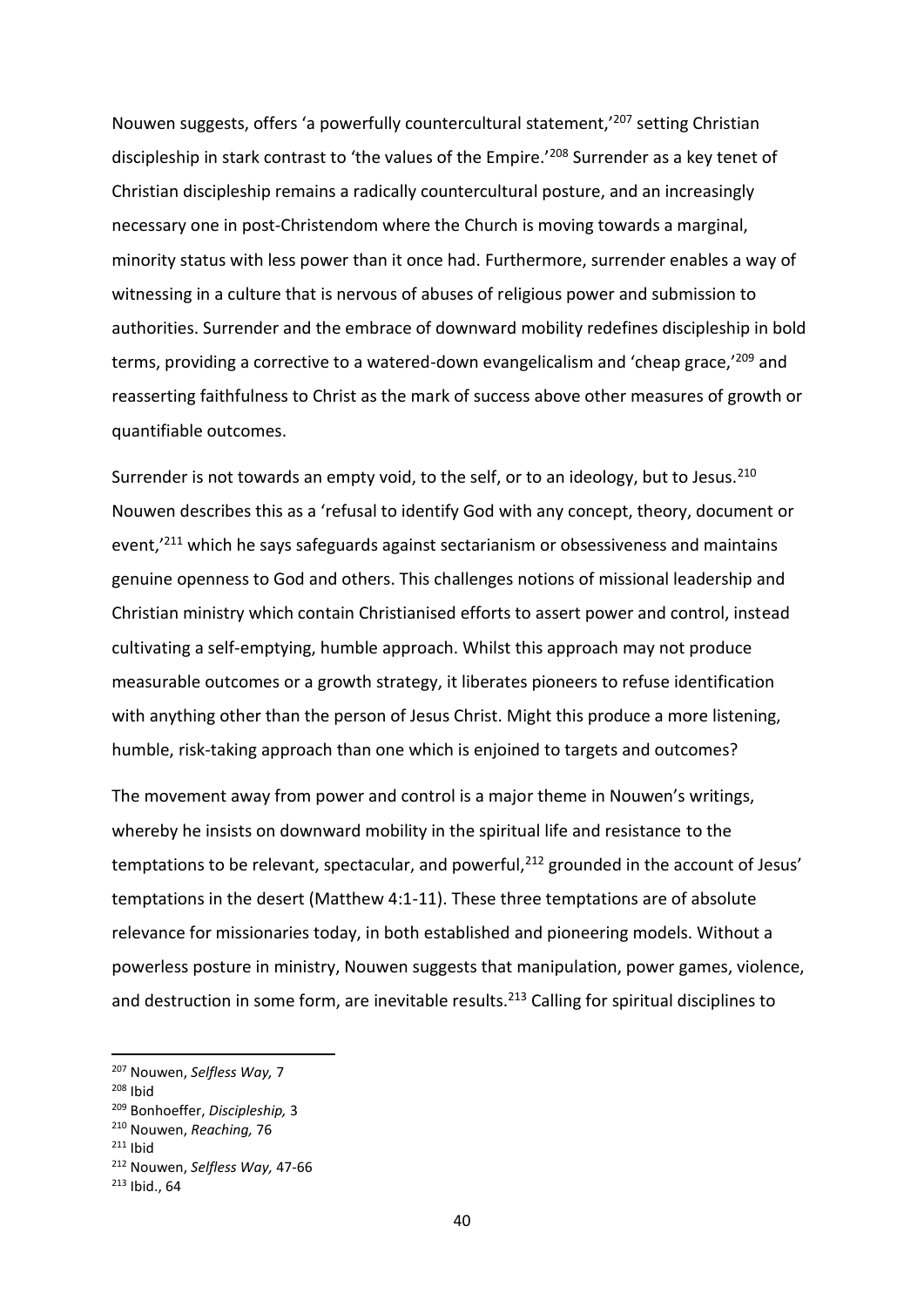enable such a downward mobility, Nouwen acknowledges that the movement towards surrender concurrently means a movement towards the unknown and suffering.<sup>214</sup> reflective of Bonhoeffer's understanding of the necessary requirements of genuine Christian discipleship. But it also is a movement towards reality – the reality of truth in the person of Jesus, and the reality of the life of Christian discipleship – allowing the believer to embrace a certain irrelevance within society and therefore 'enter into a deep solidarity with the anguish underlying all the glitter of success and to bring the light of Jesus there.<sup>'215</sup>

Surrender is a vital movement required in the spirituality of Christians today, enabling solidarity with the suffering world, faithfulness to a crucified Christ, and freedom to engage in mission without succumbing to temptations to appease neediness. The consequences of such a shift may be radical – to value what is hidden, to embrace and train for suffering, to refuse to succumb to cultural temptations for power, to relinquish the need to control the future or other people. This requires an unlearning of growth strategies and challenges the individualistic agenda that has infiltrated the Church, whereby personal rights and fulfilment have refuted the radical call for self-denial found in the Christian gospel.

#### **Summary**

Radical surrender to Jesus is a profoundly evangelical spiritual posture; however, this notion is often slow to move from a philosophical understanding towards a cruciform application. Surrender is also a foundational mystical practice, both necessary for and a product of the with-God life. Surrender to Jesus fosters a humble, listening approach to mission, enabling pioneers to take risks and work creatively without being driven by personal needs or temptation for power. In relinquishing ideals of spectacularism, power and relevance to maintain faithfulness to Christ<sup>216</sup> and allegiance to evangelical faith, a witnessing presence can be maintained despite how redundant that may make the Church seem. And whilst there may be initial resentment to embracing powerlessness, it is a necessary movement towards fruitfulness in an age of missional uncertainty.

<sup>214</sup> Nouwen, *Way of the Heart,* 116

<sup>215</sup> Nouwen, *Name of Jesus,* 22

<sup>216</sup> Nouwen, *Selfless Way,* 47-66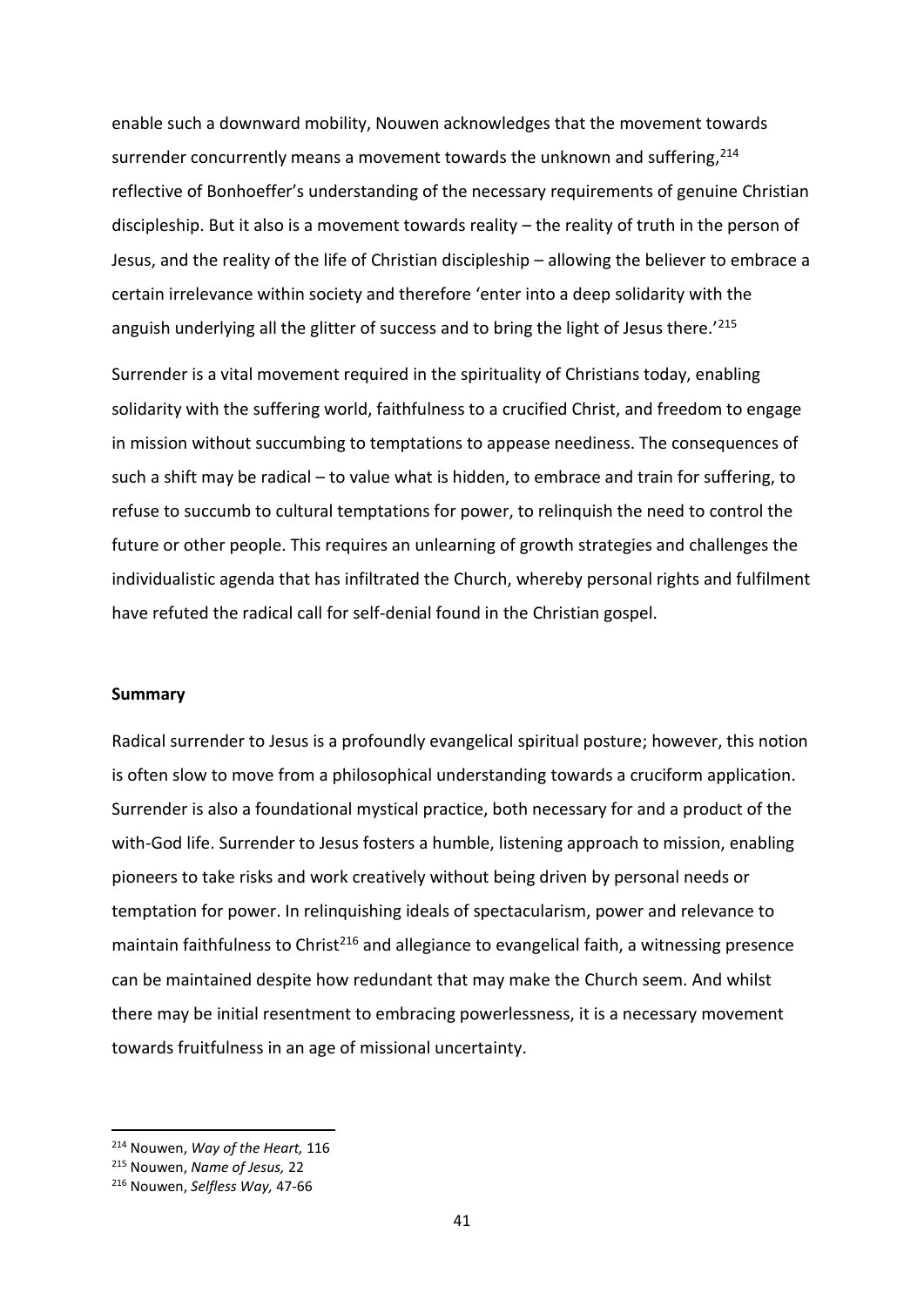#### **c) Ecclesial unity**

Guder states that 'To be authentically evangelical...our ecclesiology must be missional,<sup>'217</sup> however it must also be unitive. McNeal suggests that the congregational worldview sees the Church as an 'it,' inevitably following an institutional path, as opposed to the New Testament's understanding of the Church as a 'who,'<sup>218</sup> whose form and vitality is connected to Christ. Buschart and Eilers say that contemporary evangelical Protestant spirituality 'lacks a robustly ecclesial character,<sup>'219</sup> and Williams suggests that the marginalisation of an ecclesial unitive priority has coincided for many churches with the emphasis on growth, renewal, and mission.<sup>220</sup> But mission cannot supersede ecclesial unity, both within nuclear churches and across the wider Church body; the contemporary attitude towards mission that encourages solo pioneers and independent expressions of new churches, has done so at the cost of retaining unity and shared identity with the catholic Church. Furthermore, Willard asserts that the lack of 'intentional and faithful commitment' in 'living as part of the body of Christ' denotes a 'void within modern ecclesiology.'<sup>221</sup> This ecclesial void risks generating sectarianism, a loss of identity, syncretism, the loss of spiritual heritage, and an anaemic, self-selected form of spirituality. Ironically, many pioneering forms of church have welcomed ancient spiritual practices, reflecting a subconscious desire for connection with Christian heritage and a deep spirituality, whilst simultaneously rejecting the contemporary traditions practised in established church models. Nouwen cautions against this, suggesting the need to make these practices 'subservient to the self-understanding of the Christian community as a people fashioned by God,'<sup>222</sup> insisting against autonomy and selfconstruction despite how helpful such techniques seem to be.

In an increasingly fragmented and divided Church and culture, the need for unity as a means of witness is pressing. Despite differences in tradition and doctrine, if unity were a fundamental and missional priority, visions and goals would give way to the necessity of

<sup>217</sup> Guder, D. *Called to Witness: Doing Missional Theology* (Grand Rapids: William B. Eerdmans Publishing Company, 2015), 74

<sup>218</sup> McNeal, R. *Missional Communities: The Rise of the Post-Congregational Church* (San Francisco: Jossey-Bass, 2011), 4

<sup>219</sup> Buschart and Eilers, *Theology as Retrieval,* 160

<sup>220</sup> Williams, *Retrieving the Tradition,* 204

<sup>221</sup> Black, *Theology,* 135

<sup>222</sup> Nouwen, *Way of the Heart,* 122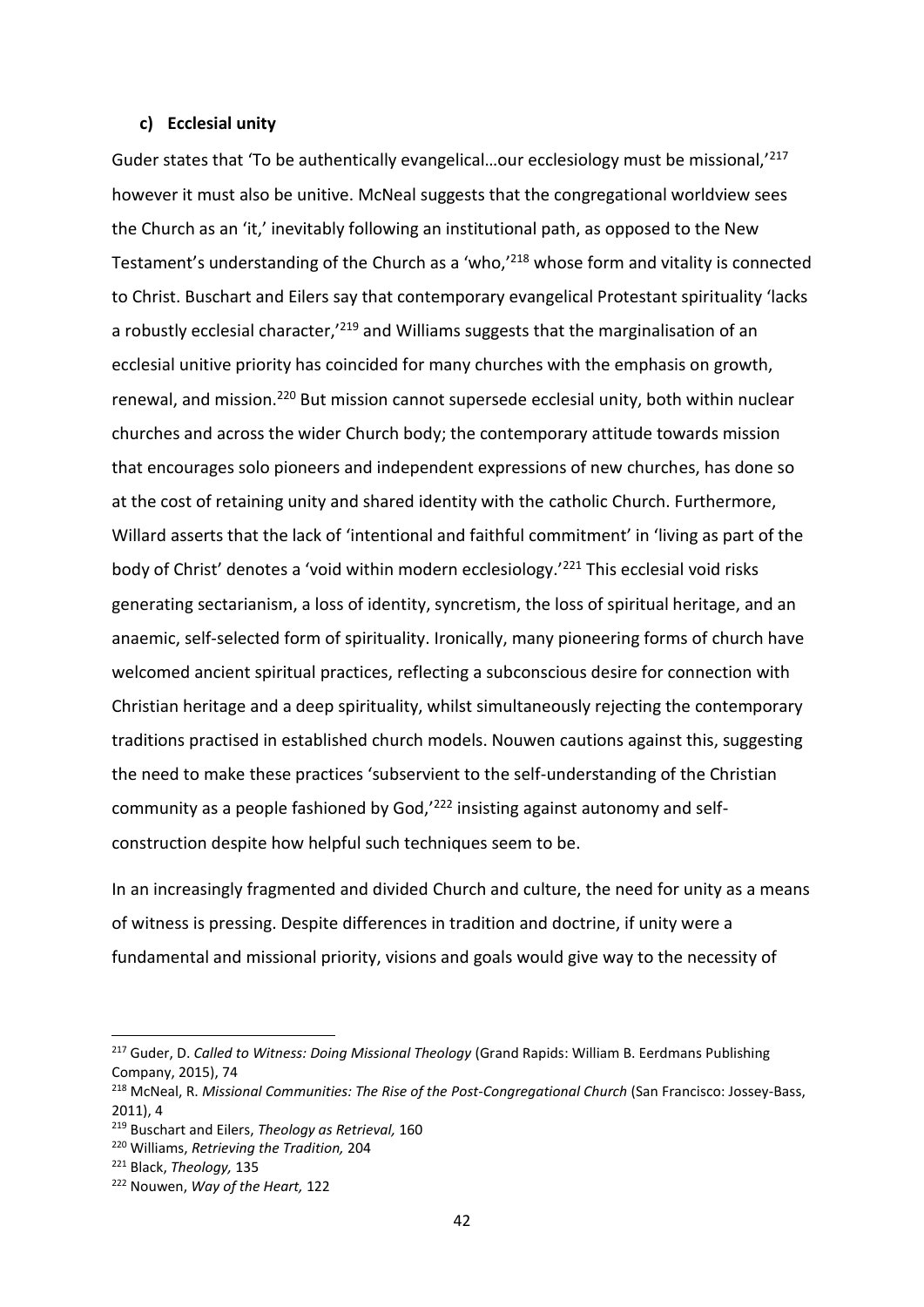forming 'attachment love'<sup>223</sup> within the Church and with God, shaping any vision or goal to reflect God's priorities. Furthermore, this mystic emphasis on attachment love cultivates the ability to see others as 'my people,' enabling believers to love others 'as they love themselves' (Mark 12:31) in a way that maintains genuine unity despite difference. As such, unity is achieved through a 'hesed' love that transforms our understanding of who constitutes 'the enemy.'<sup>224</sup> Thus union with God cultivates the ability to be genuinely united with other believers, through the transformation of seeing potential enemies as being ontologically joined as 'one of us.' Discipleship of this sort also enables genuine love of those who oppose Christianity, offering opportunities not to control, oppress or retaliate, but to love those who are against us, regardless of results. In a post-Christendom culture where the Church is likely to see an increase in 'enemies,' this unity within the Church and an ability to genuinely love others is a vital missional requirement.

Bonhoeffer also recognises the necessity of spiritual love for the purpose of loving enemies and for cultivating genuine fellowship.<sup>225</sup> His attention to the mediation of Christ reflects the necessity of God's love in discipleship, and insists that 'because Christ stands between me and others, I dare not desire direct fellowship with them.<sup>'226</sup> Such mediation guards against attempts to 'to regulate, coerce, and dominate, $227$  challenging the power dynamics that cripple community and ensuring that conversion is genuinely effected by the Holy Spirit as opposed to the manipulation of another person.<sup>228</sup> This is a strong critique of the smotheringly intimate approach that can become dangerous to pioneering groups, $229$  whose emphasis on 'being community' has verged on 'human absorption.'<sup>230</sup> Furthermore, Bonhoeffer's understanding of community requires reality based on Christ's word; as such, community cannot be constructed in regards to cultural or personal preferences, or through disgruntlement and disillusion regarding the established church. Bonhoeffer disallows the

<sup>223</sup> Wilder, *Renovated,* 175

<sup>224</sup> Ibid., 84

<sup>225</sup> Bonhoeffer, D, translated by Doberstein, J. *Life Together* (London: SCM Press, 1954), 21

<sup>226</sup> Ibid., 22-23

 $227$  Ibid

<sup>228</sup> Ibid., 20-21

<sup>&</sup>lt;sup>229</sup> Shellnutt, K. 'Acts 29 CEO Removed Amid 'Accusations of Abusive Leadership,' (7 Feb 2020). Available at: [https://www.christianitytoday.com/news/2020/february/acts-29-ceo-steve-timmis-removed-spiritual-abuse](https://www.christianitytoday.com/news/2020/february/acts-29-ceo-steve-timmis-removed-spiritual-abuse-tch.html)[tch.html,](https://www.christianitytoday.com/news/2020/february/acts-29-ceo-steve-timmis-removed-spiritual-abuse-tch.html) (accessed 2 July 2021)

<sup>230</sup> Bonhoeffer, *Life Together*, 20-21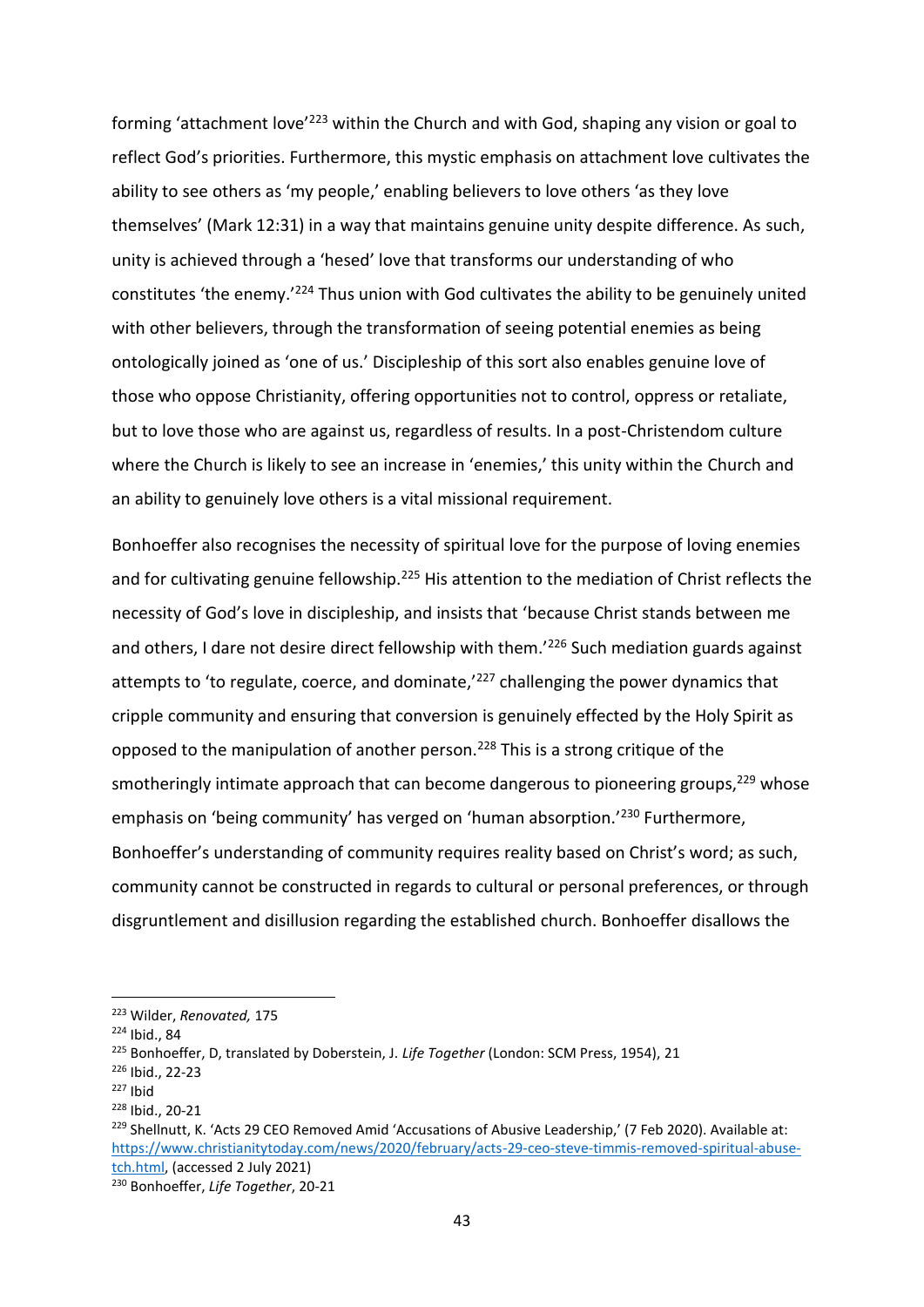authority of the leader to construct community apart from the word of Christ, maintaining other believers' freedom to be Christ's and not a construct of human idealism.

Furthermore, this applies not only to Christian community but also to mission. Bonhoeffer says that 'every attempt to impose the gospel by force, to run after people and proselytize them, to use our own resources to arrange the salvation of other people, is both futile and dangerous.'<sup>231</sup> Not only does this tend to alienate unbelievers further, it also resembles a 'victorious ideology'<sup>232</sup> that is antithetical to the gospel of servanthood and inappropriate for the post-Christendom west which is sensitive to abuses of power and persuasion. Bonhoeffer's understanding of Church is a 'church for others,' which Bosch critiques as being partly a product of the 'typical liberal-humanist bourgeois climate'<sup>233</sup> in which Bonhoeffer was immersed. Instead, Bosch suggests the need to be 'church with others,'<sup>234</sup> a subtle but distinct difference which retains the necessity of Christ's mediating work as the foundation for ecclesial unity, but further nuances the nature of relationships within the Church, reflecting more the notion of hospitality found in Nouwen's writings.

Nouwen reflects Bonhoeffer's views on the necessity of Church resisting the control or use of people for its own goals, as a Christian distinctive in a society replete with loneliness and fear of abuses. To this extent, the established church has often colluded with culture, offering acceptance and love to the degree that newcomers conform to social behaviours and doctrinal creeds. Nouwen suggests that hospitality on our terms 'leads easily to exploitation, making hospitality into a business;<sup>235</sup> this is the antithesis of genuine love and welcome, as described by Bonhoeffer and Nouwen, and whilst it does not guarantee 'results,' this way of hospitality remains faithful to the means of mission specified by Jesus, that disciples will be known by their love for one another (John 13: 35). The emerging church has colluded with culture differently, in welcoming all and offering love without confronting newcomers with the gospel, 'hiding ourselves behind neutrality,'<sup>236</sup> and failing to maintain the boundaries of evangelical faith in a way that provokes others to explore faith themselves. This may be a response to the aggressive and manipulating approaches

<sup>231</sup> Bonhoeffer, *Cost of Discipleship,* 129-30

 $232$  Ibid

<sup>233</sup> Bosch, D. *Transforming Mission* (New York: Orbis Books, 1991), 384

<sup>234</sup> Ibid

<sup>235</sup> Nouwen, *Reaching Out,* 70

<sup>236</sup> Ibid.,71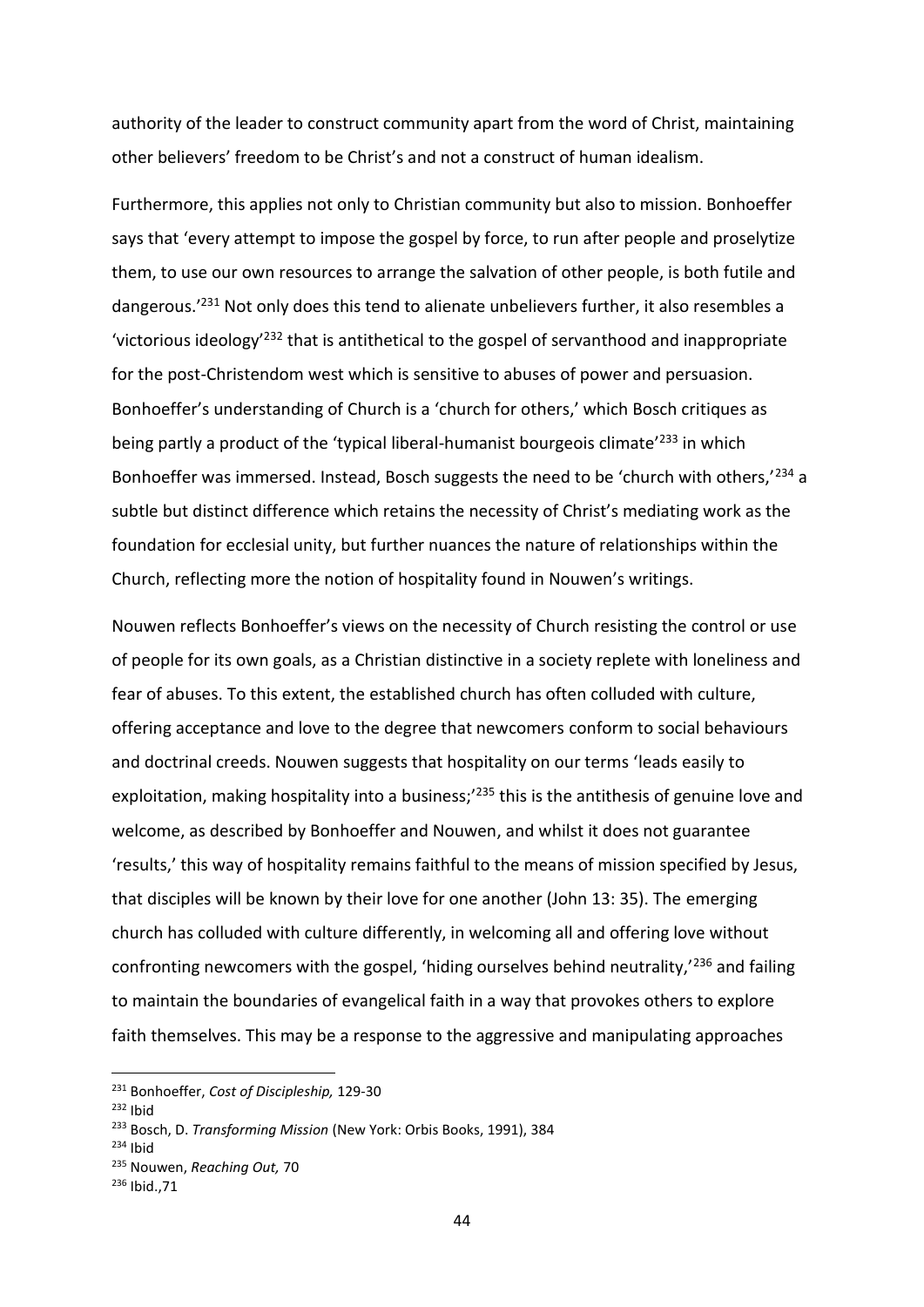experienced through some forms of established church,<sup>237</sup> but in disavowing any concrete form of evangelism, the Church loses its witness and a key aspect of its evangelical identity. Nouwen suggests that 'receptivity and confrontation are the two inseparable sides of Christian witness,'<sup>238</sup> and both must be regained and practised well to become genuinely missional as well as retaining ecclesial unity and identity. Hospitality allows people to exist without controlling each other, receiving the stranger as a gift, rather than a won victory, and is a paradigm through which all Christian community can be lived. This approach involves risk and the unknown, benefitting from a mystic approach to undergird such an endeavour. The 'poverty of mind<sup>'239</sup> required in true hospitality allows for the unknown aspects of life and faith without rushing to persuade or inform, which is a necessary approach in the post-Christendom western context where the personal journey is of importance and there is a suspicion of manipulation behind persuasive arguments.

#### **Summary**

Ecclesial unity is a necessary corrective in contemporary evangelical approaches to mission. True ecclesial unity underpins an ontological understanding of Church that does not bind pioneers to inherited practices but does enable the maintenance of evangelical identity and belonging across varying expressions. Ecclesial unity is a genuine aspect of mysticism as it demands that the with-God life must be expressed and outworked in a with-others life. The spirituality of hospitality embraces mystery and a willingness to not be in control in the way relationships are developed and seeks a surrendered posture towards the principal work of God in the forming and ordering of communal life.

Ecclesial unity is a critical need for post-Christendom western mission. The likelihood of the pioneering expressions being sustained long term will be influenced, not simply by the financial or practical resourcing from the established church, but by the ability to embrace a liminal position, both truly belonging to the evangelical body and truly pioneering in creative

<sup>&</sup>lt;sup>237</sup> Kercheville, B. 'Manipulative and Mechanical Approaches to Evangelism,' (29 November 2014). Available at: [https://focusmagazine.org/manipulative-mechanical-approaches-to-evangelism.php,](https://focusmagazine.org/manipulative-mechanical-approaches-to-evangelism.php) (accessed 2 July 2021) <sup>238</sup> Nouwen, *Reaching Out,* 72

<sup>239</sup> Ibid., 75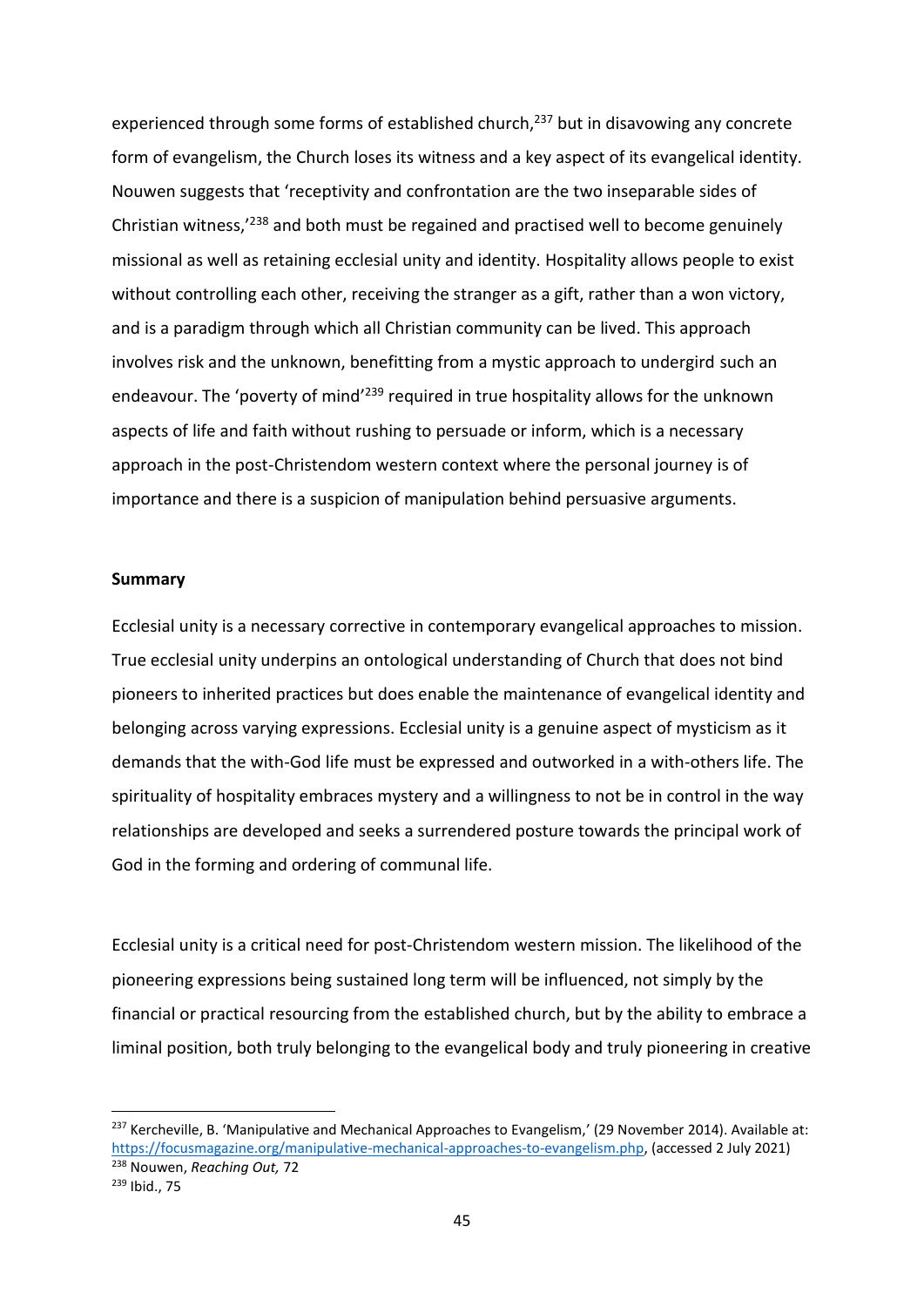mission. Concepts such as 'resource church' or 'networking' must be superseded with a vision for belonging to the catholic Church which strengthens and sustains pioneering models beyond practical or circumstantial means.

#### **d) Jesus at the centre**

Murray suggests that the future of the western church in post-Christendom may depend on 'recovering the centrality of Jesus.'<sup>240</sup> He cautions that Jesus can no longer represent 'order and stability' or be reduced to 'dogmatic statements in simplistic evangelical courses or perpetuate the overemphasis on his divinity at the expense of his humanity.'<sup>241</sup> Instead, he suggests a more relational approach to engaging with Jesus and the gospel, emphasising discipleship and following Jesus rather than only worshipping him, and allowing an experiential knowledge of the gospels to 'stir our imagination and train our reflexes.'<sup>242</sup> Echoing many themes already discussed, centring Jesus within evangelical faith and mission might not only reorder evangelical priorities and revive the vitality within Evangelical churches, but also produce a whole-brained, whole-life discipleship reflective of following Jesus with every dimension of our humanity, as opposed to purely cerebrally.

A major theme in Willard's work is the challenging of 'evangelical sin management' through systems focussed on either 'doing good' or 'believing good.' <sup>243</sup> Both approaches effectively allow other motives to dominate their theology, demonstrating 'ignorance of and/or apathy for the original message of Jesus;<sup>'244</sup> Willard suggests that alongside this, there is a 'uniform assumption that mandatory conformity to Jesus' teaching is optional and no longer essential to the evangelical articulation of Christian life,<sup>'245</sup> amounting to an 'empty allegiance.'<sup>246</sup> Instead, Willard calls for the regaining of confidence in the person and life of Jesus, following Jesus in an obedient discipleship relationship as the meaning of conversion, rather than simply a momentary decision based on the belief of correct doctrines. Such a shift underscores a relational gospel and repurposes traditional evangelical devotional practices

<sup>240</sup> Murray, *Post-Christendom,* 317

<sup>241</sup> Ibid., 316

<sup>242</sup> Ibid., 311

<sup>243</sup> Black, *Theology,* 149

<sup>244</sup> Ibid., 181

<sup>245</sup> Ibid., 145

 $246$  Ibid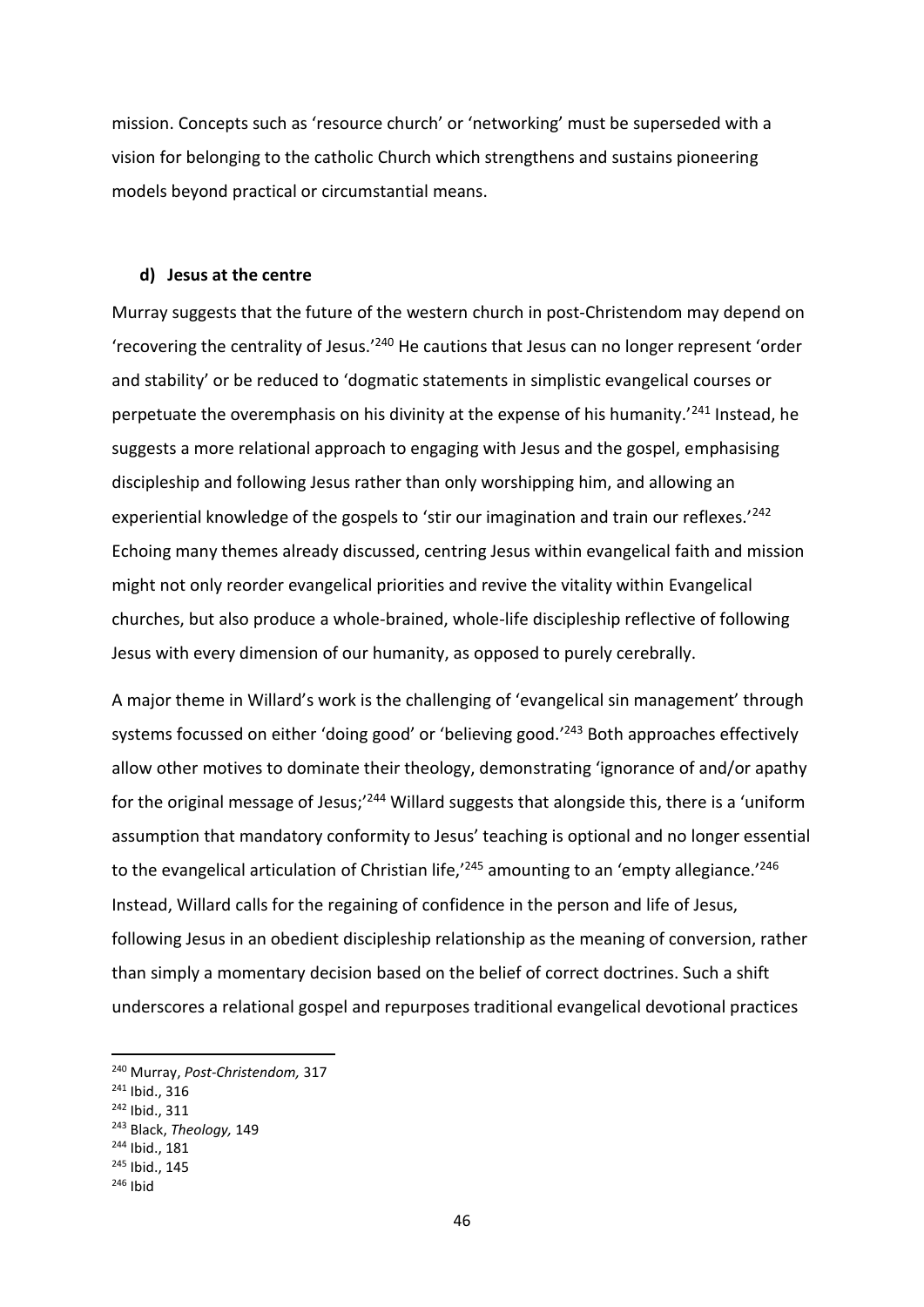for nurturing discipleship as opposed to simply managing sin. Black suggests that in doing this, evangelicals are enabled to rediscover their heritage, separating dysfunctional modern evangelicalism from the 'quintessential goodness'<sup>247</sup> of Jesus. Furthermore, the litmus test of genuine Christian faith becomes the existence of transformed character and the presence of *agape* love in the life of the believer, demonstrative of an interactive knowledge of and relationship with the person of Jesus. Modern evangelicalism has either overemphasised correct beliefs and doctrines, or the conversion of the many without any expectation of discipleship and obedience (which Bonhoeffer would describe as cheap grace<sup>248</sup>). Conversely, Willard's emphasis on following Jesus in a transformative, discipleship relationship restores the vitality and reality of life with God and provides the 'primal motivating source<sup>'249</sup> for maturity into Christlikeness. Furthermore, in a society that is largely suspicious and tired of institutional Christianity, Jesus still gains interest;<sup>250</sup> as the movement into post-Christendom continues, recentring evangelical mission and faith around Jesus as opposed to the ethics and agendas that have been deemed to proceed from him, may help in resisting amalgamating Jesus into denominational preference or personal agendas, $251$  allowing a fresh hearing of the challenging, liberating, life-giving gospel.

Willard makes clear that regaining the importance of Jesus being a teacher and master will radically transform discipleship,<sup>252</sup> and as such this is a critical aspect of recentring Jesus in evangelical theology. As Barry suggests, limiting Jesus to being only Lord maintains a 'superhuman' distance making his call to follow his example difficult to hear and take seriously;<sup>253</sup> instead, Willard says that Jesus as teacher concerns not simply 'the transmission of information' but the willingness and intention in applying his teachings into daily life.<sup>254</sup> Bonhoeffer agrees, suggesting that if obedience to Jesus is eliminated, faith is not real and 'we drift into an unevangelical interpretation of the Bible.'<sup>255</sup> Calling truth and

<sup>247</sup> Black, *Theology,* 173

<sup>248</sup> Bonhoeffer, *Cost of Discipleship,* 9-10

<sup>249</sup> Black, *Theology,* 127

<sup>250</sup> Murray, *Post-Christendom,* 316

 $251$  For example, see Schupp, D. 'Whose Agenda Are We Pursuing?,' available at:

[https://lifespringnc.com/2019/12/05/whose-agenda-are-we-pursuing/,](https://lifespringnc.com/2019/12/05/whose-agenda-are-we-pursuing/) (accessed 9 July 2021) <sup>252</sup> Black, *Theology,* 129

<sup>253</sup> Barry, cited in Moon, G, Moreland, J and Porter, S. (eds) *Until Christ is Formed in You* (Texas: ACU Press, 2018), 194-5

<sup>254</sup> Black, *Theology,* 130

<sup>255</sup> Bonhoeffer, *Cost of Discipleship,* 39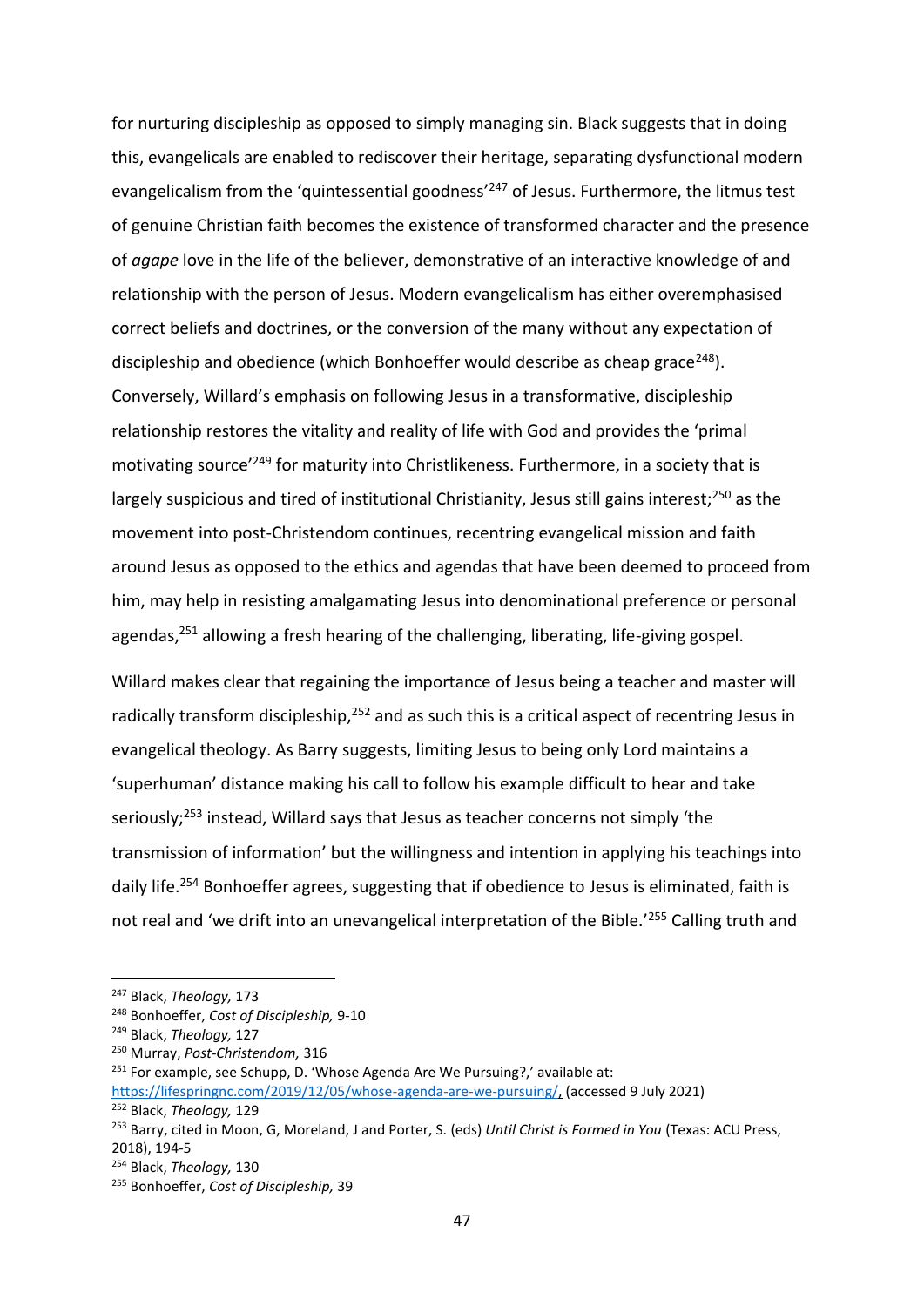doctrine 'disembodied entities,<sup>'256</sup> Bonhoeffer appeals for a 'literal, bodily following.'<sup>257</sup> producing a real, visible life of faith in Christ. Such an embodied discipleship is grounded in the with-God life, expressed through ecclesial unity and surrender, and produces transformation of the whole human person; this recognises the role of the body within Christian faith and discipleship, which Willard asserts is a missing component from current dominant views of salvation and deliverance.<sup>258</sup>

Recognising the impossibility of any disembodied experience of life or God, Willard appeals for the importance of the body in spiritual formation. <sup>259</sup> But transformation is not the product of successful ascetic practices, as some errant forms of mysticism might purport; ascetic practices merely posture the soul to be the recipient of grace, dependent on God's transformative work in the surrendered soul. As such, this aspect of mysticism and spiritual formation is participatory,<sup>260</sup> 'rooted in the practice of the presence of Jesus.'<sup>261</sup> Not only does mysticism facilitate a mutual-mind state that enables a unitive experience with God, but this loving attachment enables a degree of transformation in the fast-track system in the brain, producing transformation at the level of Christlike reactions and responses, far beyond training the will or ability to make godly decisions.<sup>262</sup> Such a Jesus-centred, interpersonal approach to discipleship requires individual and corporate practices, underlining again the importance of the broader Church in facilitating not only mission, but transformative discipleship which, for an evangelical mysticism, is the evidence of faithfulness to Jesus.

#### **Summary**

Restoring Jesus to the centre salvages the vital components of evangelical theology from the individualistic trappings it has been lumbered with, liberating Jesus from the agenda of believers who emphasise right beliefs or right actions over right relationship with God. Jesus

 $257$  Ibid

<sup>259</sup> Ibid., 48

<sup>256</sup> Ibid., 185

 $256$  Ibid

<sup>258</sup> Willard, *Until Christ,* 35

<sup>260</sup> Heath, *Mystic Way,* 6

<sup>261</sup> Willard, *Renovated,* 15

<sup>262</sup> Ibid., 43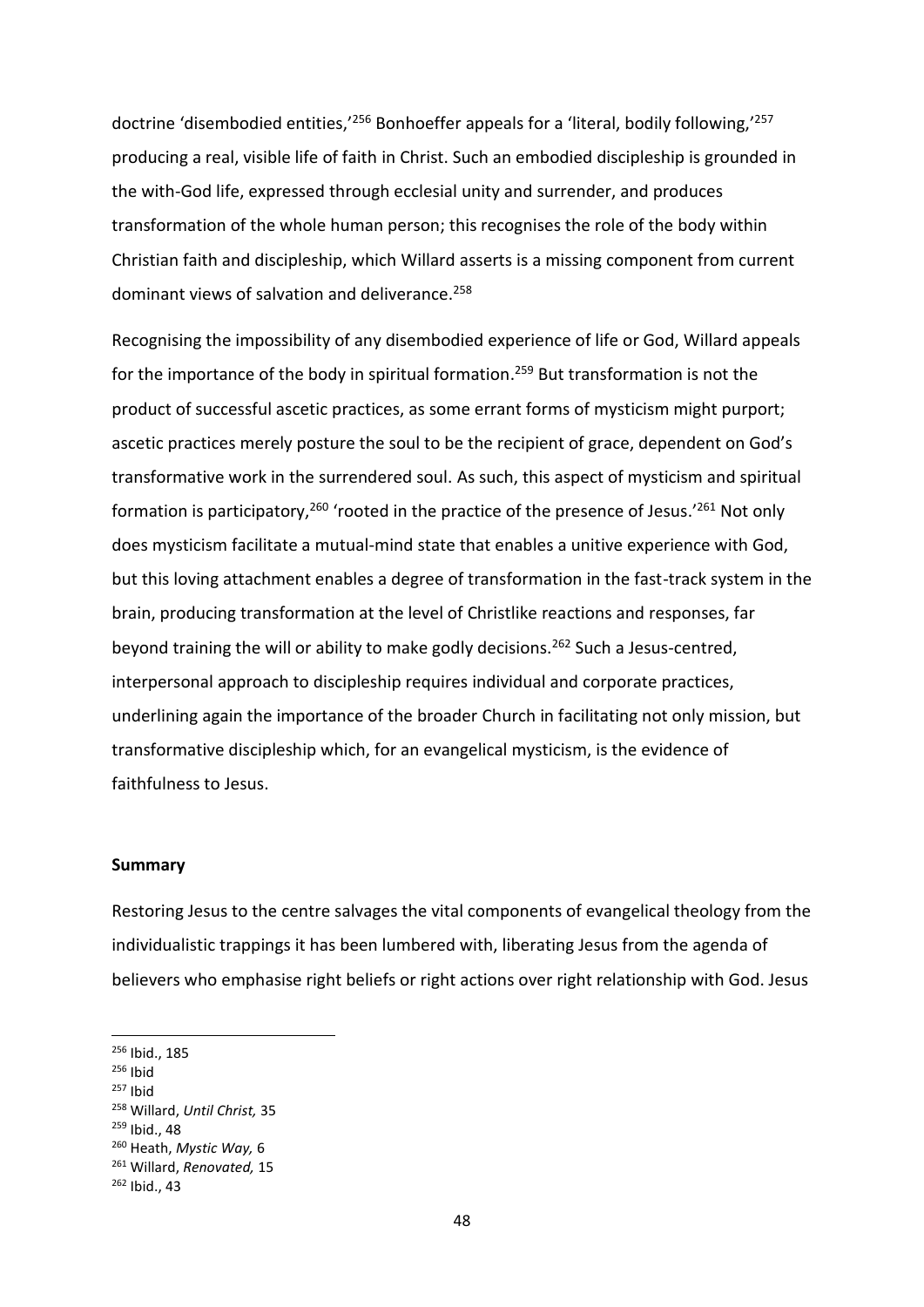as teacher encourages the mystic towards an embodied discipleship and creates the necessary meeting place whereby mysticism can be simultaneously transcendent, personal, and active. Furthermore, Jesus Christ becomes present 'not as an object to be grasped, but as the direct and transforming centre of one's life.<sup>'263</sup> Reinstating the significance and centrality of Jesus as teacher, and one with whom a relationship is vital, reorders the competing love of service for Jesus against the love of Jesus himself. An evangelical mysticism binds the dichotomy of action and contemplation, reflecting a more integrated approach. Following Jesus, his person and example, provides the model for such an integration that is necessary for effective and holistic mission today.

<sup>263</sup> Egan, *Soundings*, xix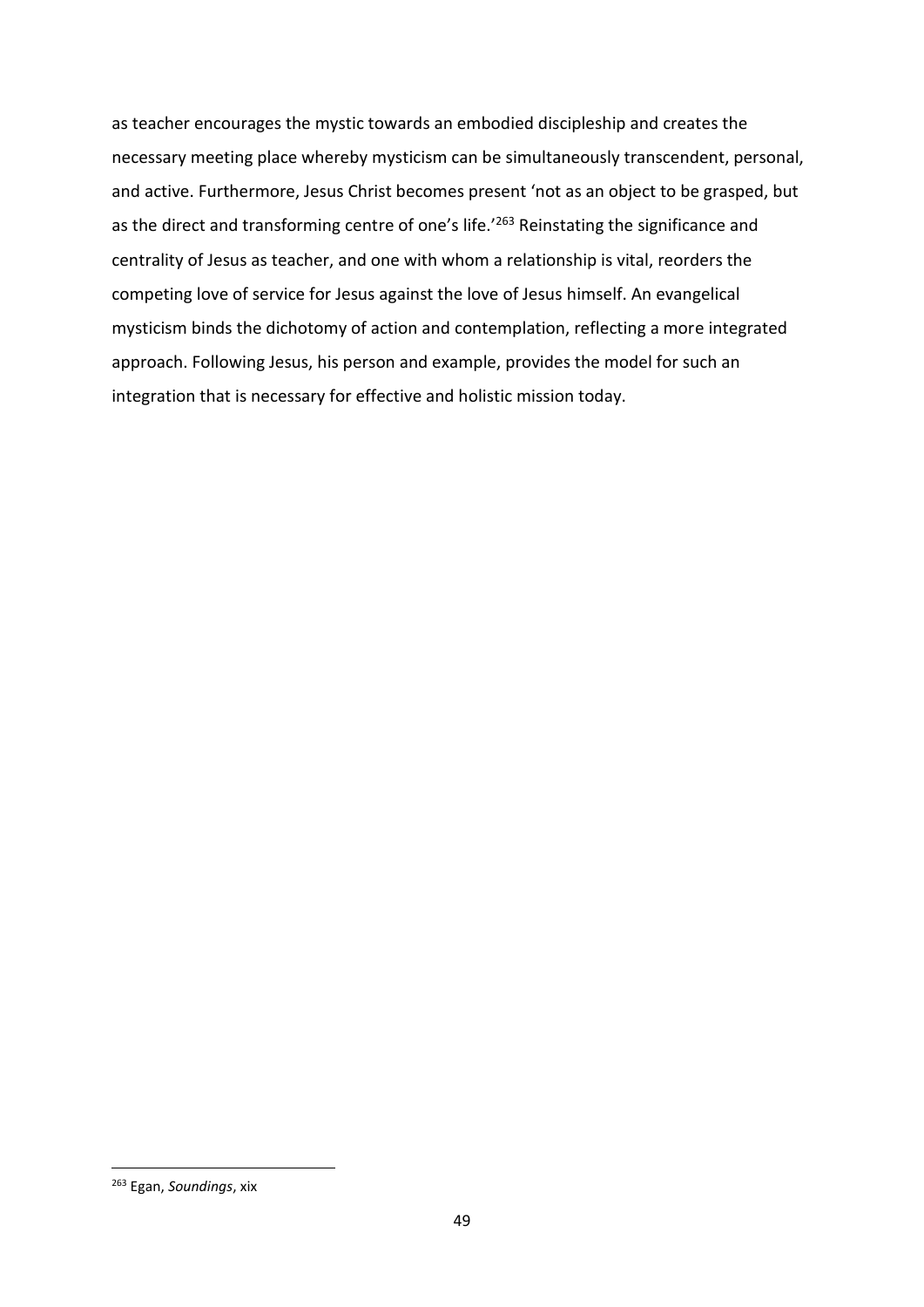#### **Conclusion**

This dissertation has attempted to show how an evangelical mystical spirituality might equip both the established church and pioneering models for mission in the western post-Christendom context. Not only is mysticism compatible with evangelicalism but complements and reinforces evangelical theological values. Furthermore, the contributions of Bonhoeffer, Willard and Nouwen indicate the riches of Protestant mysticism, and encourage further investigation into the contribution of Protestant mystics alongside those within Roman Catholicism.<sup>264</sup>

Heath encourages a mystic view of post-Christendom itself, viewing the decline in church attendance and the loss of desire and dryness in religious practice as a sign of an impending collective dark night in the life of the Church.<sup>265</sup> She suggests that this movement might lead to a marginalisation of the Church in relation to society enabling it to recover its evangelical witness and dependence on God's love.<sup>266</sup> As such, mysticism and the wisdom of the mystics offer a helpful paradigm through which to view the post-Christendom shift, and a framework within which to engage in church and mission.

An evangelical mysticism has been shown to foster a spirituality necessary for mission today. Cultivating a with-God life prioritises personal transformation, emphasising the use of spiritual disciplines to produce an experiential, robust relationship with, and dependence on, God. Such an approach sees missional success in terms of faithfulness to God rather than by numerical measurements and equips missionaries to lead seekers into unfamiliar spiritual spaces alongside providing doctrinal truths. The with-God life grounds and sustains activism and breathes life into the cerebralism that has been so prominent in evangelicalism in recent decades.

A spirituality of surrender embraces the marginalisation that post-Christendom will bring to the Church, enabling missionaries to let go of the false self and embrace a cruciform discipleship. Surrender encourages missionaries to let go of control and the attachment to outward success and embrace fecundity rather than activity as a missional approach.

<sup>264</sup> See Schwanda cited in Buschart and Eilers, *Theology as Retrieval,* 161-2

<sup>265</sup> Heath, *Mystic Way,* 17-21

 $266$  Ibid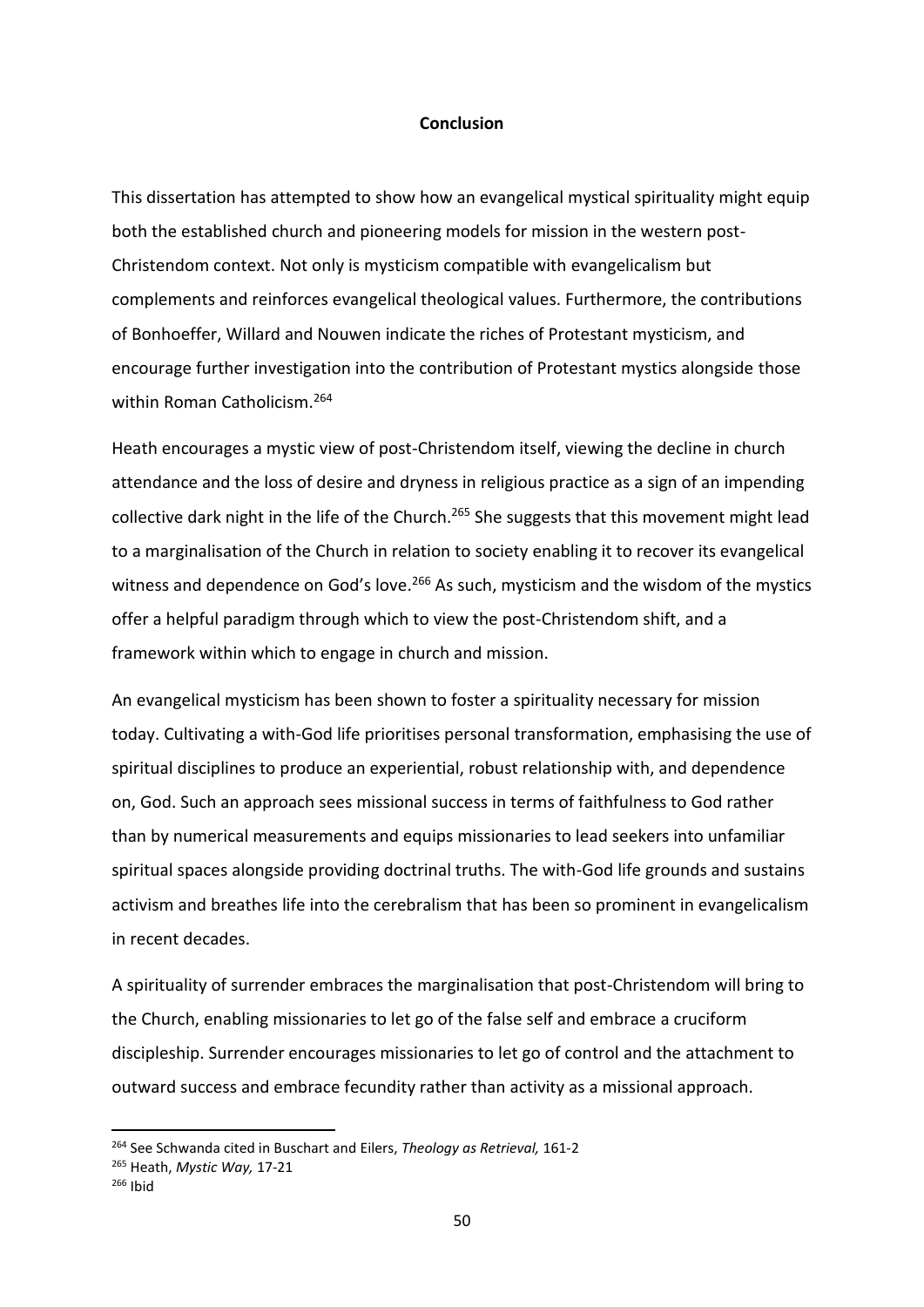Furthermore, a powerless Church witnesses to a servant Saviour in a way that might draw seekers who are legitimately suspicious of power abuses and hierarchical institutions.

Within evangelicalism and throughout the wider Church body, ecclesial unity is needed. The splintering effect of individualised approaches to church and mission, whilst generating much missional creativity, has been the simultaneous splintering of a robust ecclesial identity. An evangelical mysticism fosters a liminality enabling pioneers to maintain an ontological identity as the Church, whilst fully engaged in missional pioneering. Ecclesial unity recognises the necessity of other believers in effective witness, producing a more robust attachment to God and others in a way that enables genuine personal transformation, and a togetherness that far supersedes a 'resource church' approach to unity.

Furthermore, an evangelical mysticism restores Jesus as central to discipleship and mission. Recognising Jesus as teacher, as well as Lord and Saviour, cultivates an engagement in whole-life discipleship, as opposed to focussing purely on atonement for sin or social activism. Such a participatory approach equips missionaries for the task of personal evangelism that moves beyond disseminating the right information, to living lives of radical love. This approach also safeguards Jesus from becoming relativised into a social ethic, 267 but instead subjugates ethics to the life and teachings of Jesus,<sup>268</sup> enabling Jesus's life and teaching to take precedent over cultural sensitivities, social needs, and personal preferences.

Such a spirituality offers some realistic possibilities for impacting the Church in mission in the years to come.

i. Mysticism connects pioneers to the established church and Christian heritage but does not bind them to it.

As implied in the first chapter, both the established and the emerging churches struggle to move beyond technique-based approaches, even if these are highly relational. There is a need to move beyond reconfiguration of practice to a rediscovery of theological convictions,

<sup>267</sup> Bosch, *Transforming Mission,* 408

<sup>268</sup> Hauerwas, *Community of Character,* 42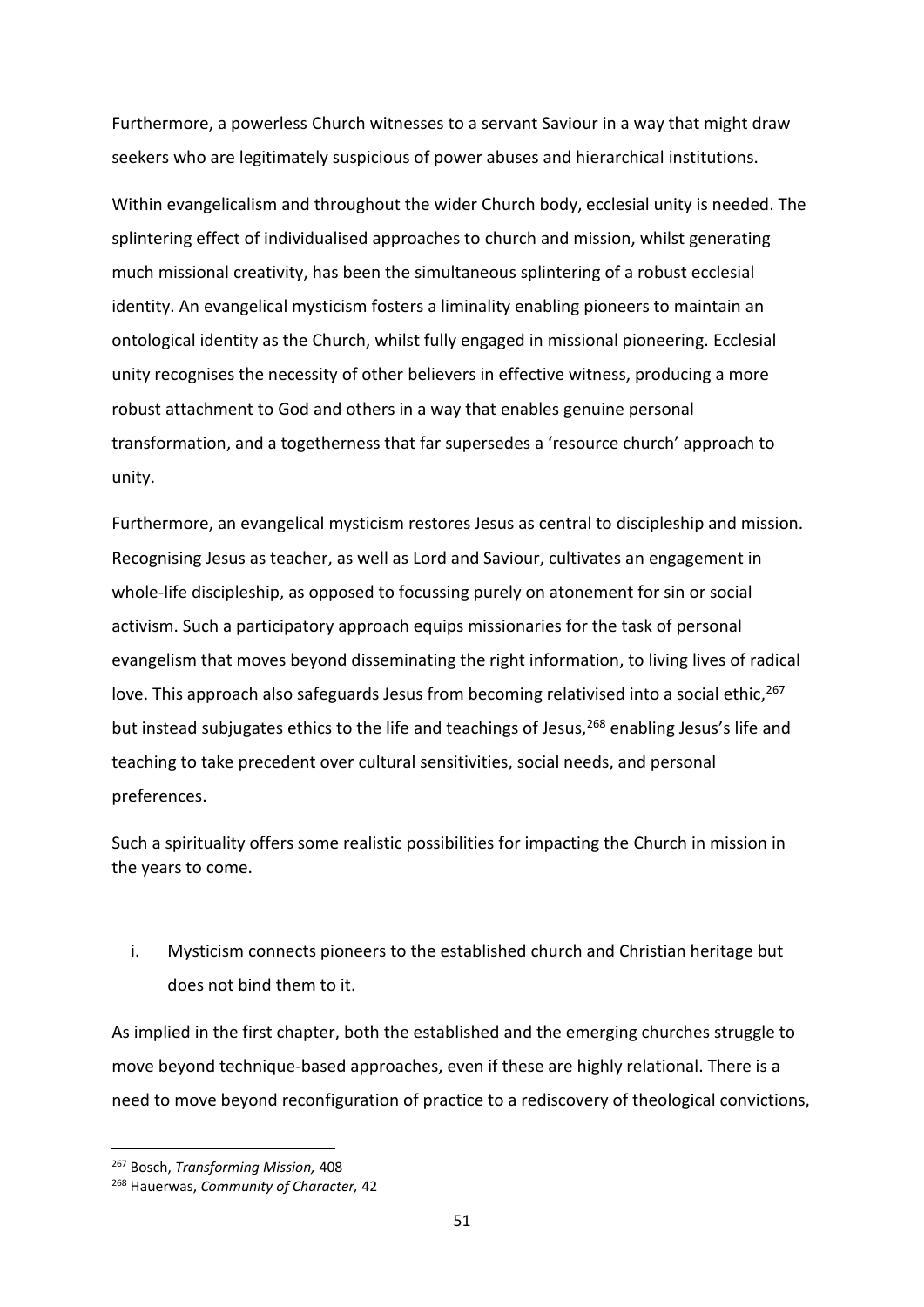in defining and developing pioneering mission.<sup>269</sup> Brueggemann suggests that modern handling of the gospel 'reduces mystery to problem, transforms assurance into certitude, revises quality into quantity, and takes the categories of biblical faith and represents them in manageable shapes.'<sup>270</sup> Whilst both the established and emerging churches reflect some of these features, a concurrent issue is that evangelical pioneers reflect a methodological liberalism which rejects tradition and history in the search for a more dynamic model. This is problematic when it comes to retaining evangelical theology amid pioneering practice and remaining faithful in unity with the wider Church, $271$  reflecting an immaturity in their expectations to survive long-term apart from the unity of the body. Feiss recognises the mutually nourishing relationship between a mystic's experience and the liturgy that informs their faith,<sup>272</sup> reflecting the liminal position that mystics embrace between the established church and the world. As such, mysticism holds the potential of a way forward, nurturing a distinctly missional spirituality whilst receiving the gift of the established church. Furthermore, mysticism offers a way of restoring the vitality that inspired liturgical and sacramental practices in the first place, reclaiming and repurposing the dynamism of tradition through the contribution of mystery and transcendence.

ii. Evangelical mysticism equips pioneers to adapt to the changing status of the Church, giving them the spirituality to sustain and inform their ministry, moving beyond technique and strategy.

Murray says that the post-Christendom shift to marginality requires a relinquishing of control and a willingness to do 'nothing rather than acting in ways that contravene our values,<sup>'273</sup> emphasising that the Church's primary vocation 'is to be Christian rather than effective.'<sup>274</sup> But this requires a theology that emphasises mystery, cruciformity, transformation and union with God, of which current evangelicalism offers limited

<sup>271</sup> Williams, *Retrieving the Tradition,* 204

<sup>269</sup> Belcher, *Deep Church,* 37

<sup>270</sup> Brueggemann, W. *Finally Comes the Poet: Daring Speech for Proclamation* (Minneapolis: Fortress Press, 1989), 1

<sup>272</sup> Feiss, H. 'Rethinking the Mystical: Thoughts from the Spiritual Sub-Basement,' *Word & World, 7/2* (1987), 141-148, [144]

<sup>273</sup> Murray, *Post-Christendom,* 242

<sup>274</sup> Ibid., 244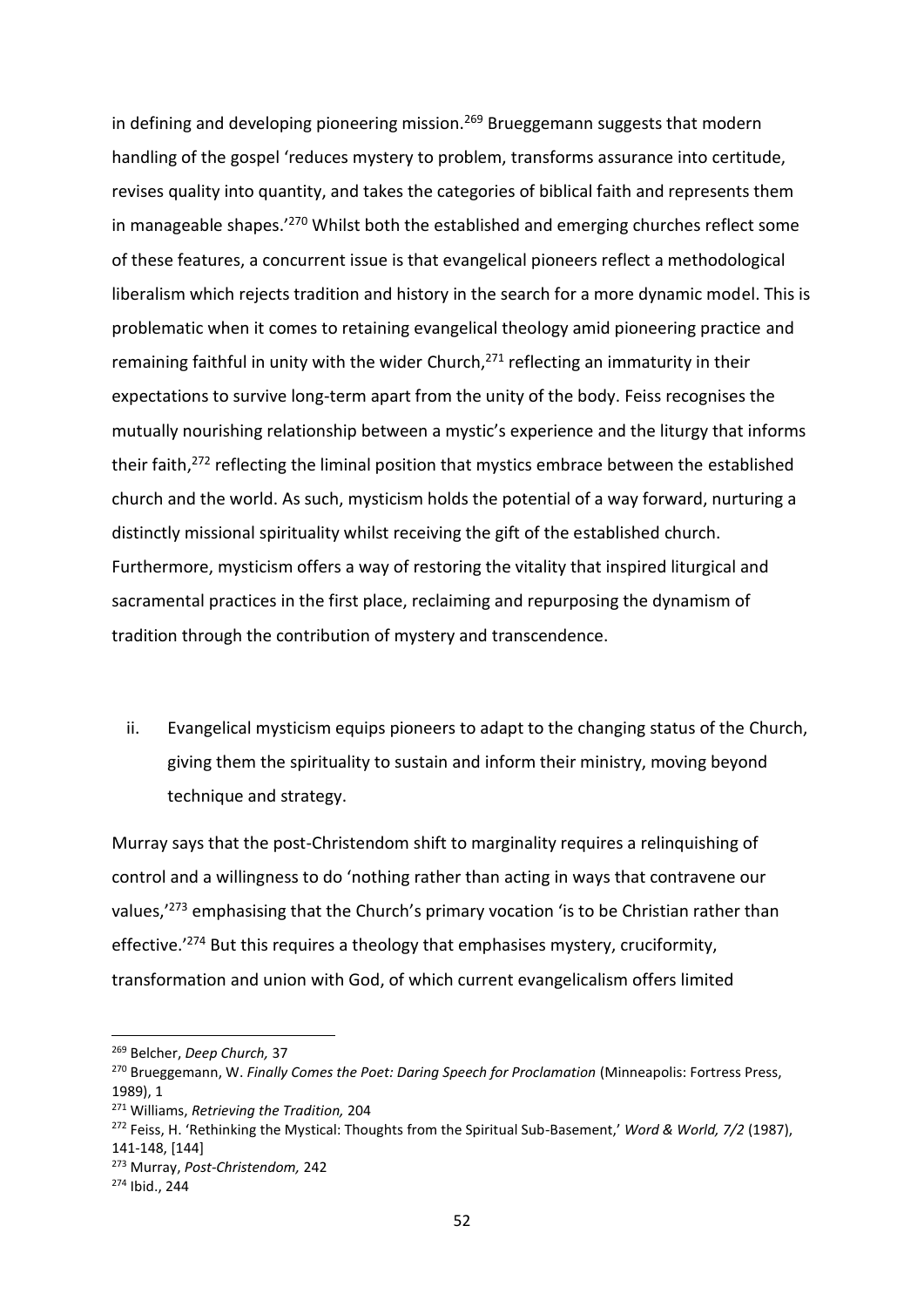resources. Mystic spirituality reorders vocational priorities, enabling missional thinking which is at ease with the unknown and willing to consider wholesale change, as opposed to still aiming at outcomes, despite how relational and organic they may seem.

A fundamental shift required in pioneering is the redefining of success in terms of faithfulness to Jesus as opposed to quantifiable outcomes. Mysticism produces vibrant disciples whose goal of love does not disregard, but reorders the priority of numerical growth, and who will be satisfied and fruitful even in a season of apparent decline. Whilst Christian mystics consistently affirm the active life and have been themselves deeply invested in ministerial work, their emphasis on union with God and surrender to him is a necessary corrective in the current achievement-driven, results-based environment. Even the practice of reading and meditating on the lives of the mystics draws our attention 'behind the argument to the arguer, $1275$  enabling us to engage not only with what they did and said, but who they were and how they loved.

# iii. Evangelical mysticism embraces the interest in spirituality within the bounds of orthodox evangelical theology.

The emerging church has welcomed the cultural interest in spirituality and developed communal and worship practices that reflect this curiosity. However, it has been uncritical and theologically liberal with its endorsement and use of spiritual practices unfamiliar to the evangelical majority. Murray agrees, cautioning that Christendom assumptions and practices of pagan origin can be unknowingly imbibed without critical thinking regarding the use of ancient spiritual practices.<sup>276</sup> An evangelical mysticism makes spirituality a nonnegotiable aspect of evangelical faith and offers a space for spiritual seekers to engage in a more experiential approach to finding faith than has been offered previously. Furthermore, the evangelical fence posts which help articulate and weigh the experience of mysticism enable seekers to participate in a generously experiential knowledge of God without losing their theological way.

<sup>275</sup> Hauerwas, *Community of Character,* 36

<sup>276</sup> Murray, *Post-Christendom,* 259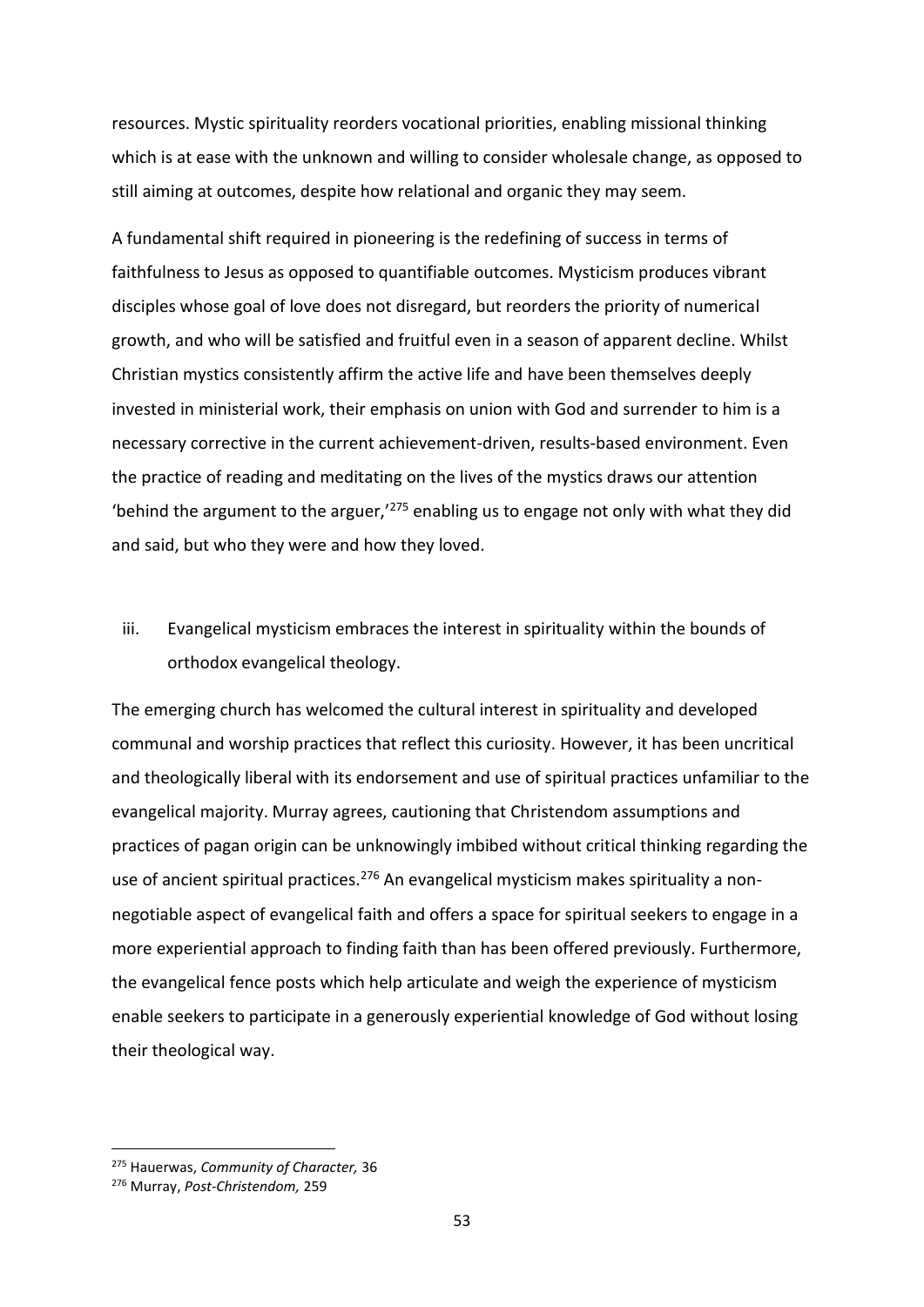# **Practical implications for the future**

If mission in post-Christendom is going to take seriously the offerings of an evangelical mysticism, there must be an openness to whole-brained, whole-life discipleship. Recognising the role of the body, the imagination, senses, feelings, and behaviours in an integrative spirituality will necessitate spiritual practices and an understanding of evangelism that embraces right-brained ways of engagement, alongside the left-brain approaches that have been chiefly used and taught in recent decades.<sup>277</sup> Mysticism offers much in this regard and can be enthusiastically embraced within a robust evangelical framework.<sup>278</sup>

Additionally, training for ordained and lay missionaries must incorporate education in the theology and practice of spirituality, inclusive of mysticism. Feiss questions whether good theology can be done apart from devoted personal and corporate spiritual practices,  $279$  yet much theological training maintains a distinction here. Authentic pioneers will be those who can navigate the inner life and unknown spiritual spaces, leading seekers to a real encounter with the living God. Furthermore, immersing leaders in mystic and spiritual writings might help them avoid 'reinventing the spiritual wheel'<sup>280</sup> or succumbing to the current trends and cultural obsessions, but instead equip them to know God and venture into the unknown, spiritually and missionally, and there hear the invitation to mission for today.

<sup>277</sup> Wilder, *Renovated,* 73

<sup>278</sup> For example, see Wilder, *Renovated,* 34-48

<sup>279</sup> Feiss, *Rethinking the Mystical,* 146

<sup>280</sup> Ibid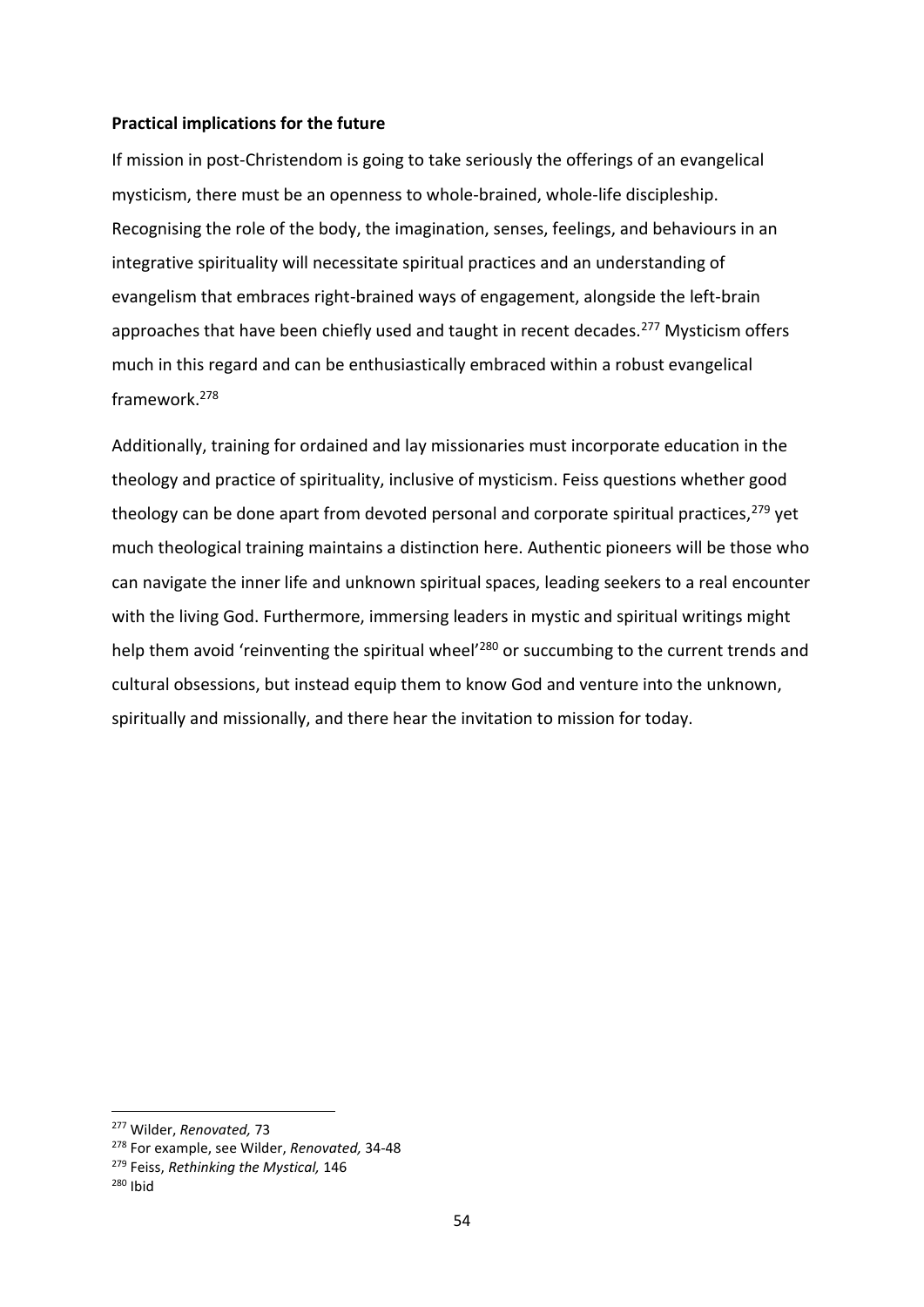# **Bibliography**

# **Books**

Belcher, J. *Deep Church: A Third Way Beyond Emerging and Traditional* (Illinois: IVP Books, 2009)

Black, G. *The Theology of Dallas Willard* (Oregon: Pickwick Publications, 2013)

Bonhoeffer, D, translated by Doberstein, J. *Life Together* (London: SCM Press, 1954)

Bonhoeffer, D. translated by Fuller, R. *The Cost of Discipleship* (London: SCM Press, 1959)

Bosch, D. *Transforming Mission* (New York: Orbis Books, 1991)

Brueggemann, W. *Finally Comes the Poet: Daring Speech for Proclamation* (Minneapolis: Fortress Press, 1989)

Buschart, D and Eilers, K. *Theology as Retrieval* (Illinois: Intervarsity Press, 2015)

Corduan, W. *Mysticism: An Evangelical Option?* (Michigan: Zondervan, 1991)

Craigo-Snell, S. *Silence, Love & Death: Saying Yes to God in the Theology of Karl Rahner* (Wisconsin: Marquette University Press, 2008)

Davison, A and Milbank, A. *For the Parish* (London: SCM Press, 2010)

Egan, H. *Soundings in the Christian Mystical Tradition* (Minnesota: Liturgical Press, 2010)

Ferguson, D and Hirsch, A. *On the Verge* (Michigan: Zondervan, 2011)

Ford, M. *Lonely Mystic* (New Jersey: Paulist Press, 2018)

Guder, D. *Called to Witness: Doing Missional Theology* (Grand Rapids: William B. Eerdmans Publishing Company, 2015)

Hauerwas, S. *A Community of Character* (Indiana: University of Notre Dame Press, 2008)

Heath, E. *The Mystic Way of Evangelism* (Grand Rapids: Baker Academic, 2017)

Hunt, S. *The Alpha Enterprise: Evangelism in a Post-Christian Era* (London: Routledge, 2019)

Keller, T. *Prayer: Experiencing Awe and Intimacy with God* (New York: Penguin Books, 2016)

Louth, A. *The Origins of the Christian Mystical Tradition* (Oxford: Oxford University Press, 2007)

McColman, C. *The Big Book of Christian Mysticism* (Charlottesville: Hampton Roads Publishing Company, 2010)

McNeal, R. *Missional Communities: The Rise of the Post-Congregational Church* (San Francisco: Jossey-Bass, 2011)

Moynagh, M. *Church in life: innovation, mission and ecclesiology* (London: SCM Press, 2017)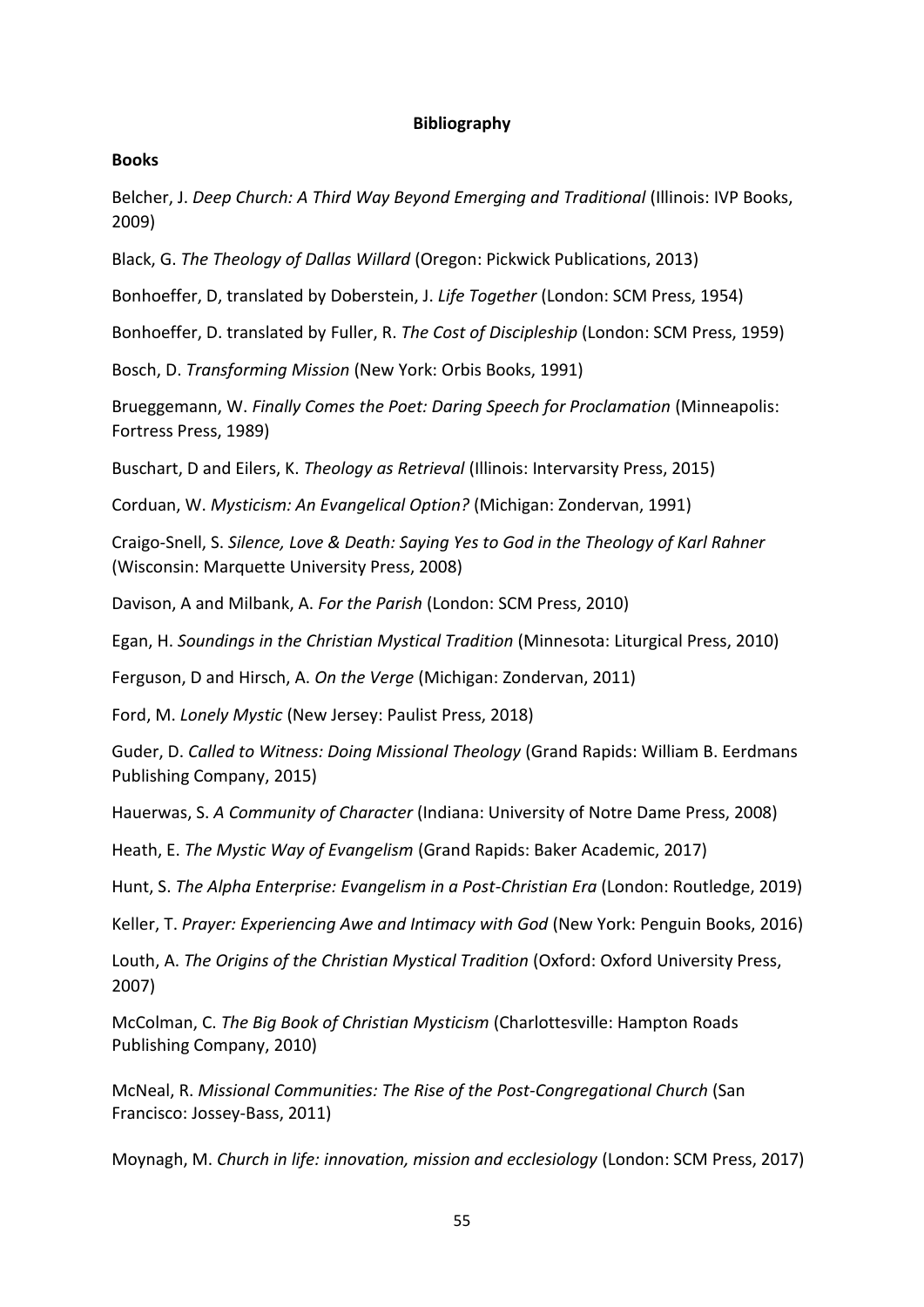Murray, S. *Post-Christendom* (Carlisle: Paternoster Press, 2004)

Nouwen, H. *Lifesigns* (New York: Doubleday and Co, Inc, 1966)

Nouwen, H. *Reaching Out* (London: Fount Paperbacks, 1980)

Nouwen, H. *The Way of the Heart* (New York: HarperCollins Publishers, 1981)

Nouwen, H. *In the Name of Jesus* (London: Darton, Longman and Todd Ltd, 1989)

Nouwen, H. *Life of the Beloved* (London: Hodder and Stoughton, 1992)

Nouwen, H. *The Selfless Way of Christ* (New York: Orbis Books, 2007)

Nouwen, H. *The Wounded Healer* (London: Darton, Longman and Todd Ltd, 2014)

Rahner, K. *Concern for the Church* (New York: Crossroad, 1981)

Rohr, R. *Everything Belongs: The Gift of Contemplative Prayer (*New York: Crossroad Pub, 2003)

Rolheiser, R. *The Holy Longing* (New York: Doubleday, 1999)

Roxburgh, A. *Missional* (Grand Rapids: Baker Books, 2011)

Stone, B. *Evangelism after Christendom: the theology and practice of Christian witness* (Grand Rapids: Brazos Press, 2007)

Underhill, E. *Life of the Spirit and the Life of To-Day* (London: Methuen, 1923)

Underhill, E. *Practical Mysticism* (New York: Dutton, 1943)

Underhill, E, and Kepler, T. *The Evelyn Underhill Reader* (New York: Abingdon Press, 1962)

Underhill, E. *Mysticism: A study in the nature and development of man's spiritual consciousness* (Abingdon: Routledge, 2018)

Wilder, J, and Willard, D. *Renovated: God, Dallas Willard, and the Church That Transforms* (Colorado Springs: NavPress, 2020)

Willard, D. *The Divine Conspiracy* (San Francisco: HarperSanFrancisco, 1998)

Williams, D. *Retrieving the Tradition and Renewing Evangelicalism* (Cambridge: Wm. B. Eerdmans Publishing Co, 1999)

Yungen, R. *A Time of Departing* (Oregon: Lighthouse Trails Publishing, 2006)

# **Edited Books**

Brandt, R. 'Gospel-Centered Contemplation? A Proposal,' in Coe, J and Stroebel, K (eds). *Embracing Contemplation* (Illinois: Intervarsity Press, 2019), 185-202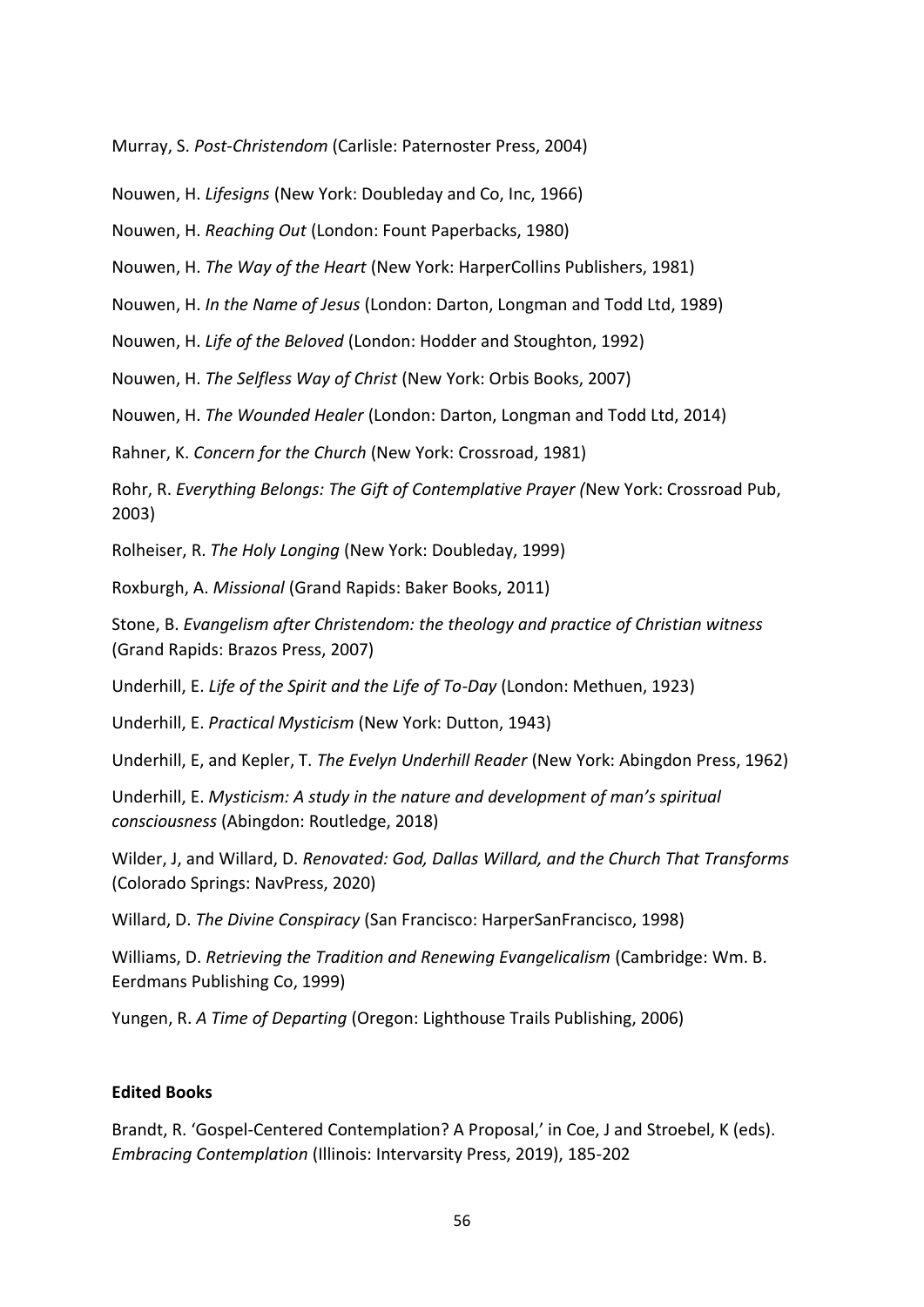Chan, S, 'Contemplative Prayer in the Evangelical and Pentecostal Traditions: A Comparative Study,' in Coe, J and Stroebel, K (eds). *Embracing Contemplation* (Illinois: Intervarsity Press, 2019), 241-258

Coe, J. 'The Controversy Over Contemplation and Contemplative Prayer: A Historical, Theological, and Biblical Resolution,' in Coe, J and Stroebel, K (eds). *Embracing Contemplation* (Illinois: Intervarsity Press, 2019), 19-36

Moon, G, Moreland, J and Porter, S (eds). *Until Christ is Formed in You* (Texas: ACU Press, 2018)

Noia, J, 'Karl Rahner,' in Ford (ed). *The Modern* Theologians (Oxford: Blackwell Publishers, 1997), 118-133

Wilhoit, J. 'Contemplative and Centering Prayer,' in Coe, J and Stroebel, K (eds). *Embracing Contemplation* (Illinois: Intervarsity Press, 2019), 224-258

# **Articles**

Boers, Arthur. "What Henri Nouwen Found at Daybreak: Experiments in Spiritual Living in a Secular World." *Christianity Today,* 38, no. 11 (October 3, 1994), 28–31, [29]. Available at: [https://search.ebscohost.com/login.aspx?direct=true&db=rfh&AN=ATLA0000884592&site=](https://search.ebscohost.com/login.aspx?direct=true&db=rfh&AN=ATLA0000884592&site=ehost-live) [ehost-live,](https://search.ebscohost.com/login.aspx?direct=true&db=rfh&AN=ATLA0000884592&site=ehost-live) (accessed 4 June 2021)

Driscoll, Mark. 'A Pastoral Perspective on the Emergent Church.' *Criswell Theological Review,* 3/2 (Spring 2006), 87-93.

Feiss, H. 'Rethinking the Mystical: Thoughts from the Spiritual Sub-Basement,' *Word & World,* 7/2 (1987), 141-148.

Hong, Young-Gi. "Models of the Church Growth Movement." *Transformation,* 21, no. 2 (April 2004): 101–13. Available at: https://doi.org[/10.1177/026537880402100204,](https://doi-org.dtl.idm.oclc.org/10.1177/026537880402100204) (accessed 2 April 2021)

Kieckhefer, R. 'Meister Eckhart's Conception of Union with God,' *The Harvard Theological Review,* Vol. 71, No. 3/4, (1978), 203-255. Available at: [https://www.jstor.org/stable/1509616,](https://www.jstor.org/stable/1509616) (accessed 25 June 2021)

Mursell, Gordon."Book Review: Henri Nouwen." *Theology 101*, 801, (1998), 233–34, [233]. Available at: [https://doi.org/10.1177/0040571X98101000337,](https://doi.org/10.1177/0040571X98101000337) (accessed 4 June 2021)

Prebble, Edward. "Missional Church: More a Theological (Re)Discovery, Less a Strategy for Parish Development." *Colloquium,* 46, no. 2 (November 2014): 224–41. Available: [https://search.ebscohost.com/login.aspx?direct=true&db=rfh&AN=ATLAn3807804&site=eh](https://search.ebscohost.com/login.aspx?direct=true&db=rfh&AN=ATLAn3807804&site=ehost-live) [ost-live,](https://search.ebscohost.com/login.aspx?direct=true&db=rfh&AN=ATLAn3807804&site=ehost-live) (accessed 9 June 2021)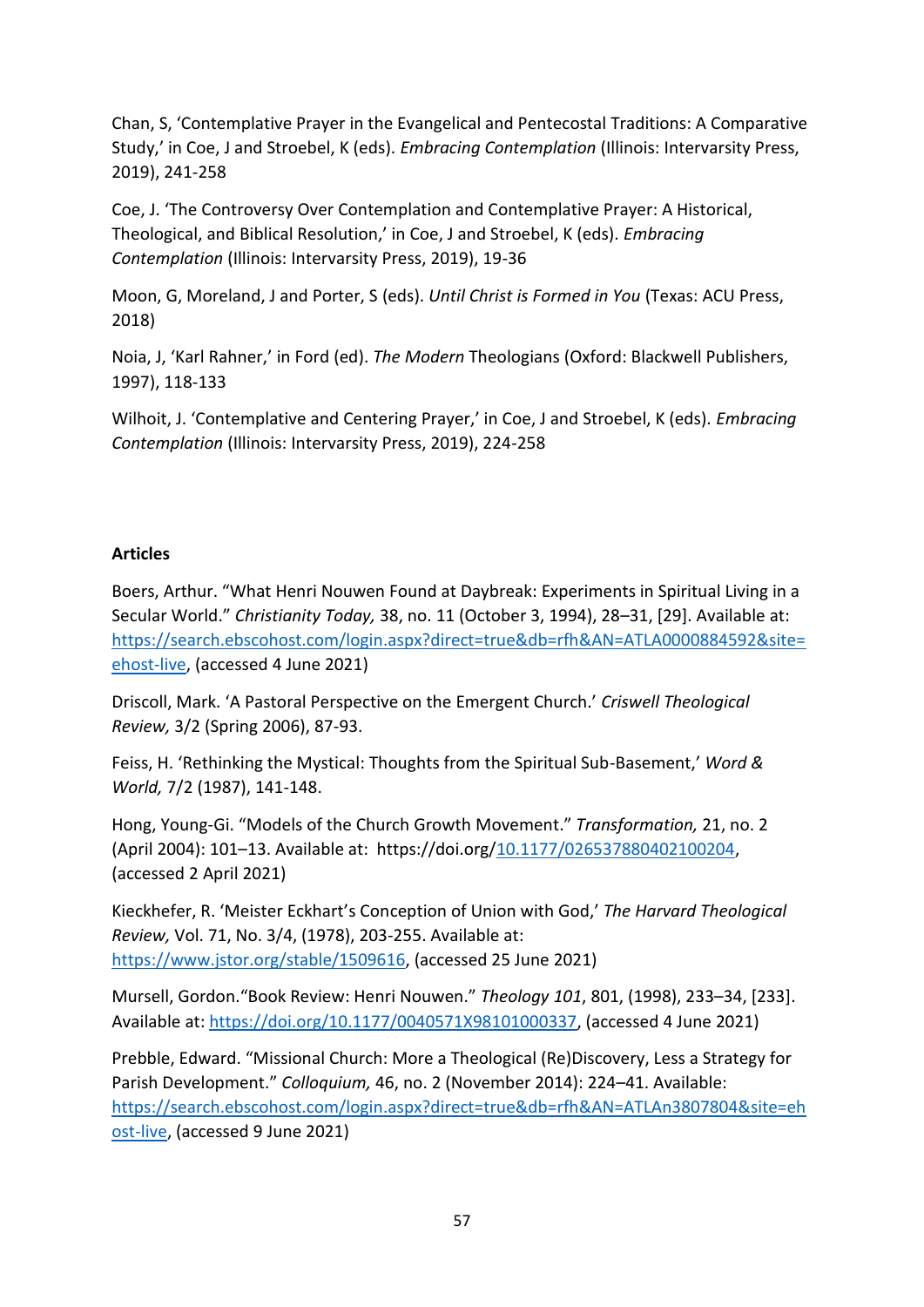# **Online Sources**

Breen, M. 'Why The Missional Movement Will Fail,' available at: [https://www.vergenetwork.org/2011/09/14/mike-breen-why-the-missional-movement](https://www.vergenetwork.org/2011/09/14/mike-breen-why-the-missional-movement-will-fail/)[will-fail/,](https://www.vergenetwork.org/2011/09/14/mike-breen-why-the-missional-movement-will-fail/) (accessed 23 April 2021)

Green, C. 'The (Im)possibilities of Willardian Theology: A Review of Gary Black's The Theology of Dallas Willard,' (15 September 2014), available at: [https://theotherjournal.com/2014/09/15/the-impossibilities-of-willardian-theology-a](https://theotherjournal.com/2014/09/15/the-impossibilities-of-willardian-theology-a-review-of-gary-blacks-the-theology-of-dallas-willard/)[review-of-gary-blacks-the-theology-of-dallas-willard/,](https://theotherjournal.com/2014/09/15/the-impossibilities-of-willardian-theology-a-review-of-gary-blacks-the-theology-of-dallas-willard/) (accessed 11 June 2021)

Guinness, O. 'Church Growth – First Things First,' available at: [https://www.ligonier.org/learn/articles/church-growthfirst-things-first/,](https://www.ligonier.org/learn/articles/church-growthfirst-things-first/) (accessed 9 April 2021)

Guinness, O. 'Church Growth – Weaknesses to Watch,' available at: [https://www.ligonier.org/learn/articles/church-growthweaknesses-to-watch/,](https://www.ligonier.org/learn/articles/church-growthweaknesses-to-watch/) (accessed 9 April 2021)

Kercheville, B. 'Manipulative and Mechanical Approaches to Evangelism,' (29 November 2014). Available at: [https://focusmagazine.org/manipulative-mechanical-approaches-to](https://focusmagazine.org/manipulative-mechanical-approaches-to-evangelism.php)[evangelism.php,](https://focusmagazine.org/manipulative-mechanical-approaches-to-evangelism.php) (accessed 2 July 2021)

King, P. *Explorers in the Dark Night,* 24-33, available at: [2-2King.pdf](http://www.thomasmertonsociety.org/Journal/02/2-2King.pdf)  [\(thomasmertonsociety.org\),](http://www.thomasmertonsociety.org/Journal/02/2-2King.pdf) (accessed 18 June 2021)

Lawton, K. 'Scot McKnight Extended Interview'. *Religion and Ethics Newsweekly,* (8 July 2005), available at: [https://www.pbs.org/wnet/religionandethics/2005/07/08/july-8-2005](https://www.pbs.org/wnet/religionandethics/2005/07/08/july-8-2005-scot-mcknight-extended-interview/11762/) [scot-mcknight-extended-interview/11762/,](https://www.pbs.org/wnet/religionandethics/2005/07/08/july-8-2005-scot-mcknight-extended-interview/11762/) (accessed 16 April 2021)

Lings, G. 'Encountering the Day of Small Things,' (Sheffield: Church Army, 2017), available at: [https://churcharmy.org/our-work/research/publications/,](https://churcharmy.org/our-work/research/publications/) (accessed 23 April 2021)

Missio Alliance, 'David Fitch on Individualism & Mission,' (14 Feb 2014), available at: [https://www.missioalliance.org/david-fitch-on-individualism-mission/,](https://www.missioalliance.org/david-fitch-on-individualism-mission/) (accessed 28 May 2021)

Moritz, L. "The Nature and Effectiveness of Missional Communities in the Pacific Northwest," (2016). Available at[: https://thedtl.on.worldcat.org/v2/oclc/966292325,](https://thedtl.on.worldcat.org/v2/oclc/966292325) (accessed 16 April 2021)

Rohr, R. 'Religionless Christianity,' (24 May 2015), available at: [https://cac.org/religionless](https://cac.org/religionless-christianity-2015-05-24/)[christianity-2015-05-24/,](https://cac.org/religionless-christianity-2015-05-24/) (accessed 11 June 2021)

Schupp, D. 'Whose Agenda Are We Pursuing?,' available at: [https://lifespringnc.com/2019/12/05/whose-agenda-are-we-pursuing/,](https://lifespringnc.com/2019/12/05/whose-agenda-are-we-pursuing/) (accessed 9 July 2021)